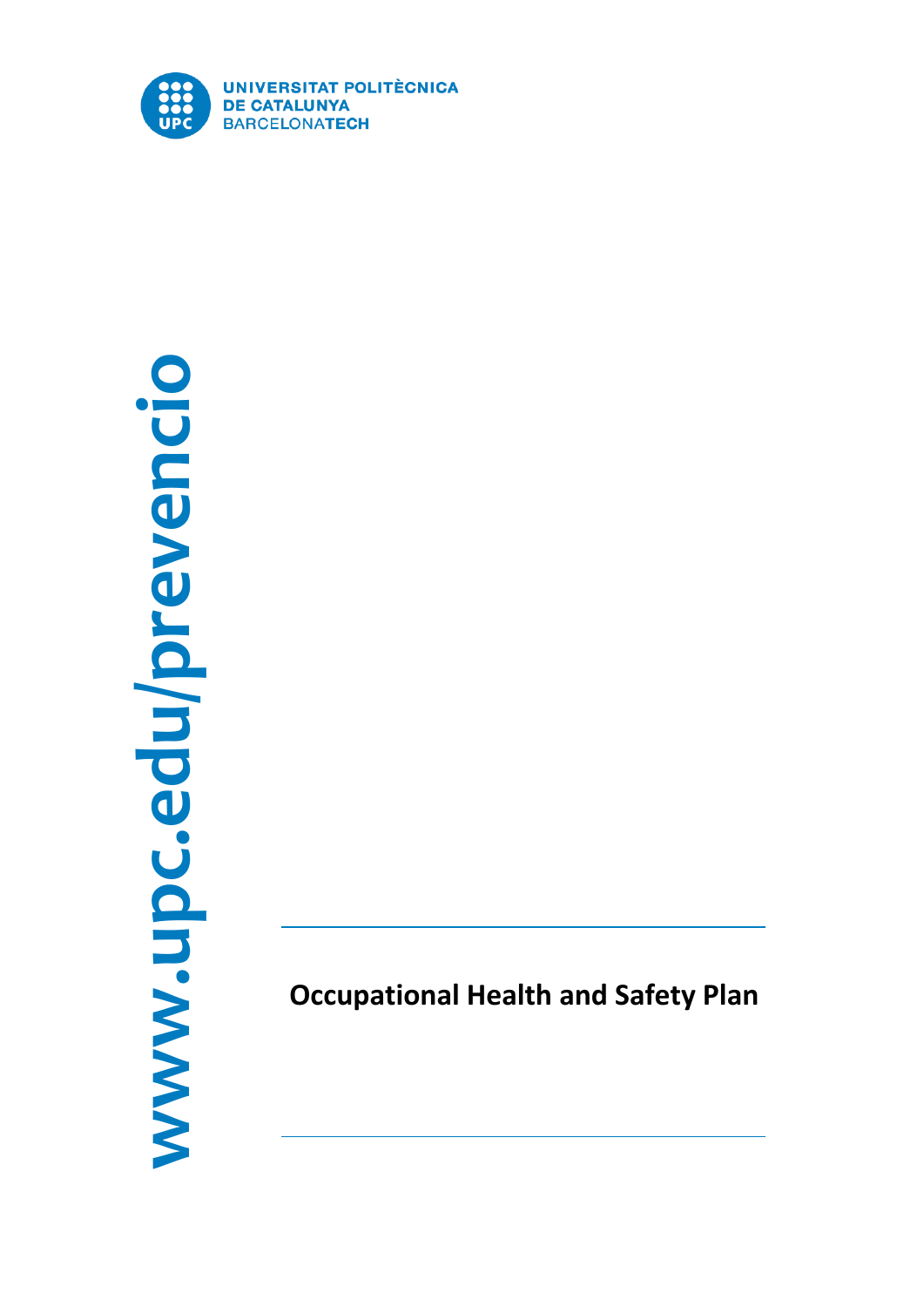

# **Table of contents**

|                                                                                             | 2.1 Guidelines for adapting legislation on occupational risk prevention to universities 4 |  |  |  |  |
|---------------------------------------------------------------------------------------------|-------------------------------------------------------------------------------------------|--|--|--|--|
|                                                                                             |                                                                                           |  |  |  |  |
|                                                                                             |                                                                                           |  |  |  |  |
|                                                                                             |                                                                                           |  |  |  |  |
|                                                                                             |                                                                                           |  |  |  |  |
|                                                                                             |                                                                                           |  |  |  |  |
|                                                                                             |                                                                                           |  |  |  |  |
|                                                                                             |                                                                                           |  |  |  |  |
|                                                                                             |                                                                                           |  |  |  |  |
|                                                                                             |                                                                                           |  |  |  |  |
|                                                                                             |                                                                                           |  |  |  |  |
|                                                                                             |                                                                                           |  |  |  |  |
|                                                                                             |                                                                                           |  |  |  |  |
|                                                                                             |                                                                                           |  |  |  |  |
|                                                                                             |                                                                                           |  |  |  |  |
|                                                                                             | 6.2 Governing, representation, consultation and participation bodies 23                   |  |  |  |  |
| 6.3 Organisational responsibilities in occupational health and safety in the organisational |                                                                                           |  |  |  |  |
|                                                                                             |                                                                                           |  |  |  |  |
|                                                                                             |                                                                                           |  |  |  |  |
|                                                                                             |                                                                                           |  |  |  |  |
|                                                                                             |                                                                                           |  |  |  |  |
|                                                                                             |                                                                                           |  |  |  |  |
| 6.5                                                                                         |                                                                                           |  |  |  |  |
|                                                                                             |                                                                                           |  |  |  |  |
|                                                                                             |                                                                                           |  |  |  |  |
|                                                                                             |                                                                                           |  |  |  |  |
|                                                                                             | 6.7 Manual for managing prevention activities: procedures and processes  41               |  |  |  |  |
|                                                                                             |                                                                                           |  |  |  |  |
|                                                                                             |                                                                                           |  |  |  |  |
| 9 Approval, maintenance and revision of the Occupational Health and Safety Plan 52          |                                                                                           |  |  |  |  |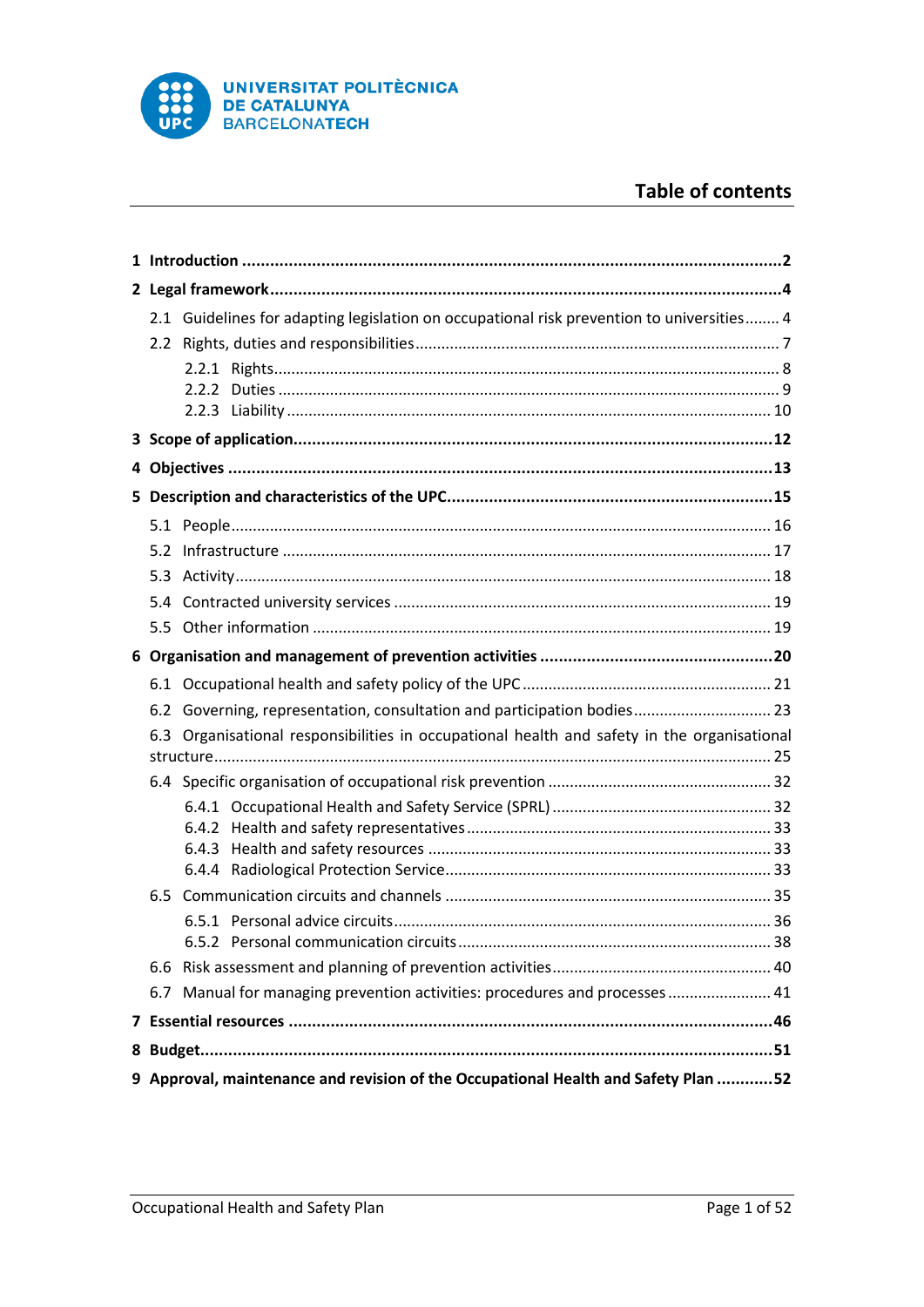

# <span id="page-2-0"></span>**1 Introduction**

This occupational health and safety plan must be understood not as a sum of isolated actions but as an organisational system that identifies, assesses and remedies risks arising from the day-to-day activity of the UPC to the safety and health of people who are part of the university community, the organisations and companies that collaborate with the University and the citizens who visit it.

It is as important to protect the members of the university community from the hazards that we ourselves generate through our own activity as to ensure the health and safety of those who for a whole host of reasons visit our facilities.

Ensuring health and safety at work is a legal obligation of the UPC in accordance with Law 31/95, of 8 November. The complexities of applying this legislation led the Universities Council, at the behest of the Conference of Rectors of Spanish Universities (CRUE) to prepare and approve, in November 2011, guidelines for the application of this legislation that would protect universities from incorrect interpretations and ensure effective protection for its employees and students.

The entire university community is obliged to observe the principle of occupational risk prevention. Thus, UPC staff and students should be well trained and informed with respect to the risks to which they may be subject and how to prevent them and protect themselves from them.

If certain risks cannot be prevented, they should be assessed, and the UPC must provide the means and resources to do so. Training and information are essential if risks are to be avoided. The unit appointed by law to perform these assessments, to propose preventive measures and to educate and inform UPC staff is the Occupational Health and Safety Service, which is regulated by Royal Decree 39/1997, of 17 January. These assessments allow the actions needed to remove, prevent or control those risks to be prioritised. This prioritising must be programmed and planned in a document called the preventive action plan, which must cover the human, material and economic resources needed to meet the stated objectives and establish the stages in which they will be met. This document, as well as this occupational health and safety plan and risk assessments, must be available to employment and healthcare authorities.

The UPC has the obligation and the responsibility to assess the risks involving psychosocial factors, workplace safety, occupational hygiene and ergonomics that it has not been able to prevent, and it must do so with its own resources. It must also arrange for the provision of occupational healthcare by a specialised company. Occupational medicine must not be confused with other forms of healthcare nor is it designed to replace public health services, all of which may be classed in the general categories of social security (Seguretat Social, SS), insurance coverage for civil servants (Mútua de Funcionaris de l'Administració Central de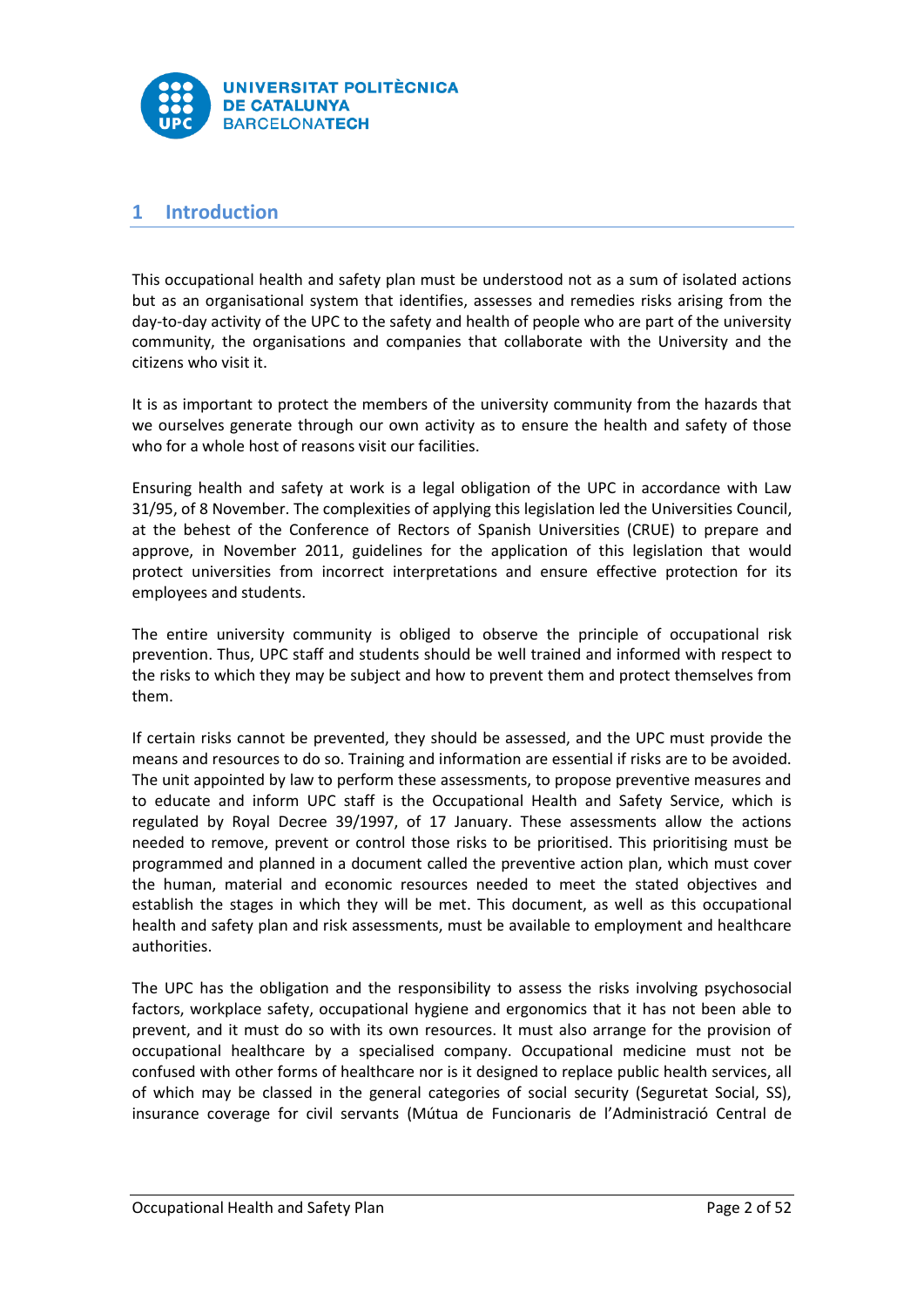

l'Estat, MUFACE) and insurance coverage for workplace accidents and illnesses (Mútua d'Accidents de Treball i Malalties Professionals, MATEPSS).

The rector shall inform and listen to workers' representatives through the Health and Safety Committee, which is the collegial body set up for this purpose. The Governing Council must approve the Occupational Health and Safety Plan, prevention planning and any internal regulations that are developed.

Within their possibilities, all members of the university community have a duty to comply with the preventive measures in order to ensure their own safety and health and the safety and health of others who may be affected by their activity.

Any member of the university community plays an active role in preventing risks and must be aware of his or her own skills in this area; he or she must also train and be informed so as to enhance this practice and be familiar with the risks to which he or she may be exposed.

For a management system to work properly it must have a manual outlining processes and procedures, which must be known and respected by the entire community. Respecting these processes and procedures while one is working must not be confused with bureaucracy. The processes and procedures manual responds to the risks arising from the interaction between people, activities and infrastructure.

Finally, the system must be reviewed and improved periodically, so it must be submitted to the corresponding audits.

Safe and healthy organisation is an essential condition for a high-quality organisation.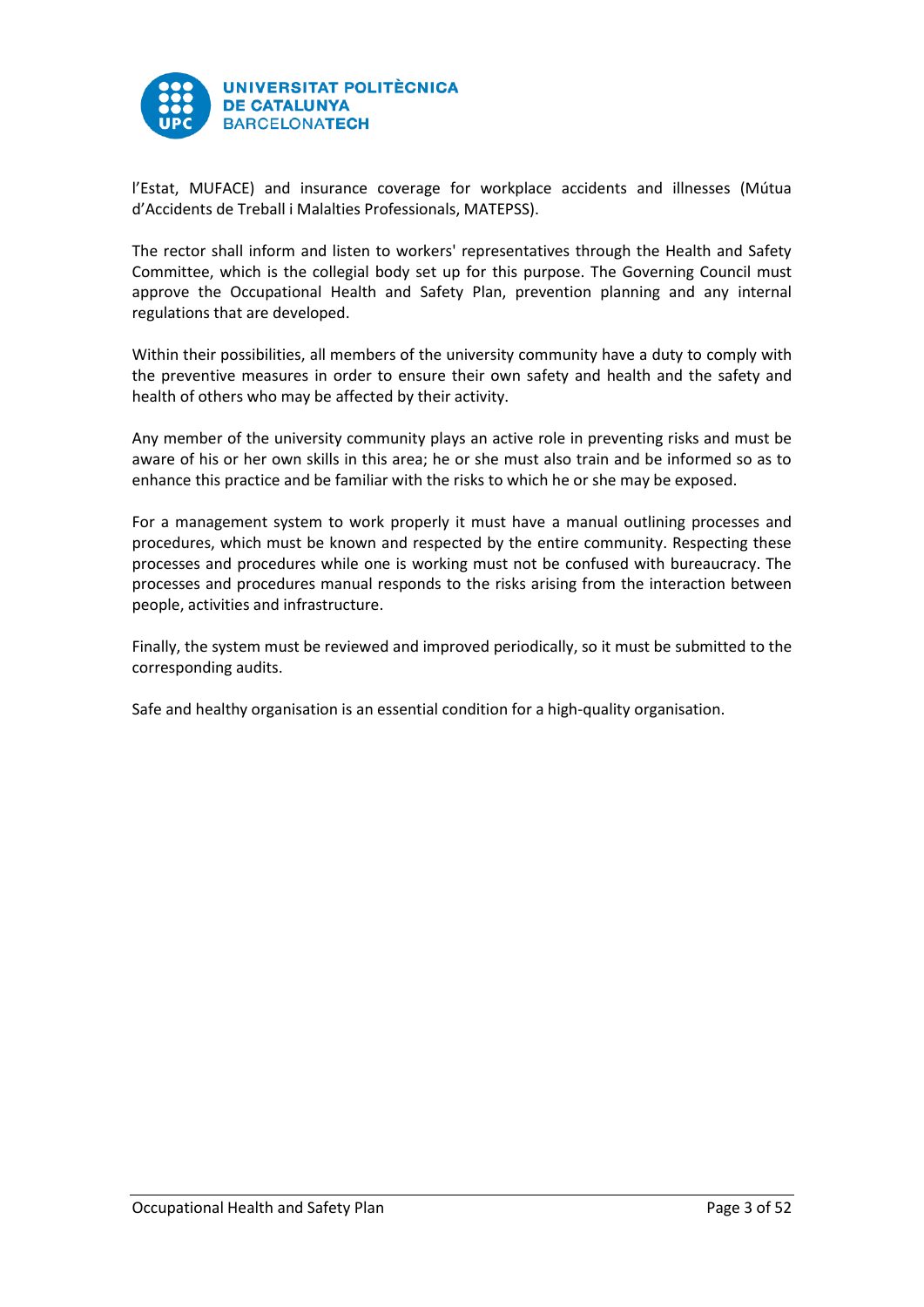

# <span id="page-4-0"></span>**2 Legal framework**

The **staff** of the Universitat Politècnica de Catalunya · Barcelona Tech (UPC) are governed by those employment and civil service laws that are applicable to them, by the UPC Statutes and by the associated regulations.

Regulations on occupational risk prevention are laid down in Law 31/1995, of 8 November, on occupational risk prevention, hereinafter LPRL 31/1995, in its implementation and complementary provisions and in all other conventional and legal norms that contain prescriptions for the adoption of preventive measures in the workplace or that are liable to generate them.

Specifically, given the special nature of university institutions, the secretary general for Universities published the Resolution of 7 November 2011, which makes public the Agreement of the Plenary Session of the Universities Council establishing guidelines for adapting occupational risk prevention legislation to universities and for the promotion and extension of prevention culture in university communities.

The provisions that constitute the regulatory framework for occupational risk prevention aim to be universal and integrated, which means that protection from occupational risk at universities is considered as a single action that is undifferentiated and coordinated with that of the university itself, so that it extends to the entire university community.

**Students** are subject to the provisions of Royal Decree 1791/2010, of 30 December, approving the University Student Statutes, the UPC Statutes and the regulations that implement them.

# <span id="page-4-1"></span>**2.1 Guidelines for adapting legislation on occupational risk prevention to universities**

The special nature of universities makes it advisable to establish uniform criteria that allow regulatory requirements to be adapted to the organisation and to the particulars of science, teaching and research at each university.

The aims of the Agreement of the Plenary Session of the Universities Council are as follows:

- 1. "To promote the basic regulations in such a way as to encourage the integration of prevention within Spanish universities, thus fostering the integration of prevention in all of their activities and decisions."
- 2. "To promote the integration of occupational risk prevention in university education and to extend certain preventive actions and guarantees to the rest of the university community that is not subject to the employment relations framework, in an environment in which health and safety prevail as an experience that is essential if a true culture of prevention is to be fostered."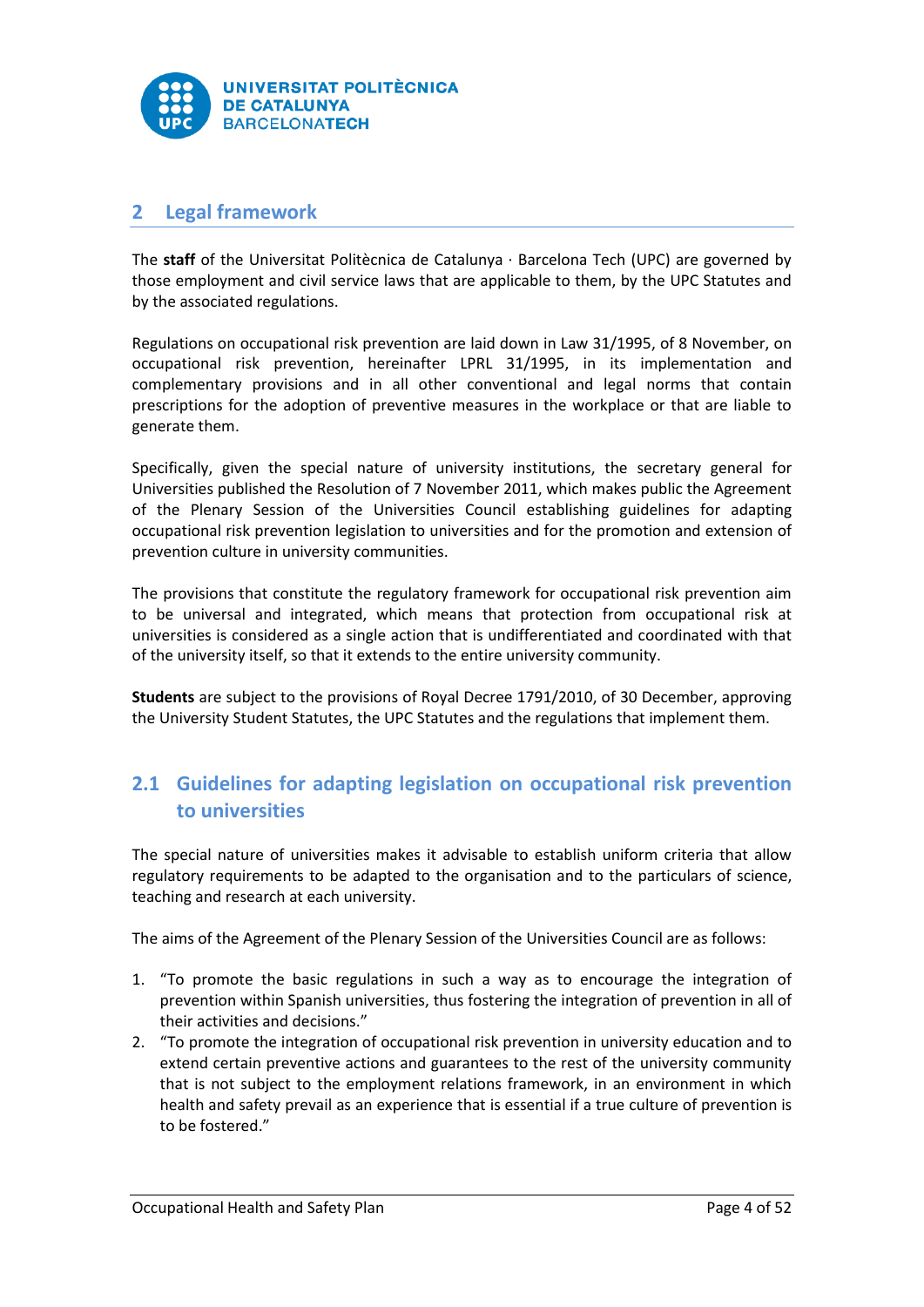

Appendix I of the Agreement contains the **guidelines for effective integration of occupational risk prevention at universities**, which are grouped into the following areas:

**1. Integration of prevention activities in the Occupational Health and Safety Plan and occupational health and safety management**

The rector, as the university's highest authority, is obliged to incorporate the actions necessary to prevent occupational risk in his or her policies to ensure that occupational risk prevention is implemented at all organisational and hierarchical levels and in all technical processes, acquisition and investment processes, contract work and services, construction and renovation projects, maintenance of facilities and equipment, recruitment and others that may have an effect on health and safety.

Teaching, research and administrative staff must be active agents who take occupational risk prevention into account in their activities.

Occupational health and safety plans are the instruments for establishing, organising and defining the part that occupational risk prevention must play in the decisions and activities of a university so as to benefit the entire university community.

#### **2. Integration of prevention activities in teaching**

Teaching and research staff must incorporate occupational risk prevention in their teaching practices and learning activities, especially with regard to laboratory, workshop and fieldwork practices.

#### **3. Integration of prevention activities in research**

The principal investigator in a research project must incorporate occupational risk prevention in the project and the research, especially with regard to research laboratories and agreements.

#### **4. Integration of occupational risk prevention on campuses**

University campuses, as hubs of university activity, are obliged to make improvements in infrastructure such as laboratories, facilities, equipment, scientific instruments and equipment, etc., to ensure that the facilities provided are safe and sustainable.

#### **5. Participation and representation. The Health and Safety Committee**

The effective integration of occupational risk prevention necessarily includes the participation and involvement of staff and the university community in health and safety matters. The Health and Safety Committee is the body for participation in these matters.

#### **6. Occupational risk prevention services**

Interdisciplinary risk prevention services must be set up in each university and they must integrate occupational safety, hygiene and medicine, and ergonomics and applied social psychology, as they offer a greater degree of integration of occupational risk prevention in the organisational structure of universities.

The number of qualified and certified specialists in occupational risk prevention is defined in relation to the number of employees and trainee researchers.

#### **7. Emergency measures**

The organisation and management of the emergency response in buildings and campuses must be established to ensure the safety of a building's occupants.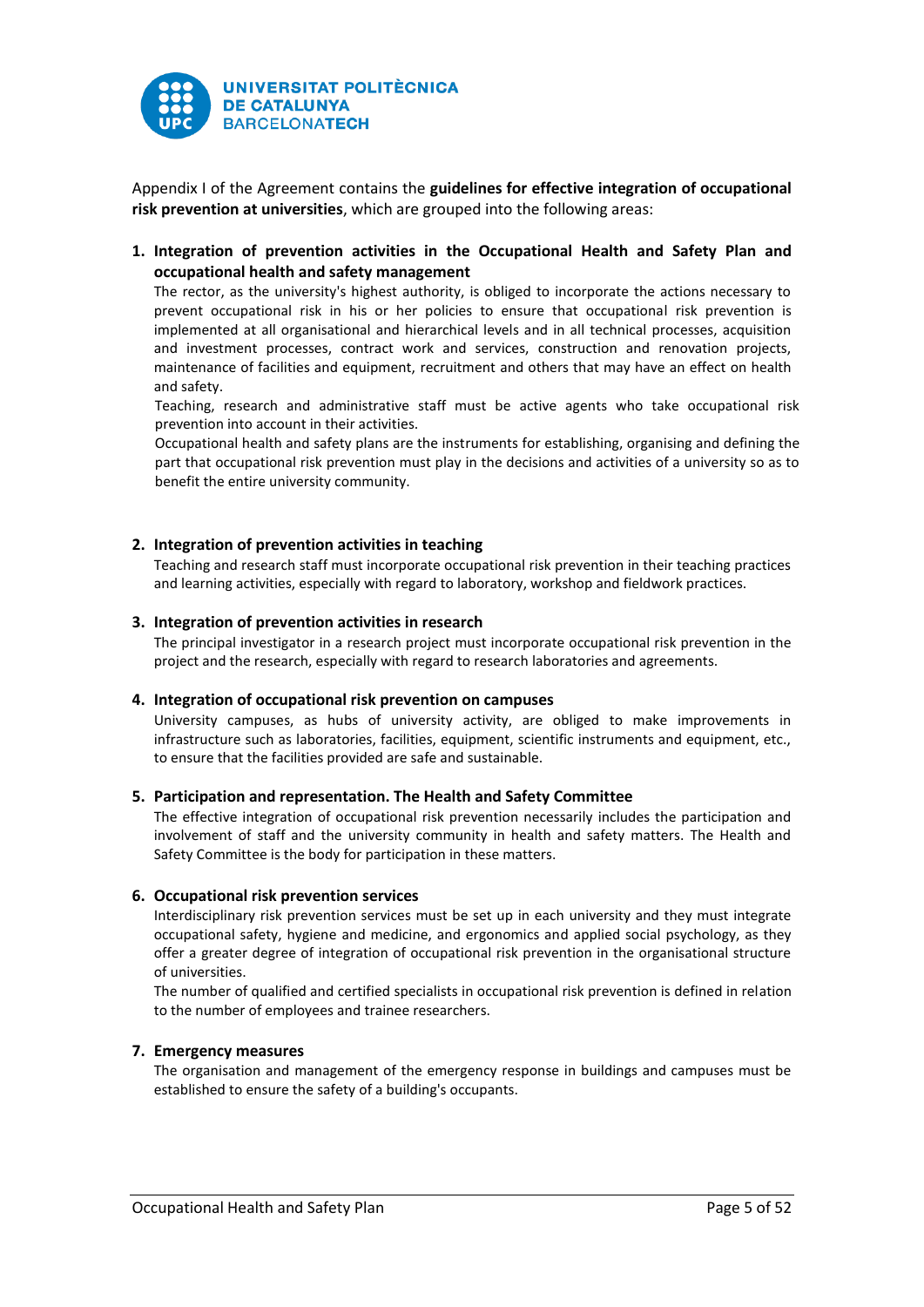

# **8. Institutional coordination of occupational risk prevention at universities**

Occupational risk prevention should be promoted and supported by universities' highest decisionmaking bodies and the Ministry of Education, Culture and Sport.

## **9. Control instruments**

The integration of occupational risk prevention at universities is a process of continuous improvement; therefore, controls should be carried out periodically to assess levels of achievement in relation to the highest levels of health and safety protection of the university community.

*Consult the full text of the Agreement at [www.upc.edu/prevencio](http://www.upc.edu/prevencio)*.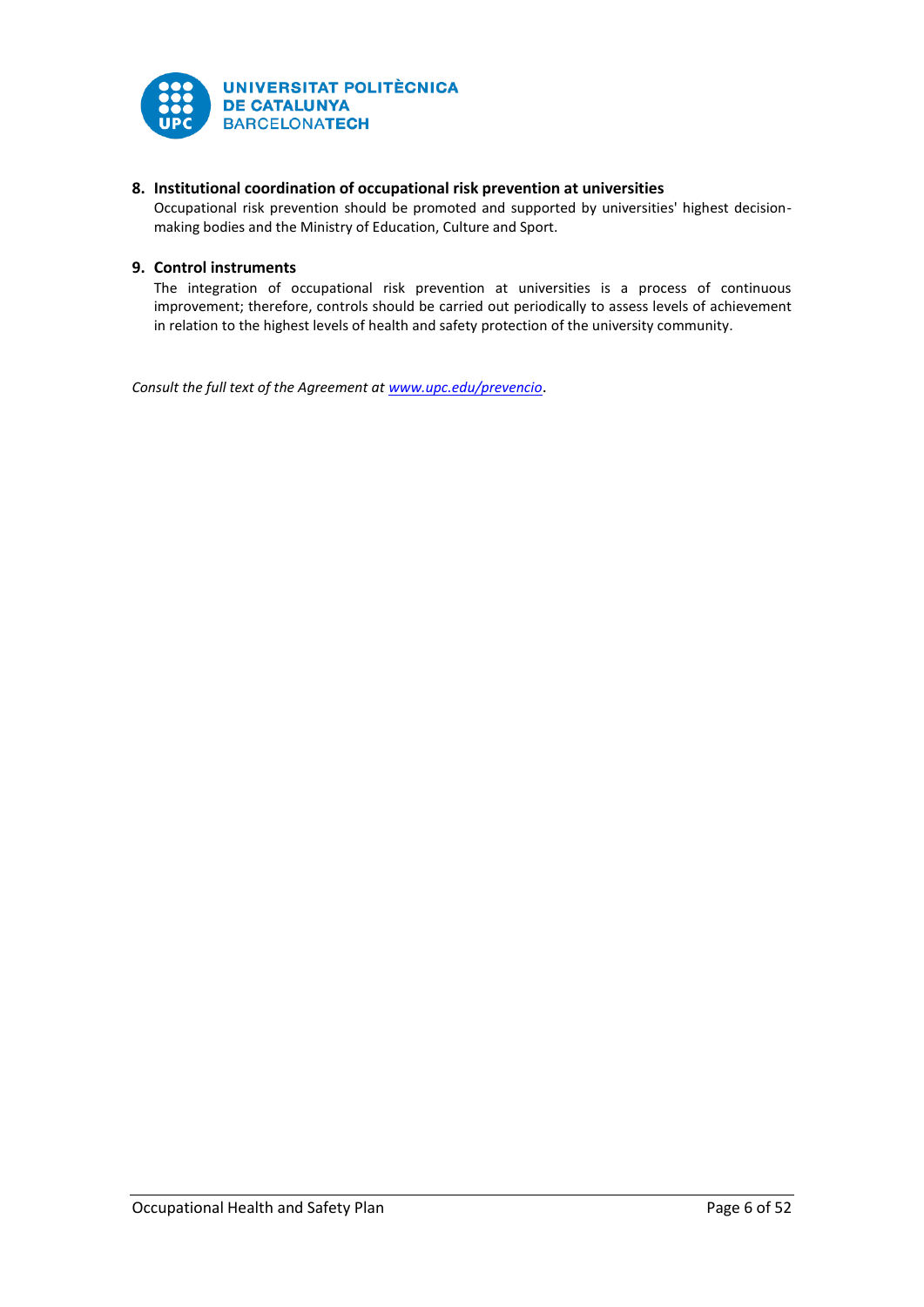

# <span id="page-7-0"></span>**2.2 Rights, duties and responsibilities**

The effective protection of health and safety at work is an employee's **right** in accordance with Article 14 of the Law on Occupational Risk Prevention (LPRL) 31/1995.

This right is also expressly stated in Article 4.2.*d* of Royal Legislative Decree 1/1995, of 24 March, approving the revised text of the Law on Worker Statutes, hereinafter referred to as the TRET 1/1995, as a right that arises in the context of the employment relationship. The Article states that employees have the right to "their physical integrity and to an appropriate health and safety policy."

Article 19 of the TRET 1/1995 states the **correlative duty of the employer to protect workers**  against occupational risks.

- 1. "Workers have the **right to** effective protection in matters of safety and hygiene in their provision of services."
- 2. "Workers are **obliged to** observe legal measures and regulations on safety and hygiene in the workplace."

This duty to protect is equally a **duty of public administrations with respect to their staff.**

Thus, in fulfilment of this duty to protect, employers must **guarantee the health and safety of staff** working in their service in all aspects relating to work.

The LPRL 31/1995 describes the duty to protect as follows:

- A **broad and generic** obligation that affects all aspects of work.
- An obligation whose content is **dynamic** in the sense that the changes and circumstances that affect the performance of work must be taken into consideration.
- A **permanent** obligation, in that it requires employers to act continuously to improve existing levels of protection.
- A **significant and personal obligation of employers** that is related to the obligations of employees.

The **workers**, for their part, have **obligations** in preventing occupational risks and must actively protect their own safety and health by complying with the preventive instructions and measures given to them in accordance with their education and training.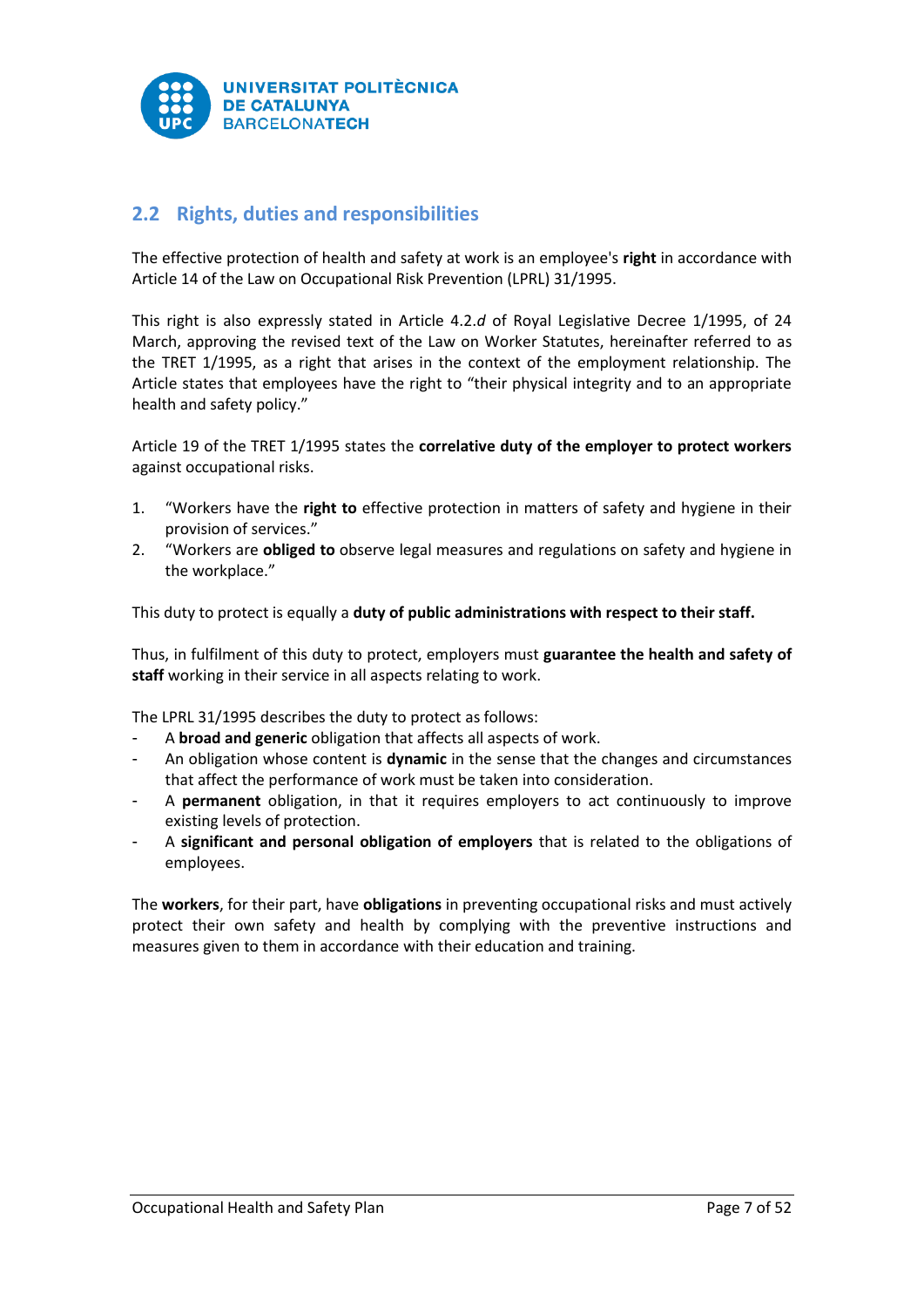

# <span id="page-8-0"></span>**2.2.1 Rights**

The rights of employees to appropriate protection against occupational risks are described in Article 14 of the LPRL 31/1995:

#### **The right to protection against occupational risks**

 Employees are entitled to effective protection as regards health and safety at work. This right implies the existence of a correlative obligation of the UPC to protect its staff against occupational risks.

This duty to protect is equally a duty of public administrations to their staff. The right to information, consultation and participation, the right to training in prevention, the right to halt an activity in the case of serious and imminent risk and the right to health surveillance, as foreseen in the LPRL 31/95, are part of the overarching right of employees to effective protection of their health and safety at work.

• In compliance with the duty to protect, the UPC must guarantee the health and safety of workers in its service in all aspects of their work. To this effect, the responsibilities of the UPC in preventing occupational risk include integrating preventive actions and adopting any measures necessary to protect the health and safety of its workers—particularly with reference to the Occupational Health and Safety Plan, risk assessment, information, the right of workers to consultation, participation and training, procedures in the case of emergencies or grave and imminent risk, and health surveillance—and setting up an organisation and the means needed to meet the terms set out in Chapter IV of the LPRL 31/1995.

The UPC must act to permanently monitor prevention activities so as to continuously improve the identification, assessment and control of unavoidable risk and existing levels of protection, and it must make available any means that are necessary to adapt to the prevailing legislation and to any change in the circumstances affecting the performance of work.

- The UPC must meet the obligations established in the regulations on occupational risk prevention.
- The obligations of employees laid down in the LPRL 31/1995, the attribution of functions for protection and prevention to UPC employees and services, and agreements with specialist organisations to develop prevention activities should complement the actions of the UPC, without exonerating it from its duty in this matter and without prejudice to any action that it may take against any other person.
- The cost of measures relating to health and safety at work shall not be the responsibility of employees.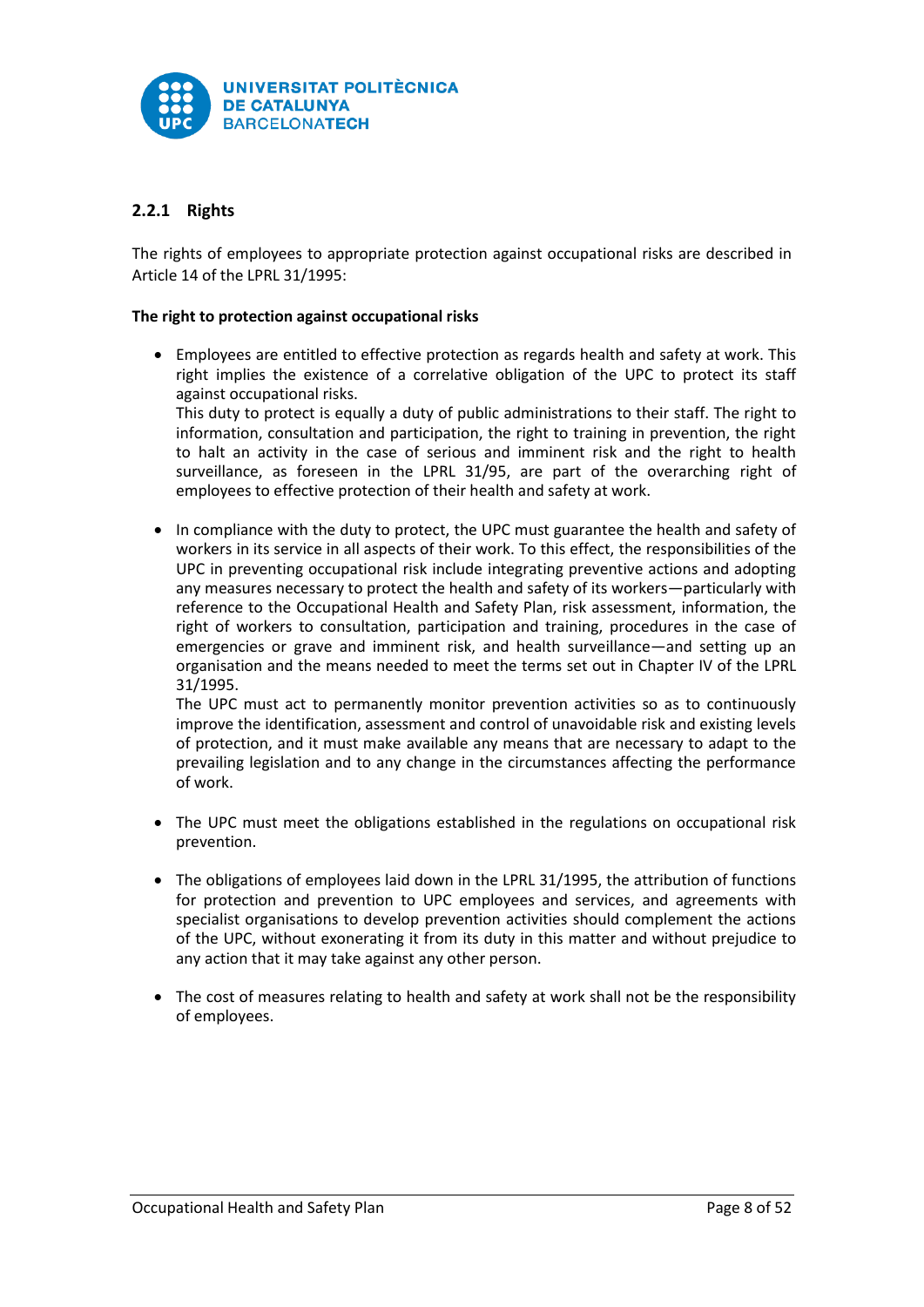

# <span id="page-9-0"></span>**2.2.2 Duties**

The duties of employees as regards occupational risk prevention are outlined in Article 29 of the LPRL 31/1995:

#### **Duties of employees in occupational risk prevention**

- Within their possibilities, employees are obliged to comply with the prevention measures in place in order to protect their own health and safety in the workplace and that of others who may be affected by their professional activities, whether by actions or omission, and to observe their own training and the UPC's instructions in this matter.
- In accordance with their training and following the UPC's instructions, employees must, specifically:
	- Use machinery, apparatus, tools, dangerous substances, transport equipment and, in general, any other means with which they carry out their activities appropriately, in keeping with their properties and taking into account any foreseeable risks.
	- Use the protective media and equipment provided by the UPC correctly, according to the instructions received.
	- Not prevent existing safety devices or those that are installed in areas related to their work or in facilities in which their work takes place from working and use them properly.
	- Report to their immediate superior and staff appointed to conduct protection and prevention activities or, if necessary, the prevention service, concerning any situation that, in their view, may reasonably pose a risk to the health and safety of workers.
	- Contribute to the fulfilment of the obligations established by the competent authority to protect the health and safety of workers in the workplace.
	- Cooperate with the UPC to enable it to guarantee safe working conditions that do not pose a risk to the health and safety of workers.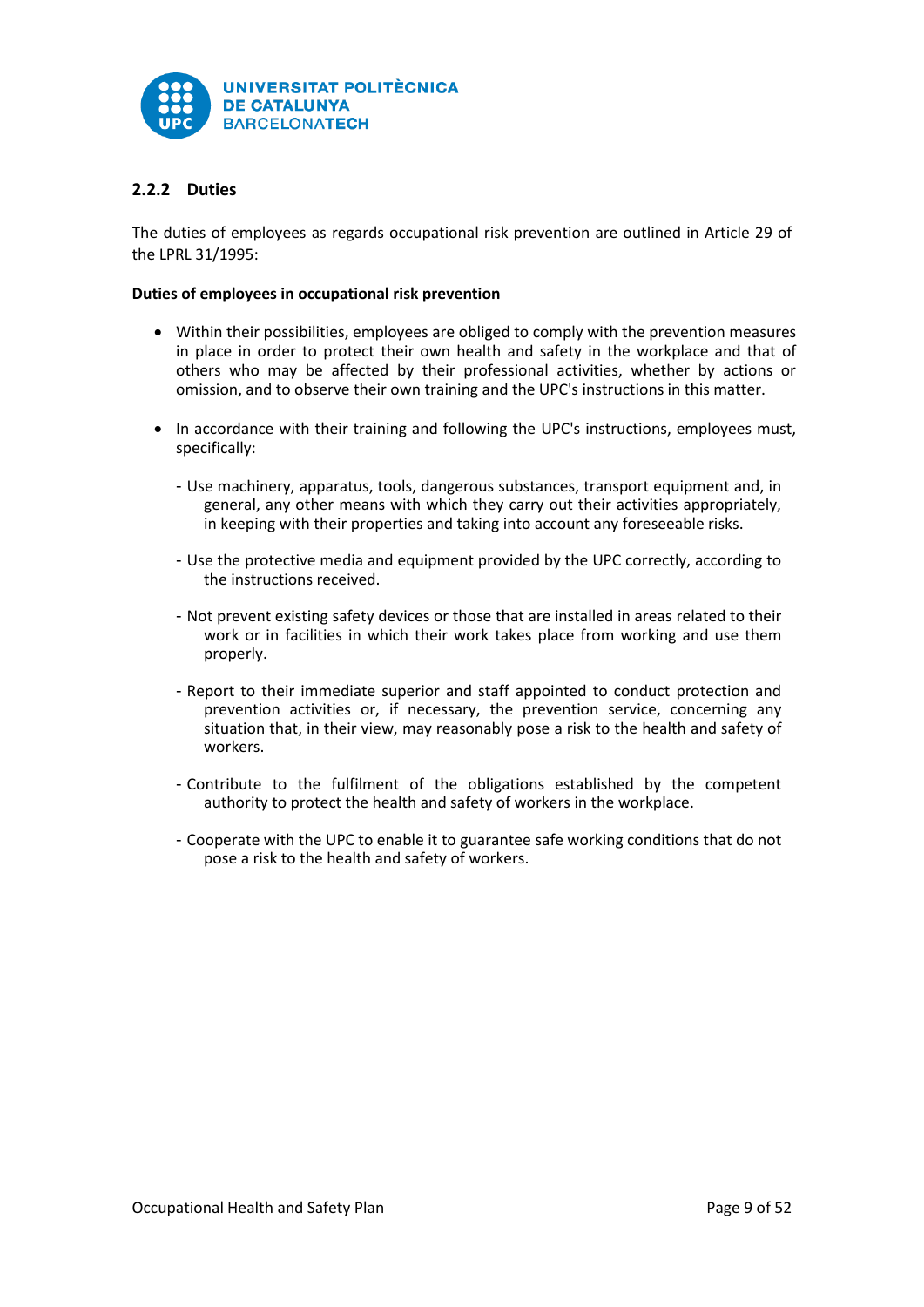

# <span id="page-10-0"></span>**2.2.3 Liability**

The **liabilities arising from a breach of the occupational risk prevention regulations** have two fundamental features:

- I. **Plurality**, as they involve at least three types of liability:
	- Administrative liability
	- Civil liability
	- **E** Criminal liability
- II. For them to exist, **it is not strictly necessary for damages to have occurred.**

Thus, for example, the reparatory nature of civil liability (assets liability in the case of public administrations) is evident, its ultimate aim being to provide financial compensation for the damage caused by a workplace-related accident or illness. Administrative and criminal liabilities incur the state's penalising faculty, its punitive powers, whereby it can impose a fine for minor breaches or issue a sentence, even a custodial sentence, for breaches that may constitute a criminal offence.

The primary responsibility for matters of health and safety lies with the rector of the UPC, since it is his or her duty to effectively protect employees against occupational hazards.

The intervention of third parties and specialist persons or companies appointed by the employer in prevention activities does not exempt him or her from his or her responsibilities.

## **Administrative liability**

Administrative liability is of a **penalising nature** and generally involves the imposition of a financial penalty, a fine or other additional penalties such as the suspension of activity, the closure of the workplace and/or interruption of work.

Occupational risk prevention infringements in the workplace are the actions or the omissions (that is, passivity in complying with preventive duties) of subjects who violate legal rules and regulations on occupational risk prevention.

Administrative liability extends beyond the employer as the main figure responsible for safety and is also attributable to other individuals or entities with which the duty of safety or the practice of key preventive actions rests.

The Inspectorate of Employment and Social Security is responsible for lifting the infringement record and processing the relevant disciplinary procedure, which can start from a complaint filed with the police or public action on the part of the Inspectorate. If a breach is detected in an inspection or the documents provided by the employer, the Inspectorate may require that it be resolved (for which it must set a deadline), require that work be stopped (in the event of serious and imminent danger) or propose a penalty or fine directly.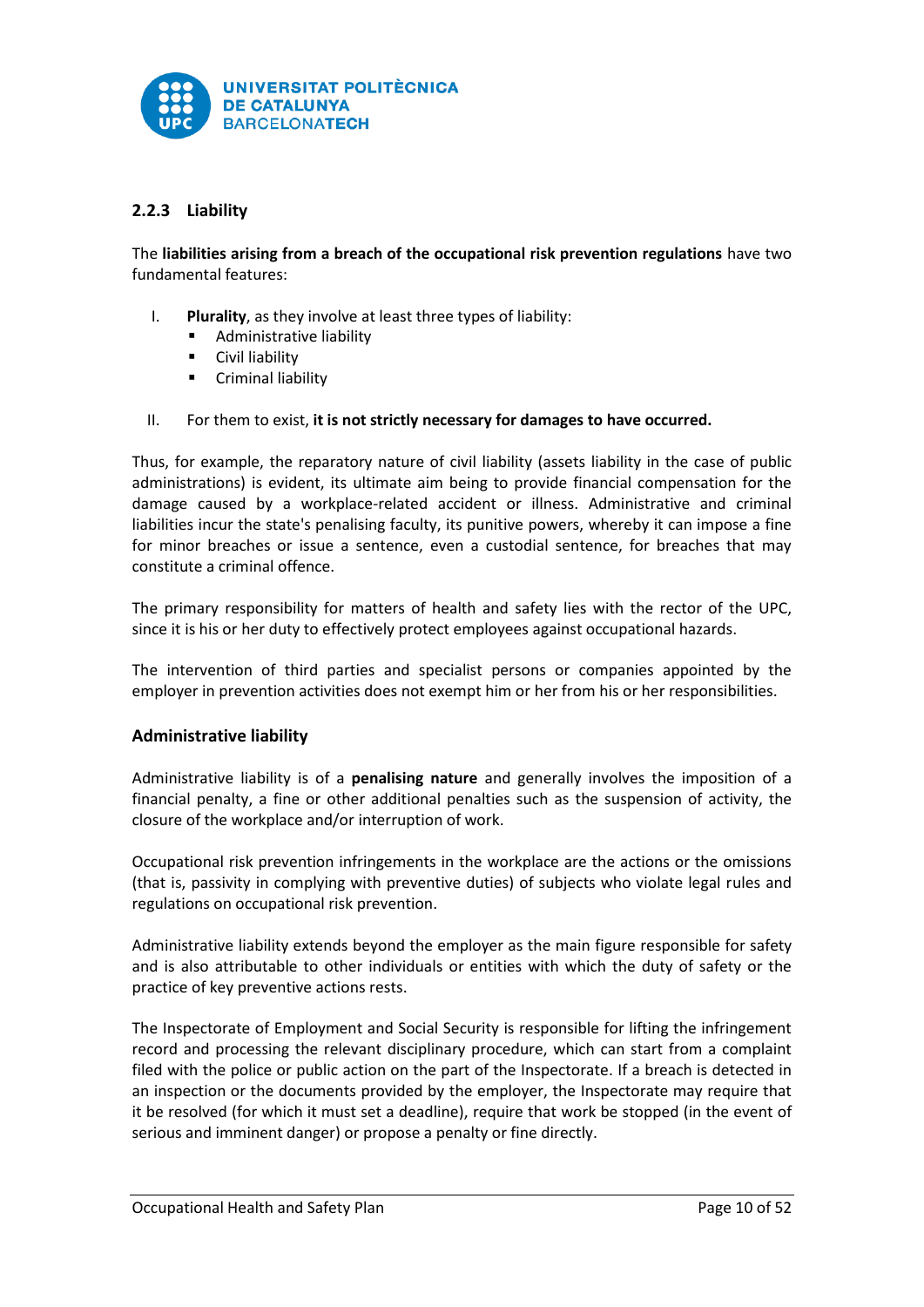

# **Civil liability**

The purpose of civil liability is **to provide financial compensation** for damages that occur as a result of a workplace accident resulting from the non-fulfilment of occupational risk prevention obligations.

Its foundations lie in the provision of Article 1902 of the Civil Code: "Whoever by act or omission causes damage to someone else, for which fault or negligence can be proved, is obliged to repair the damage."

The attribution of civil liability **requires** the concurrence of three facts:

- The existence of damage that must be compensated for or repaired.
- The existence of fault (negligence).
- The existence of a causal relation between the act or omission and the damage caused.

Civil liability can be covered by a civil liability policy that covers the damage that may occur.

# **Criminal liability**

The purpose of criminal liability is to **repress** criminal behaviour related to health and safety at work and to foster preventive activities by coercive means.

The Penal Code provides expressly for **crimes against the rights of workers.** Article 316 states that sanctions must be applied to "those who breach risk prevention regulations and although they are legally obliged to do so do not provide the necessary means for workers to carry out their activities in appropriate health and safety conditions, in a way that places their lives, health or physical integrity in grave danger".

Article 318 states that "when the incident [...] is attributed to a legal person, the penalty is imposed on service administrators or managers who have been responsible and who, though aware of the incident and able to remedy it, have not taken the steps to do so".

Thus, sanctions are applied when the **lives, health or physical integrity of workers** have been endangered, **without it being a necessary condition for harm to have resulted**, which implies that any breach of occupational risk prevention regulations may be punished when this breach creates a risk or danger that may be punishable by criminal law.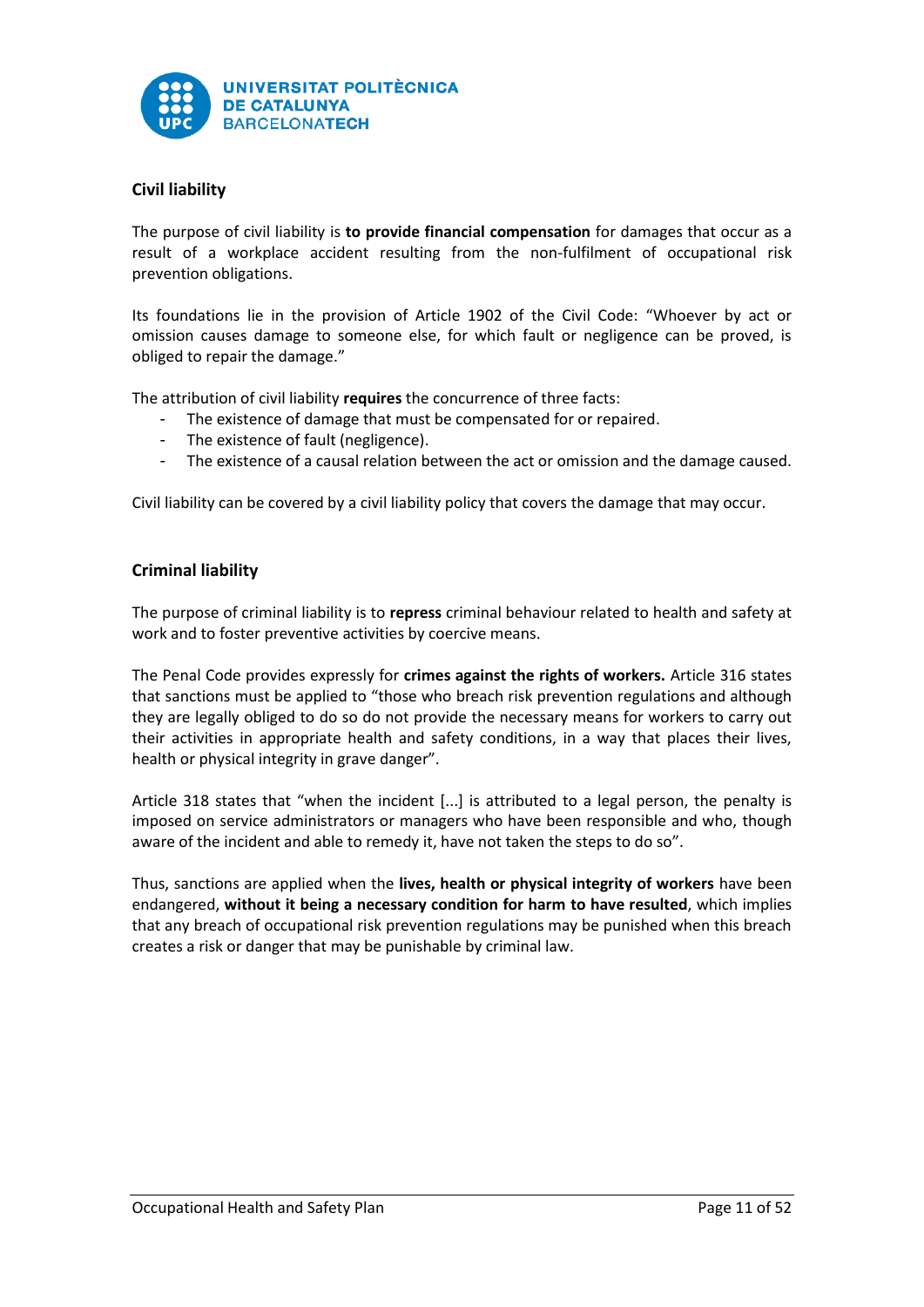

# <span id="page-12-0"></span>**3 Scope of application**

Article 3 of the LPRL 31/1995, amended by Law 31/2006, of 18 October, specifies the following:

"This law and its implementing regulations are applicable both in labour relations regulated by the revised text of the Law of the Workers' Statute and in the administrative or statutory relations of the employees of public administrations, with the peculiarities foreseen in this law and its implementing regulations. [...]

When this law refers to employees and employers, it is understood that these terms include, respectively, employees in an administrative role or one which is foreseen in an institution's statutes and the public administration to which they provide their services, in the terms expressed in the third additional provision of this law."

This occupational health and safety plan **applies to the entire university community**. In particular, it is fully applicable to employees who carry out activities at the UPC. Although students are not governed by the regulatory framework on occupational risk prevention, they are obliged to follow the codes of good practice that safeguard the health and safety of themselves and others.

Affiliated schools, affiliated university research institutes, entities belonging to the UPC Group and associated bodies must take on risk prevention with their own resources or by means of subsidies and must establish a coordination agreement with the UPC, because they are obliged to have their own occupational health and safety plan.

The UPC, however, will require compliance with prevailing legislation and respect for the commitments laid down in its occupational health and safety policy.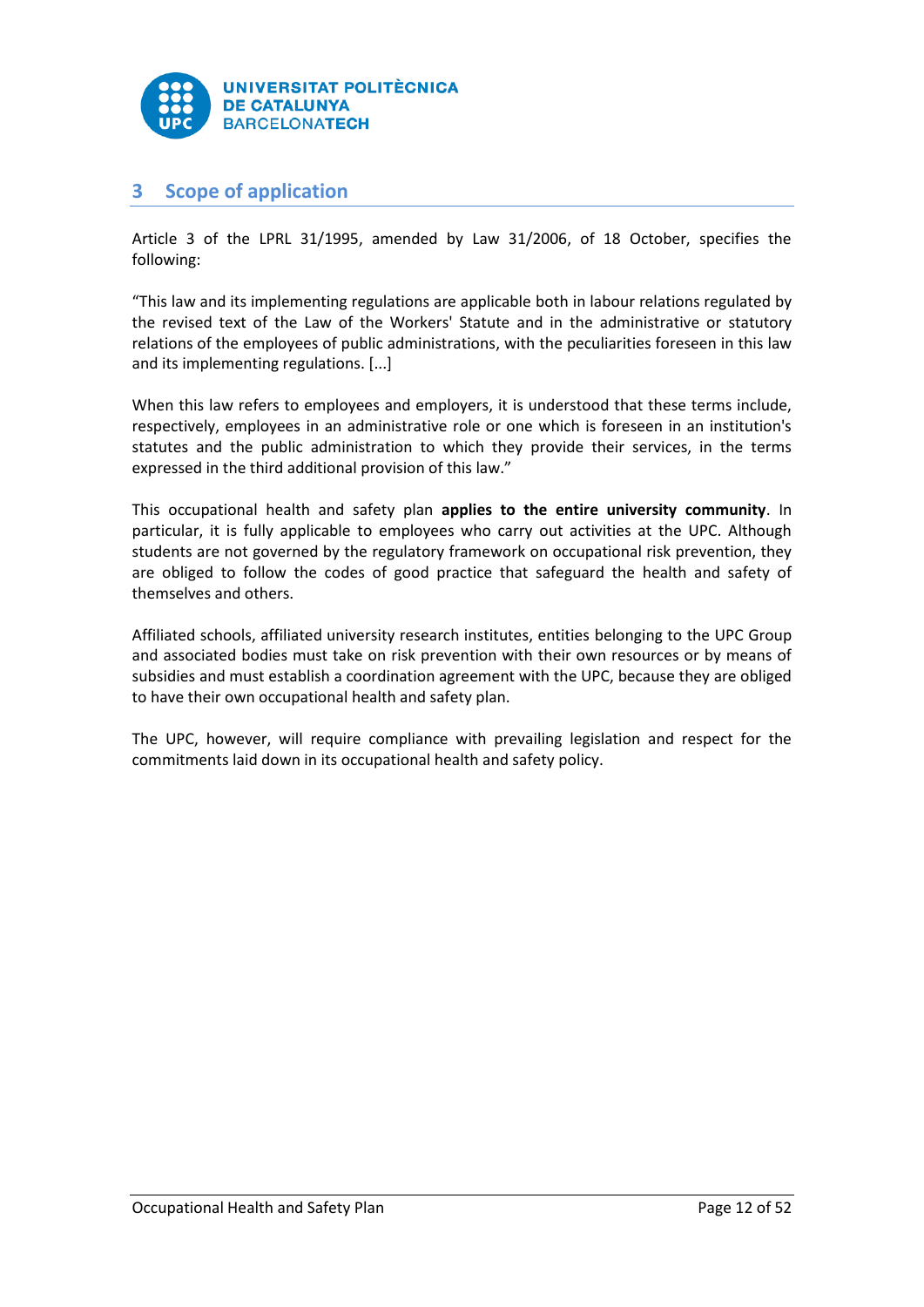

# <span id="page-13-0"></span>**4 Objectives**

This plan aims to achieve a strategic objective of improving the conditions under which work, research and teaching is carried out, preventing risks that might threaten the health and safety of the university community, the staff of collaborating entities and external staff, and respecting the laws and regulations that are in force in accordance with the UPC's occupational health and safety policy.

In order to fulfil this strategic objective it is necessary to consider more local, programmed actions that allow us to measure the degree of integration of risk prevention in the organisation and among the people of which it is composed. These objectives are considered to be operational objectives.

# **Strategic objective**

To integrate occupational risk prevention in the organisational structure, as well as in all of the activities that take place within it, so that it informs technical processes, the organisation of work and the conditions under which work takes place. This integration at all hierarchical levels implies that workers are assigned and must fulfil the duty to include occupational risk prevention in any activity that they carry out or order another to carry out and in any decisions they take.

To achieve this, the responsibilities of every member of the university community must be defined in order to enable them to fulfil these responsibilities effectively, to give them the tools and resources they need and to ensure a good flow of information, communication, training and documentation in keeping with the legal and regulatory framework in force.

# **Operational objectives**

- To define the responsibilities of every member of the university community to enable them to fulfil these responsibilities effectively, to give them the tools and resources they need, and to ensure a good flow of information, communication, training and documentation in keeping with the legal and regulatory framework in force.
- To equip all members of the university community to fulfil their responsibilities through the necessary training in occupational risk prevention, so that the rights, duties and obligations established by law are fulfilled.
- To define and provide the tools for occupational risk prevention so that members of the university community can properly fulfil the responsibilities assigned to them with the help of a manual for managing the integration of occupational risk prevention. Everyone must be aware of what they have to do, why they have to do it, who has to do what and how and when it has to be done.
- To design, implement and disseminate appropriate communication channels for the prevention of occupational risk by establishing circuits that ensure the smooth and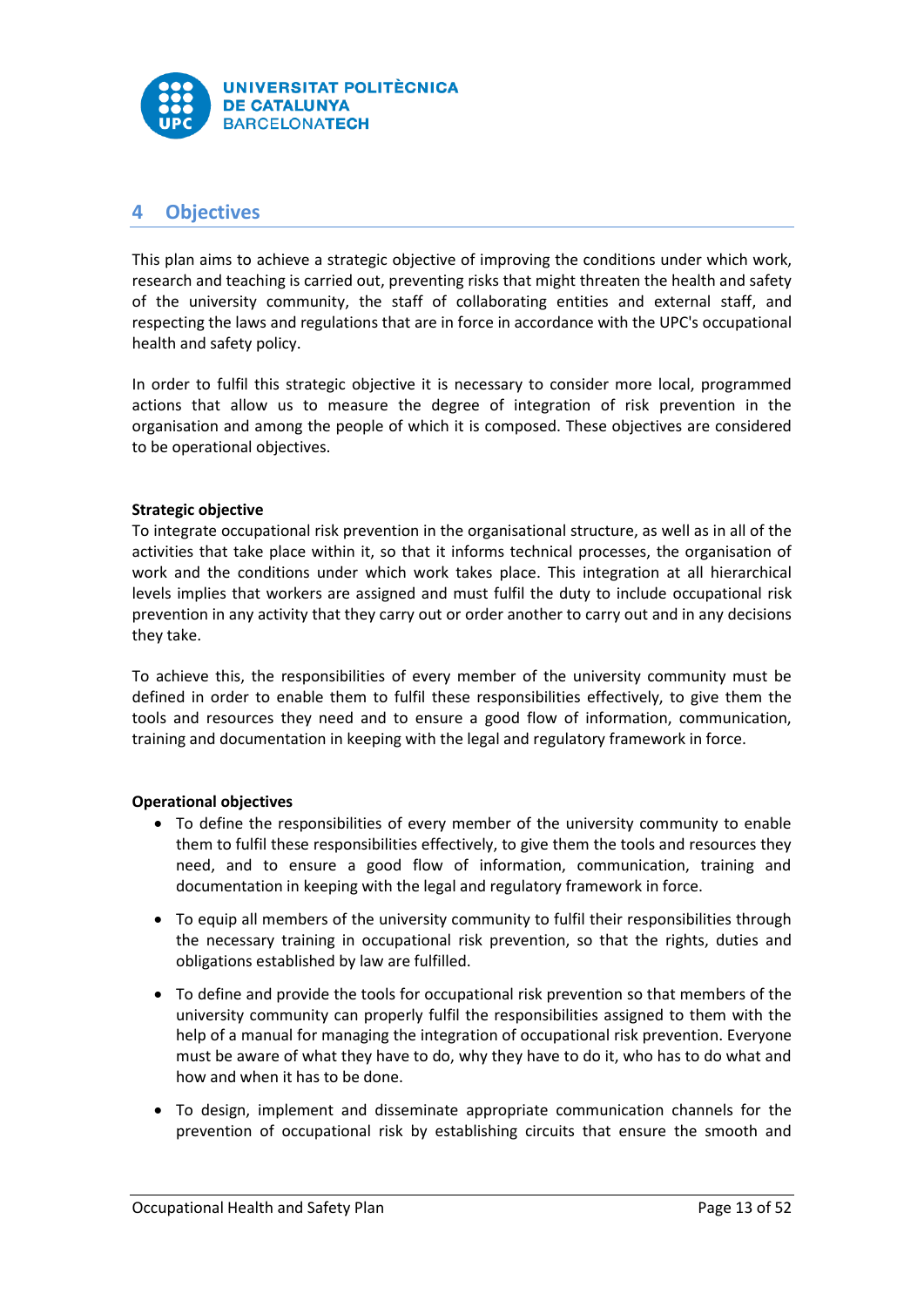

effective flow of information, communication and documentation amongst unit directors, their subordinates, the Occupational Health and Safety Service and the university community in general.

- To organise and make resources for specific purposes in occupational risk prevention available in order to safeguard the health and safety of the university community.
- To have a coherent and structured plan of action that enables occupational risk prevention activities to be programmed and executed once the risks identified have been properly assessed.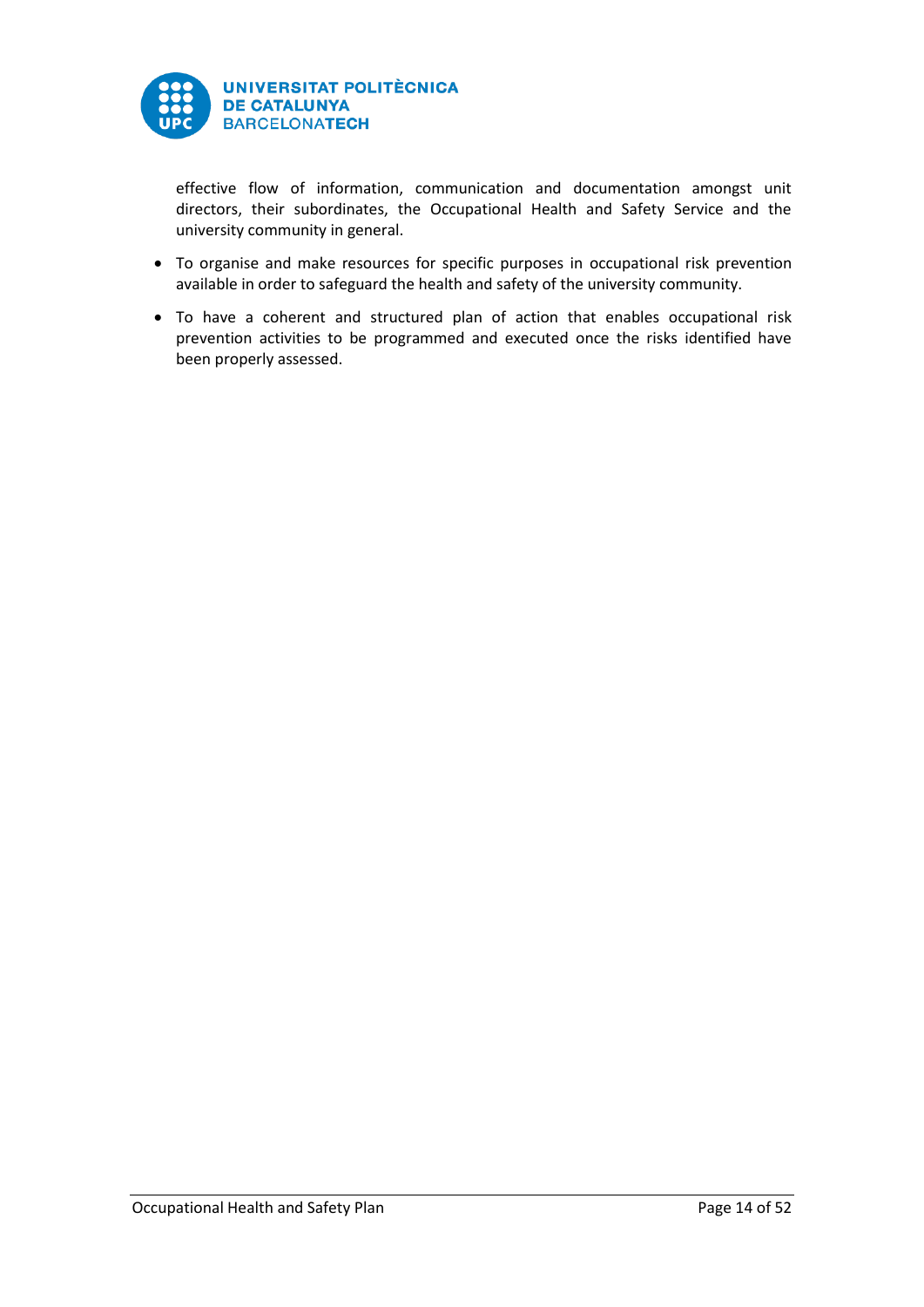

# <span id="page-15-0"></span>**5 Description and characteristics of the UPC**

The Universitat Politècnica de Catalunya is a public institution with legal entity and its own assets that provides a public service of higher education through research, teaching and study, primarily in the areas of engineering, architecture and science.

It has full autonomy in the spheres of research, teaching, organisation, government, administration and funding under the Spanish Constitution, the Statute of Autonomy of Catalonia and its own statutes, without any limitation other than the rules dictated by the Spanish and Catalan governments in the exercise of their respective powers.

The Board of Trustees, the Governing Council, the University Senate and the rector ensure the maintenance and legal defence of the University's powers as regards its autonomy.

The Universitat Politècnica de Catalunya is divided into the structural units through which it carries out its functions and to which its employees are affiliated. The structural units are the following:

a) Academic units, which are directly responsible for carrying out the University's academic activity.

b) Administrative and service units, which are responsible for providing support for academic, management and service activities to the University, the university community and other units. These so-called structural units are generally classified by campus or area of knowledge.

The academic units of the Universitat Politècnica de Catalunya are the following:

a) Schools.

- b) Departments.
- c) University research institutes.
- d) The Doctoral School.

e) Other academic units included in, or created in accordance with, the Statutes.

The administrative and service units of the Universitat Politècnica de Catalunya comprise the following:

a) University services.

b) Management and support units.

c) Other administrative and service units included in, or created in accordance with, the Statutes.

The structural units of the Universitat Politècnica de Catalunya are obliged to work together to contribute adequately to fulfilling the functions and objectives of the University, as well as their own duties.

## Other structures

The Universitat Politècnica de Catalunya's network of libraries and archives comprises the University's libraries and archives and the Libraries, Publications and Archives Service.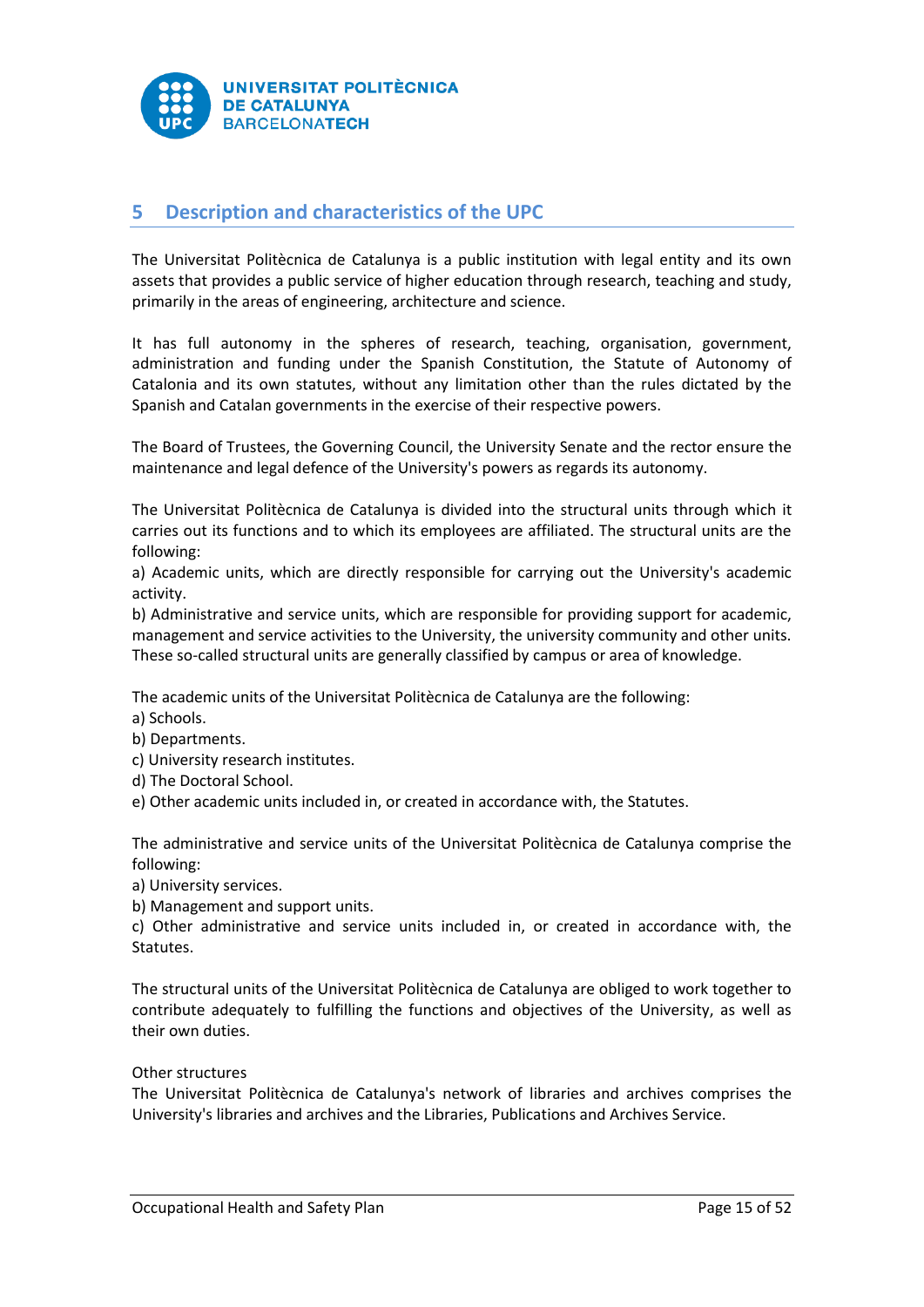

The libraries and archives are resource centres holding scientific, technical, artistic and humanistic information that lend support to the university community in research, learning and education. Their aims are to facilitate study and access to information and documents and to encourage the use of these resources.

The Libraries, Publications and Archives Service plans, organises and manages the network of libraries and archives of the Universitat Politècnica de Catalunya in accordance with the guidelines of the Governing Council.

The Universitat Politècnica de Catalunya may create operating units for specific purposes such as teaching, research or services within the structural units or that are to be shared among several units. Research groups, accredited research groups, company chairs and classrooms and the UNESCO chairs are operating units.

The Governing Council regulates and approves the creation and naming of these units.

The Universitat Politècnica de Catalunya, in accordance with the provisions of articles 44 and 46 of its statutes, can create legal entities other than the University to promote and develop its aims, in accordance with the applicable general legislation, by itself or in collaboration with other public or private entities.

The Universitat Politècnica de Catalunya and the entities in whose decision-making bodies, capital or endowment funds the University has a direct or indirect controlling interest make up the UPC Group.

Entities that perform academic tasks or lend support to teaching in which the Universitat Politècnica de Catalunya does not have a controlling interest are classed as associated entities.

# <span id="page-16-0"></span>**5.1 People\***

Employees and students make up the university community.

6,715 employees, comprising the following:

- Teaching and research staff: 4,898
- Administrative and service staff: 1,817

23,825 students, comprising the following:

- **Undergraduate students.**
- **Master's degree students.**

\*Data from the census. Election of the rector. November 2013.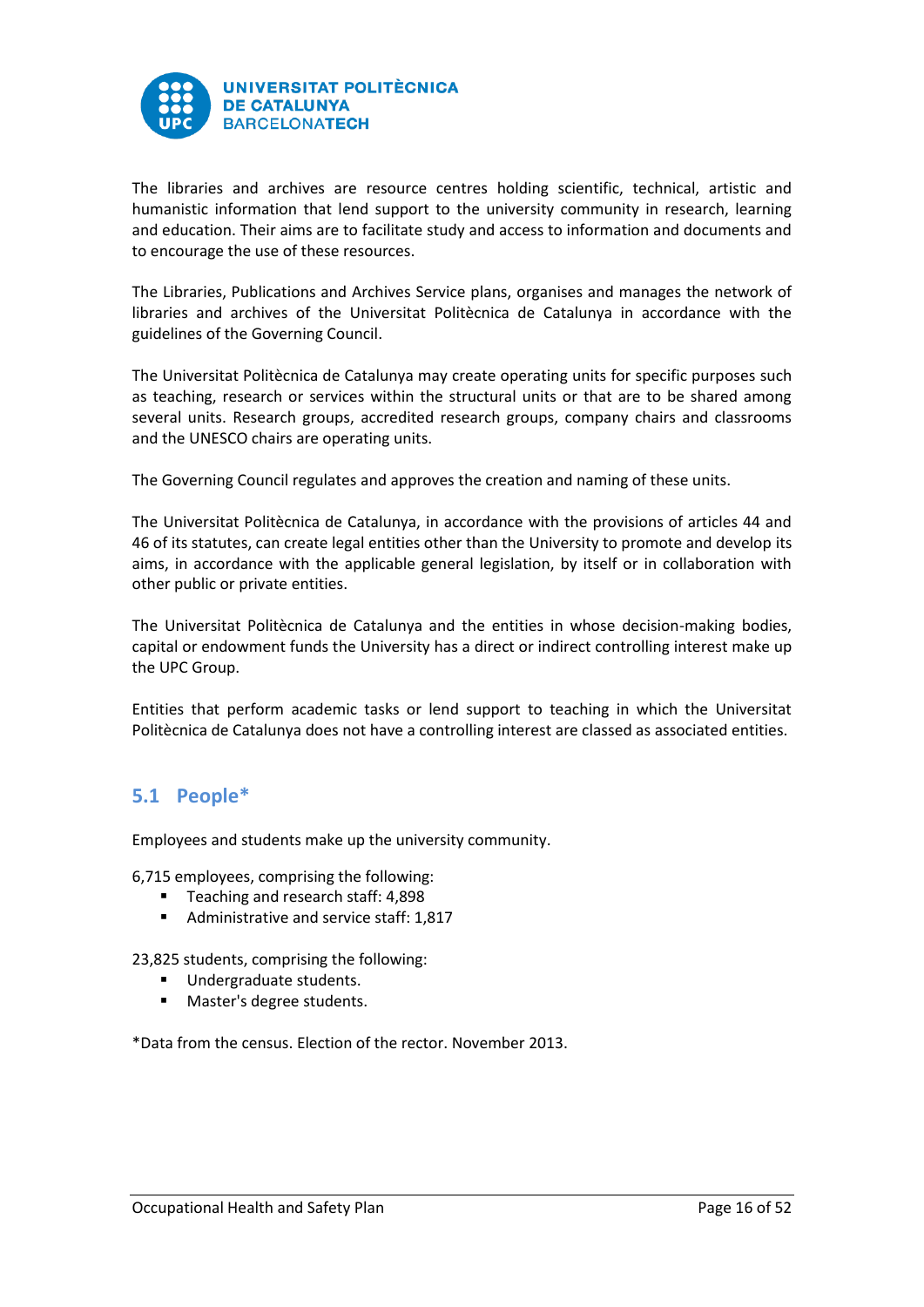

# <span id="page-17-0"></span>**5.2 Infrastructure\***

The UPC places educational, scientific and technological infrastructure at the service of students, researchers, research groups and centres, and companies and institutions.

Some of the UPC's buildings are located on one of three campuses and some are part of towns and cities.

- Campuses: **Barcelona North Campus, Baix Llobregat Campus, Terrassa Campus.**
- **Buildings in towns and cities: Barcelona South Campus, Barcelona School of Nautical Studies (FNB), Sant Cugat, Manresa, Vilanova i la Geltrú.**

The UPC has **58 buildings,** which are classified according to their activity: **schools, research centres, administrative buildings, libraries, assembly halls, auditoriums and sports facilities**, representing 387,562  $m^2$  that are distributed as follows:

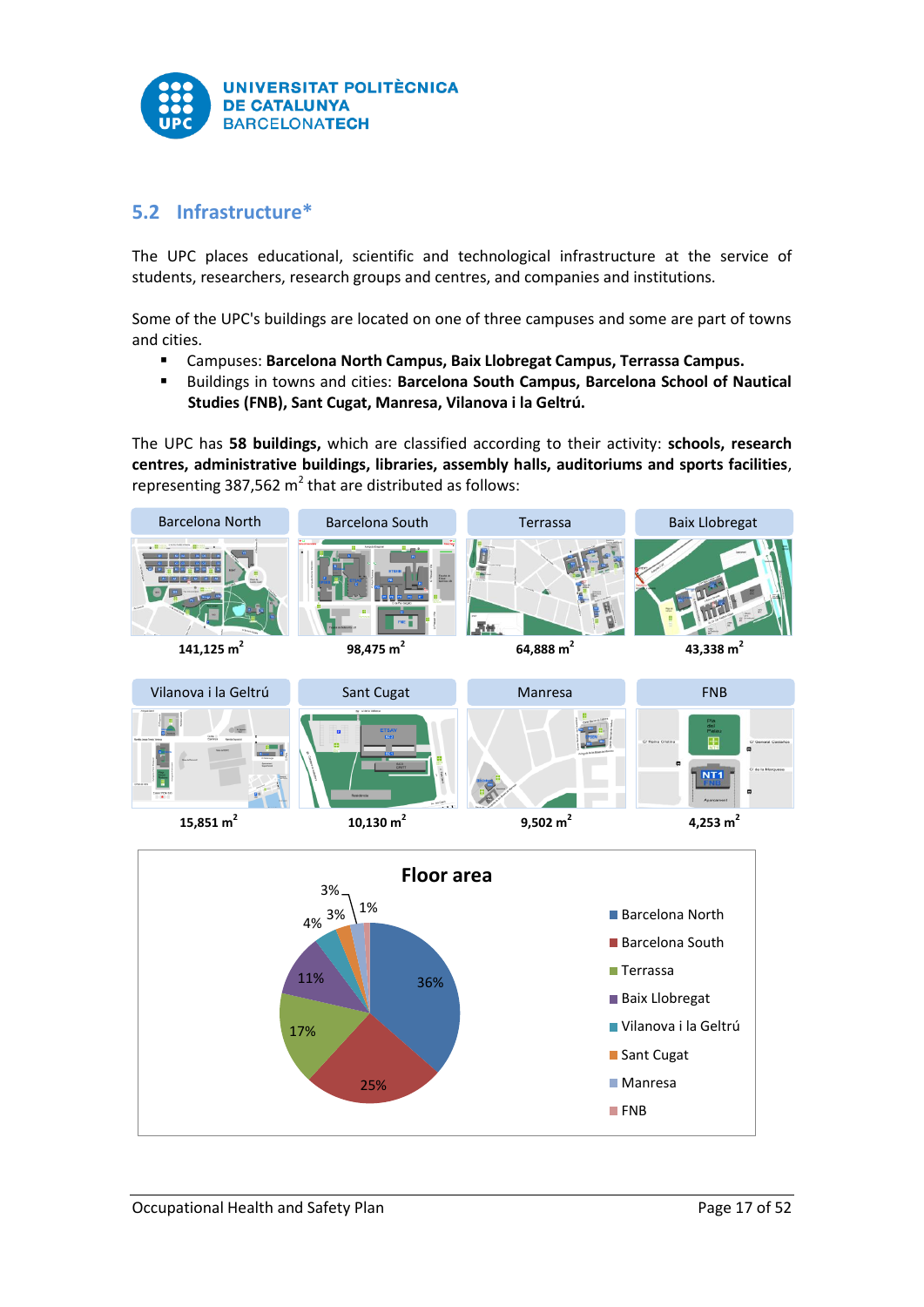

# <span id="page-18-0"></span>**5.3 Activity\***

The activities of the UPC are teaching, research and technology transfer.

The UPC is divided into the following:

- **23 schools**
- **42 departments**
- **6 research institutes**
- **197 research groups**
- **18 associated research entities**

# The **areas of study and research at the UPC** are the following:

- **EXECUTE** Architecture, Urbanism and Building Construction
- **Applied Sciences**
- **Health Sciences and Technology**
- **Audiovisual Communication and Media**
- **Aerospace Engineering**
- Biosystems Engineering
- **•** Civil Engineering
- **Informatics Engineering**
- **Industrial Engineering**
- **Naval, Maritime and Nautical Engineering**
- **Telecommunications Engineering**
- **Business Management and Administration**
- **Environment, Sustainability and Natural Resources**

# *Teaching*

**33,889** students are pursuing one of 68 bachelor's degrees, 65 master's degrees and 51 doctoral programmes.

**375** international academic agreements

**2820** students on work placement

## *Research and technology transfer*

**197 research groups** carry out their activity at the UPC.

The UPC has **1,922 existing collaboration agreements** with companies and organisations. Approximately 1,100 research agreements and projects with over 700 companies and institutions are set up every year.

\*Figures taken from the UPC's 2012-2013 annual report (published in September 2013)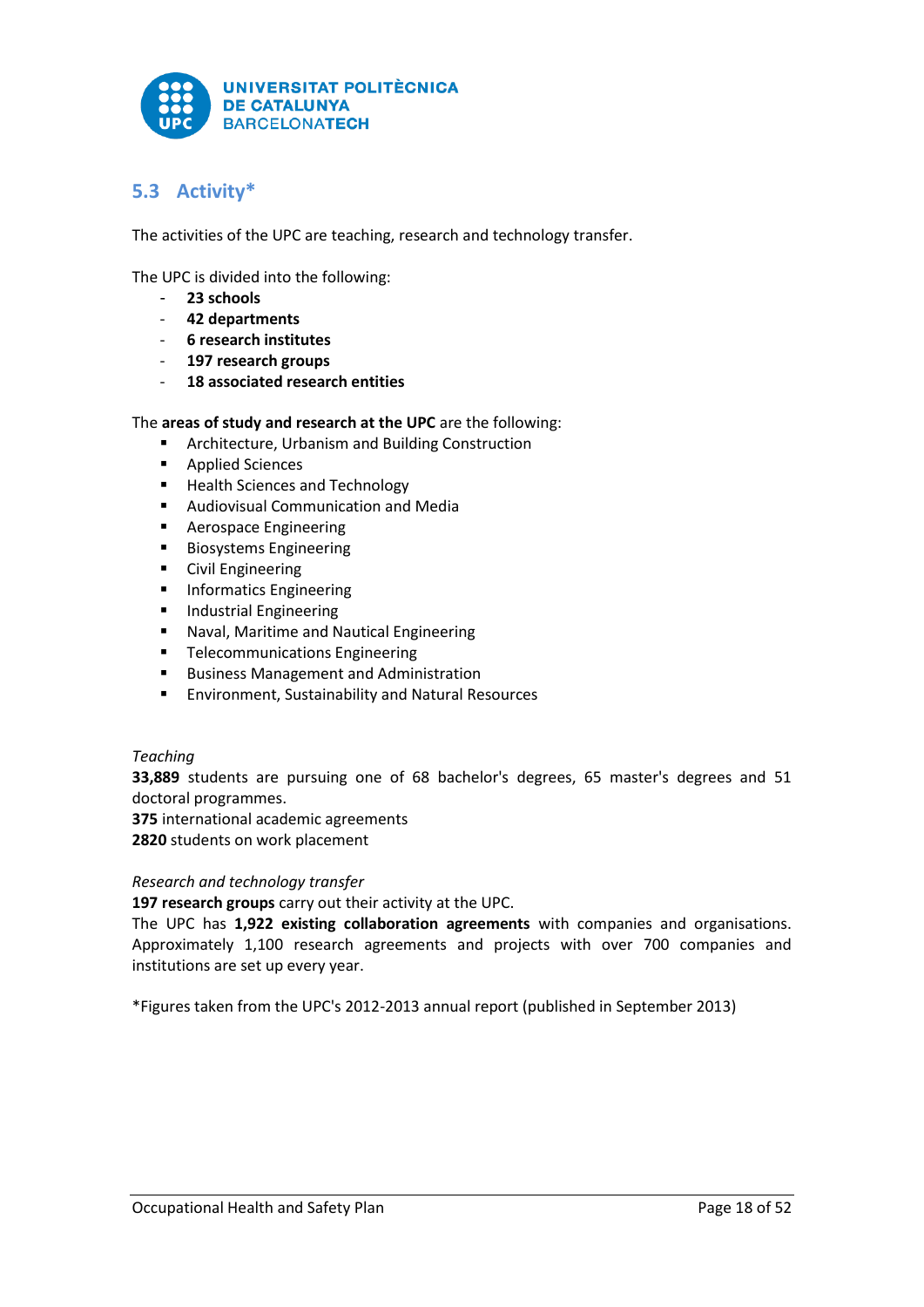

# <span id="page-19-0"></span>**5.4 Contracted university services**

Over 100 companies have staff working on UPC premises, generally in the following areas:

- **■** Maintenance of facilities
- **Construction work**
- **Computer maintenance**
- Bars and restaurants
- **Security**
- **-** Cleaning
- **Photocopying services**
- **Gardening**
- **Waste management**
- Occupational medicine
- Shops (opticians, stationery suppliers, travel agents, etc.)
- **n** Others

# <span id="page-19-1"></span>**5.5 Other information**

The **UPC Group** consists of entities owned by the UPC in which it has a direct or indirect controlling interest in their decision-making bodies, capital or endowment funds. The following are members of the UPC Group:

- **•** [CIM Foundation](http://www.upc.edu/la-upc/una-universitat-propera/grup-upc/fundacio-cim)
- **Innovation and Technology Centre Foundation (CIT UPC)**
- [Fundació Politècnica de Catalunya](http://www.upc.edu/la-upc/una-universitat-propera/grup-upc/fundacio-politecnica-de-catalunya)
- **[Mediterranean Technology Park \(PMT\)](http://www.upc.edu/la-upc/una-universitat-propera/grup-upc/parc-mediterrani-de-la-tecnologia-pmt)**
- **[UPC Research and Innovation Park](http://www.upc.edu/la-upc/una-universitat-propera/grup-upc/parc-upc.-parc-de-recerca-i-innovacio)**
- **[UPCnet, SL](http://www.upc.edu/la-upc/una-universitat-propera/grup-upc/upcnet-sl)**

## There are **7 affiliated schools at the UPC**:

- **Image Processing and Multimedia Technology Centre (Terrassa)**
- **E** Interdisciplinary Higher Education Centre (Barcelona)
- **II** Igualada School of Engineering
- **Barcelona College of Industrial Engineering**
- **Mataró College of Engineering**
- **Euncet University Business School (Terrassa)**
- **EAE University Business School (Barcelona)**

The UPC is also part of **affiliated entities** in which it does not have a controlling interest.

Further information is available a[t http://www.upc.edu/la-upc/la-institucio/estructura.](http://www.upc.edu/la-upc/la-institucio/estructura)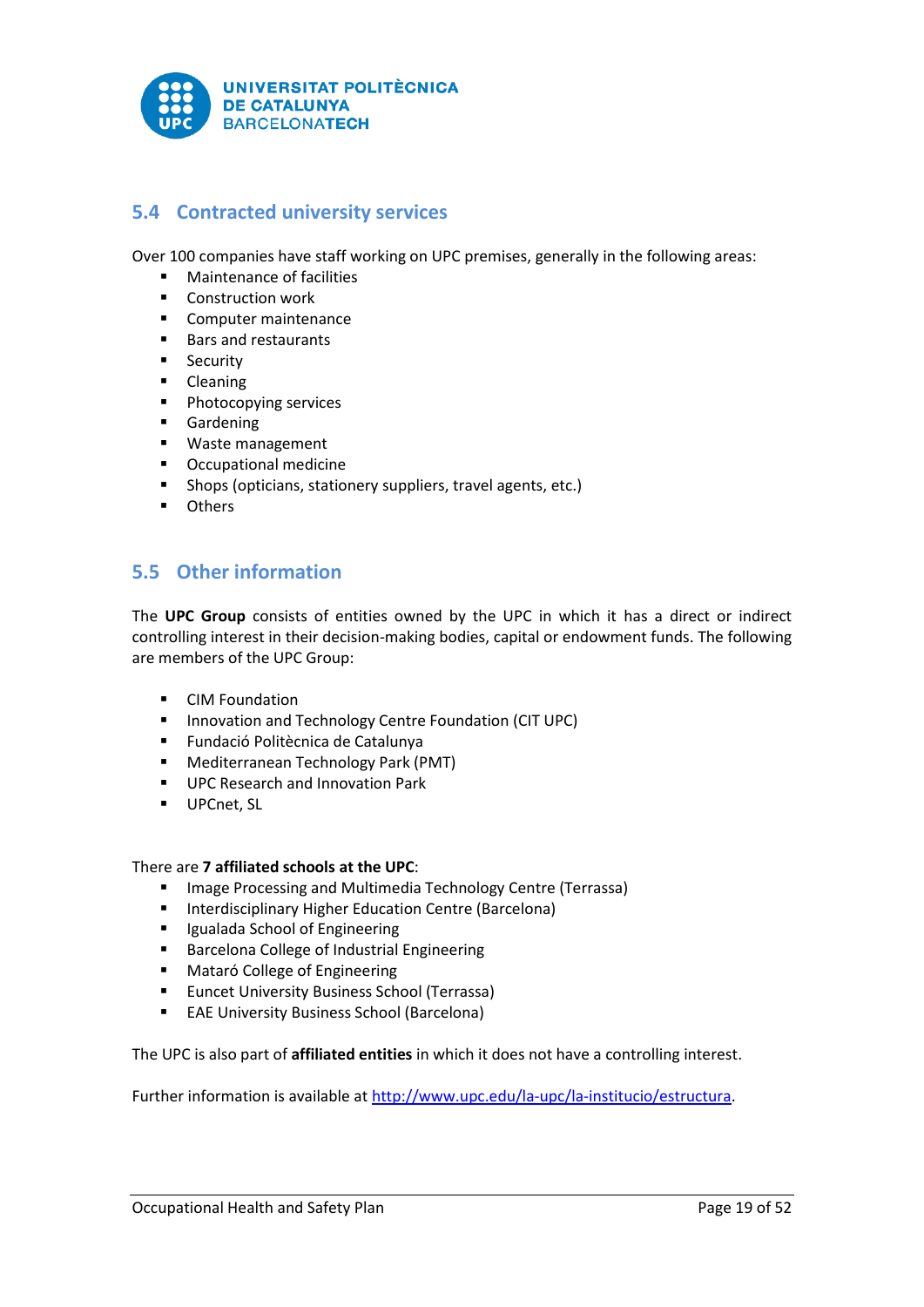

# <span id="page-20-0"></span>**6 Organisation and management of prevention activities**

**An occupational health and safety plan** is the tool through which prevention activities are integrated in a company's management system and which establishes its occupational health and safety policy. As stated in Article 16 of the LPRL 31/1995, such a plan must include details of the following:

- **The organisational structure and the roles and responsibilities** at each hierarchical level and the **communication channels** between these levels as regards occupational risk prevention.
- The **procedures, processes** and resources needed to prevent occupational risk.

The Occupational Health and Safety Plan responds to the following questions:

| What are the occupational health and safety aims? | Occupational health and safety policy of the UPC                                                                                                         |  |
|---------------------------------------------------|----------------------------------------------------------------------------------------------------------------------------------------------------------|--|
| Who has to do it?                                 | Governing, representation, consultation and participation<br>bodies<br>Organisational structure<br>Specific organisation of occupational risk prevention |  |
| What has to be done?                              | Occupational health and safety responsibilities in the<br>organisational structure                                                                       |  |
| How does it have to be communicated?              | Communication circuits and channels                                                                                                                      |  |
| How does it have to be done?                      | Manual for managing prevention activities: procedures<br>and processes                                                                                   |  |
| <b>Instruments</b>                                | Occupational risk assessment and planning of prevention<br>activities                                                                                    |  |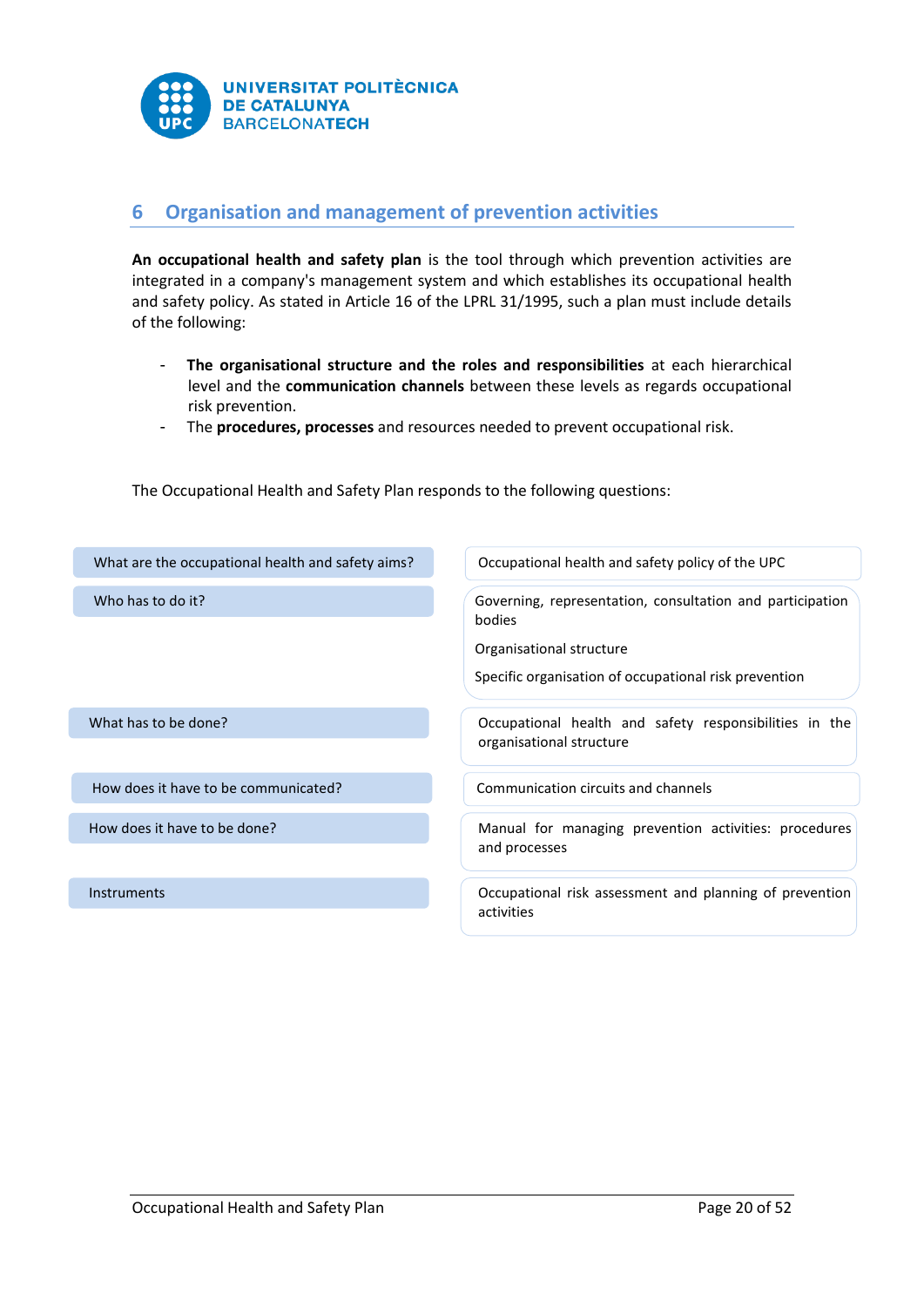

# <span id="page-21-0"></span>**6.1 Occupational health and safety policy of the UPC**

The occupational health and safety policy is a statement of intent that elaborates the organisation's principles and commitments in this area. It forms the basis for the effective management of occupational risk prevention in the organisation and is a prerequisite for promoting the integration of occupational risk prevention in the company's management system.

On 23 July 2009 the UPC's Governing Council approved Agreement no. 150/2009, thus approving the UPC's occupational health and safety policy.

# **Occupational health and safety policy of the UPC**

# **Preamble**

The UPC is aware of the importance of establishing and respecting a rigorous and coherent policy on health and safety and on 25 July 2003 the Governing Council approved its occupational health and safety policy statement. The purpose of the statement was to "promote the improvement of working conditions aimed at raising the level of protection of the health and safety of workers in the workplace". Today it is true to say that, although there is still a long way to go, health and safety standards have been raised substantially at our university.

On 3 April 2006, the general assembly of the Conference of Rectors of Spanish Universities (CRUE) approved the document on preventive culture "Description of the CRUE's Prevention Policy". This document, which furthers the idea that each university should take into account its own idiosyncrasies in developing its own policy, also expresses the need for integrating safety and health. It urges rectors and governing bodies to be the first to take on this commitment, and to promote the obligatory integration of prevention in each and every activity of the University at all hierarchical and organisational levels.

In a meeting held on 9 June 2008, the UPC's Health and Safety Committee approved the conclusions of the committee appointed to assess the Occupational Health and Safety Plan. These conclusions suggested that more attention should be given to the regulation of functions and responsibilities in occupational risk prevention at the UPC, with sufficient communication, information and training given to all staff, whether they are involved in administration or in teaching and research.

It is therefore necessary to revise the UPC's current occupational health and safety policy statement.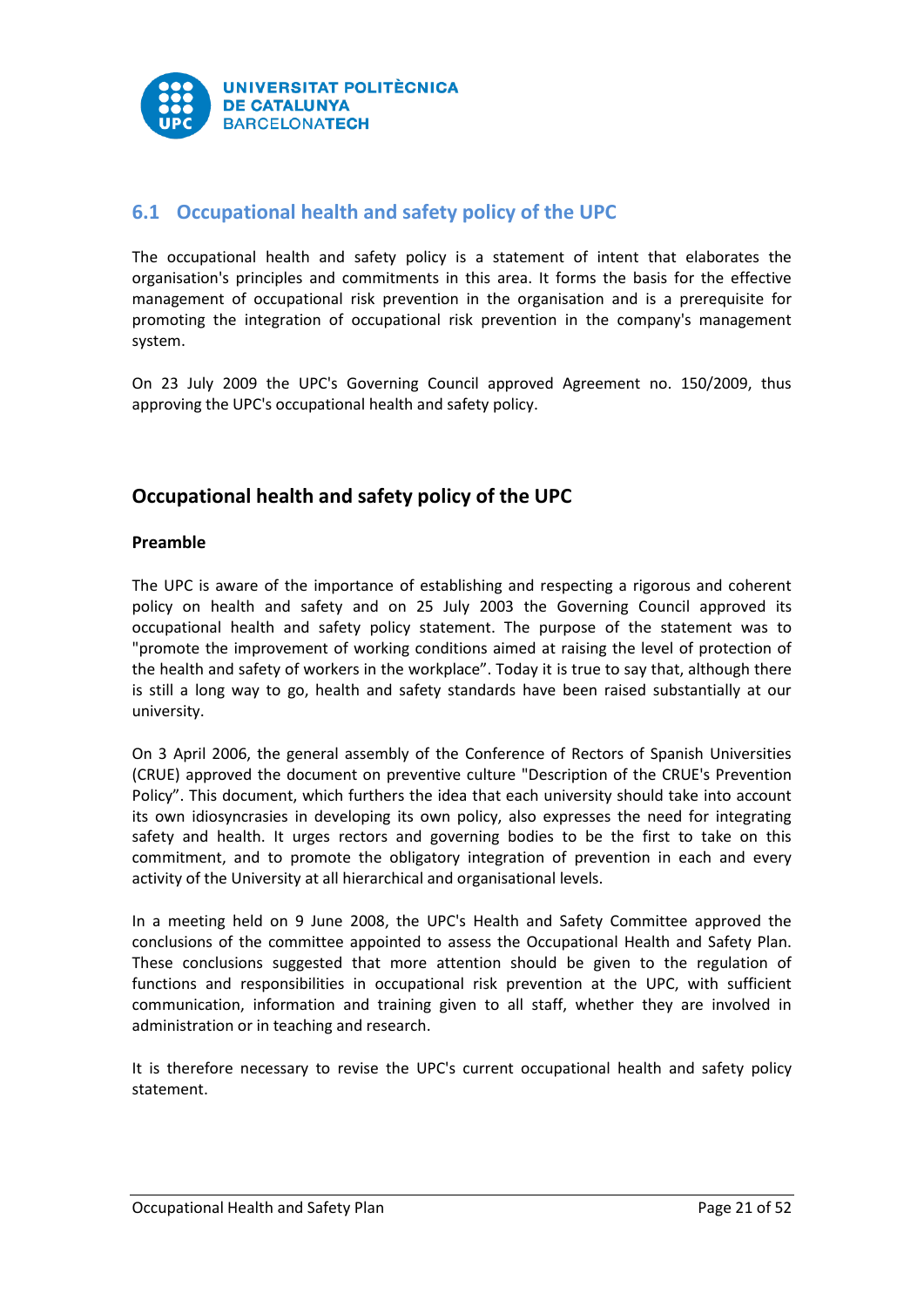

Responsibility for the management of occupational risk prevention rests with the entire organisation, whose members must be committed to incorporating prevention management in all day-to-day activities.

This step is essential for a safe, healthy, sustainable and excellent university that respects people and safeguards their integrity and it cannot be taken without a genuine culture of prevention based on a strong occupational health and safety policy statement. The statement must state clearly the guiding principles and commitments that will allow the objective to be achieved.

# **Objective**

To raise the level of health and safety of the university community through the integration of occupational risk prevention in the UPC's activities and decisions and the assignment of roles and responsibilities at all hierarchical and organisational levels, including appropriate training and information.

# **Principles**

To fulfil this objective, the Universitat Politècnica de Catalunya follows legal, social and ethical principles with full respect for the dignity of persons and the entire university community accepts the duty of shared responsibility.

# **Commitments**

In keeping with these principles, the Universitat Politècnica de Catalunya is committed to the following:

- 1. To train and inform all teaching, research and administrative staff in the exercise of their duties and responsibilities in occupational risk prevention and the preventive measures that must be adopted and implemented.
- 2. To promote the participation and consultation of the university community in the continuous improvement of working conditions.
- 3. To periodically assess the risks stemming from work.
- 4. To assign resources to guarantee compliance with prevailing legislation on occupational risk prevention.
- 5. To oblige suppliers, concessions and services to comply with the regulations on occupational risk prevention.
- 6. To ensure emergencies are properly managed so that their effects on the health and safety of the university community are minimised.
- 7. To ensure proper health surveillance and promotion for individuals' well-being.
- 8. To prevent any behaviour that undermines a person's dignity and any type of harassment.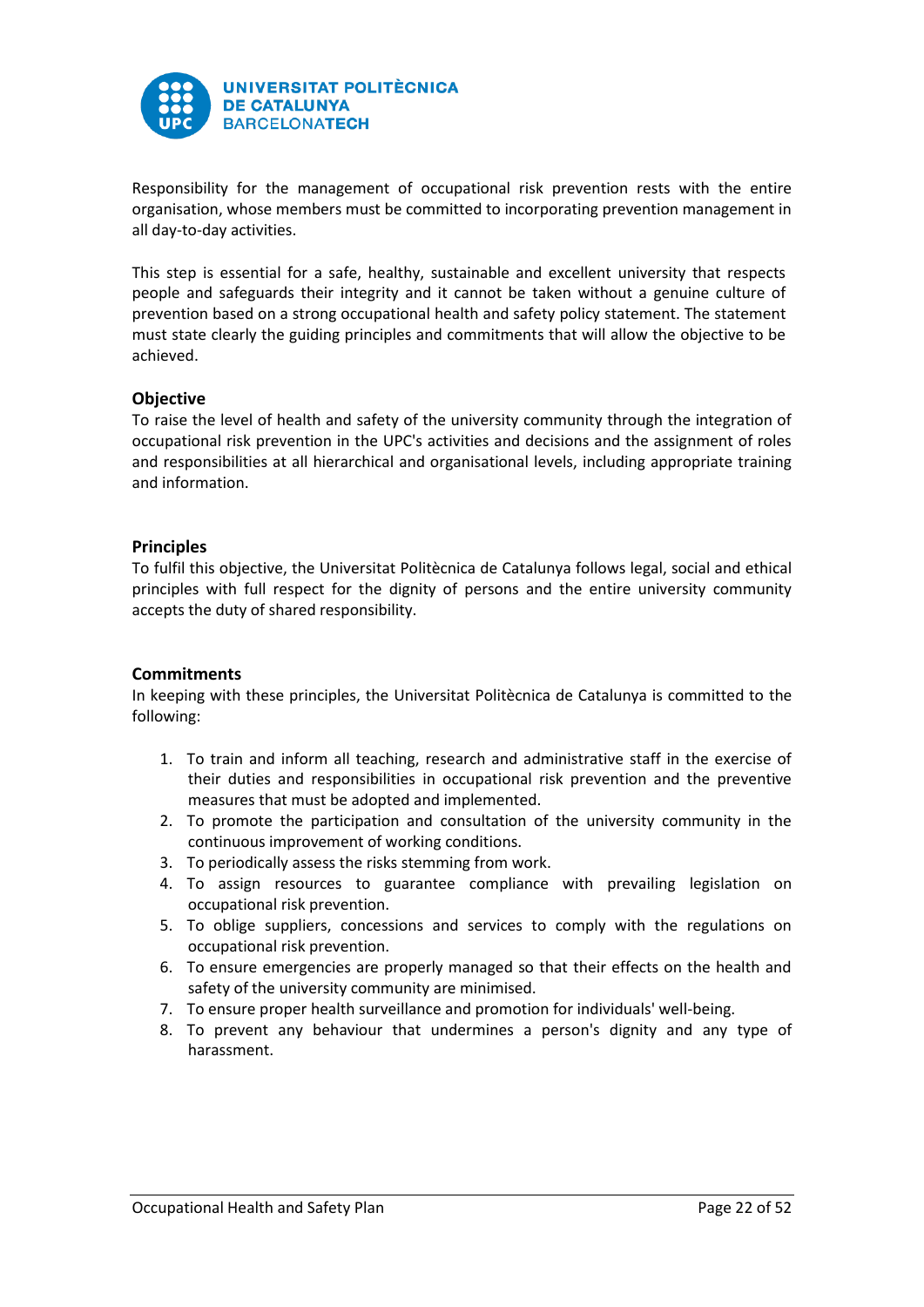

# <span id="page-23-0"></span>**6.2 Governing, representation, consultation and participation bodies**

The general collegial bodies of the UPC are the Board of Trustees, the Governing Council, the University Senate, the Academic Council, the Teaching and Research Staff Recruitment and Assessment Committee, the Appeals Committee, the Electoral Board, the Lifelong Learning Committee, the Student Council and the Doctoral Student Council.

Bodies with just one member are the rector, the vice-rectors, the general secretary, the manager and the delegates of the rector, who make up the Executive Council.

Of those bodies mentioned, the following are **actively involved in the integration of occupational risk prevention**:

# **Executive Council** - Governing body

The rector is the highest academic authority of the University and he or she represents and directs it. The rector is elected by all the members of the university community by weighted universal suffrage. To carry out his or her task of government, he or she appoints the vicerectors, commissioners and the general secretary, who assist him or her, and the manager, who is responsible for managing the administrative and financial services of the University. All of these make up the Executive Council.

## **Health and Safety Committee** - Consultation and participation body

The Health and Safety Committee is a joint and collegial participation body devoted to regularly checking the actions of the UPC in occupational risk prevention as defined in Article 38 of the LPRL 31/1995.

The Committee is made up of prevention officers, on the one hand, and the rector and his or her representatives, on the other. There must be an equal number of each.

## 1. The Health and Safety Committee **has the following responsibilities**:

- a) It participates in the development, implementation and assessment of occupational health and safety plans and programmes. It must discuss, before putting them into practice and with regard to their relevance for occupational risk prevention, the choice of the organisational form of the company, and if necessary, the actions to be taken by specialised firms providing the company with prevention services; projects on planning, work organisation and the introduction of new technologies, and organisation and development of prevention and protection activities as referred to in Article 16 of this law; and the design and organisation of training on occupational health and safety.
- b) It promotes initiatives on methods and procedures for effective risk prevention and proposes to the employer that conditions be improved or flaws corrected.

## 2. In meeting these responsibilities, it **has the authority to do the following**: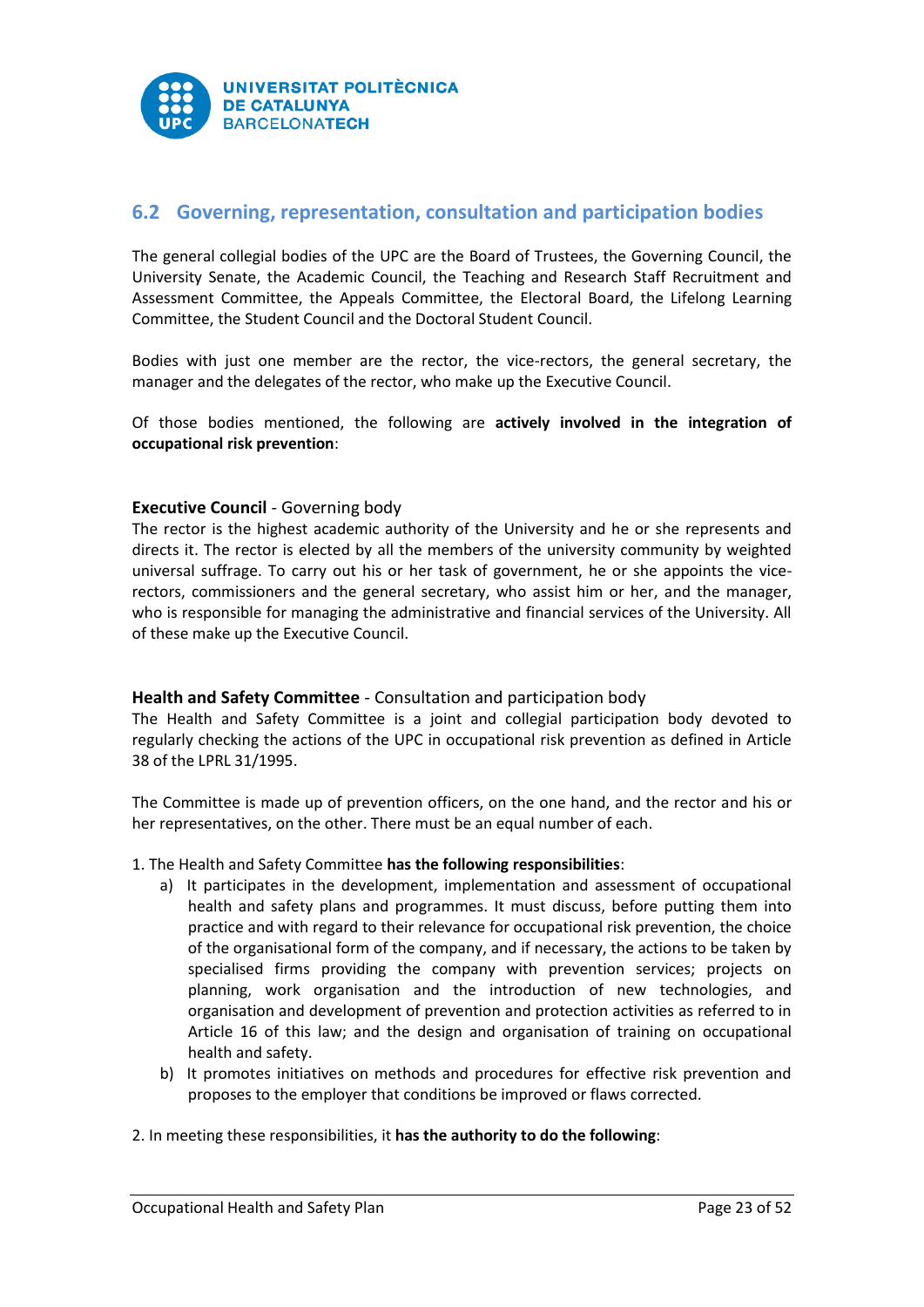

- a) To study situations concerning the prevention of workplace hazards, for which it must be able to carry out visits as it deems appropriate.
- b) To access all the necessary documents and reports on working conditions for the fulfilment of its duties, as well as documents and reports on the activities of the Occupational Health and Safety Service, if necessary.
- c) To understand and analyse harm to employees' health or physical integrity in order to assess the causes and propose appropriate preventive measures.
- d) To study the annual reports and programmes of health and safety services and make reports.

# **Governing Council** - Governing body

The Governing Council is the University's governing body. It lays down the University's strategic and programmatic lines, as well as the directives and procedure for applying them to academic, financial and management areas.

The Governing Council establishes the internal regulations of the University. It must ensure compliance with the UPC Statutes and regulations and the agreements of the University Senate.

The functions of the Governing Council include the following:

- Ensuring that the University complies with the guiding principles laid down in its statutes, such as promoting social responsibility and the need for accountability among all its members.
- Ensuring good working conditions and harmonious relations in the university community.
- Ensuring that the University's units carry out the functions that have been assigned to them.

## **Board of Trustees** - Participation body

The Board of Trustees is a body for society's participation in the University and acts as a link between society and the University. It works with the Governing Council in defining the criteria and objectives that inform the University's strategy and promotes the collaboration of society in the University's funding and contributes to the University's accountability to society.

It also oversees the University's economic activity and the provision of its services.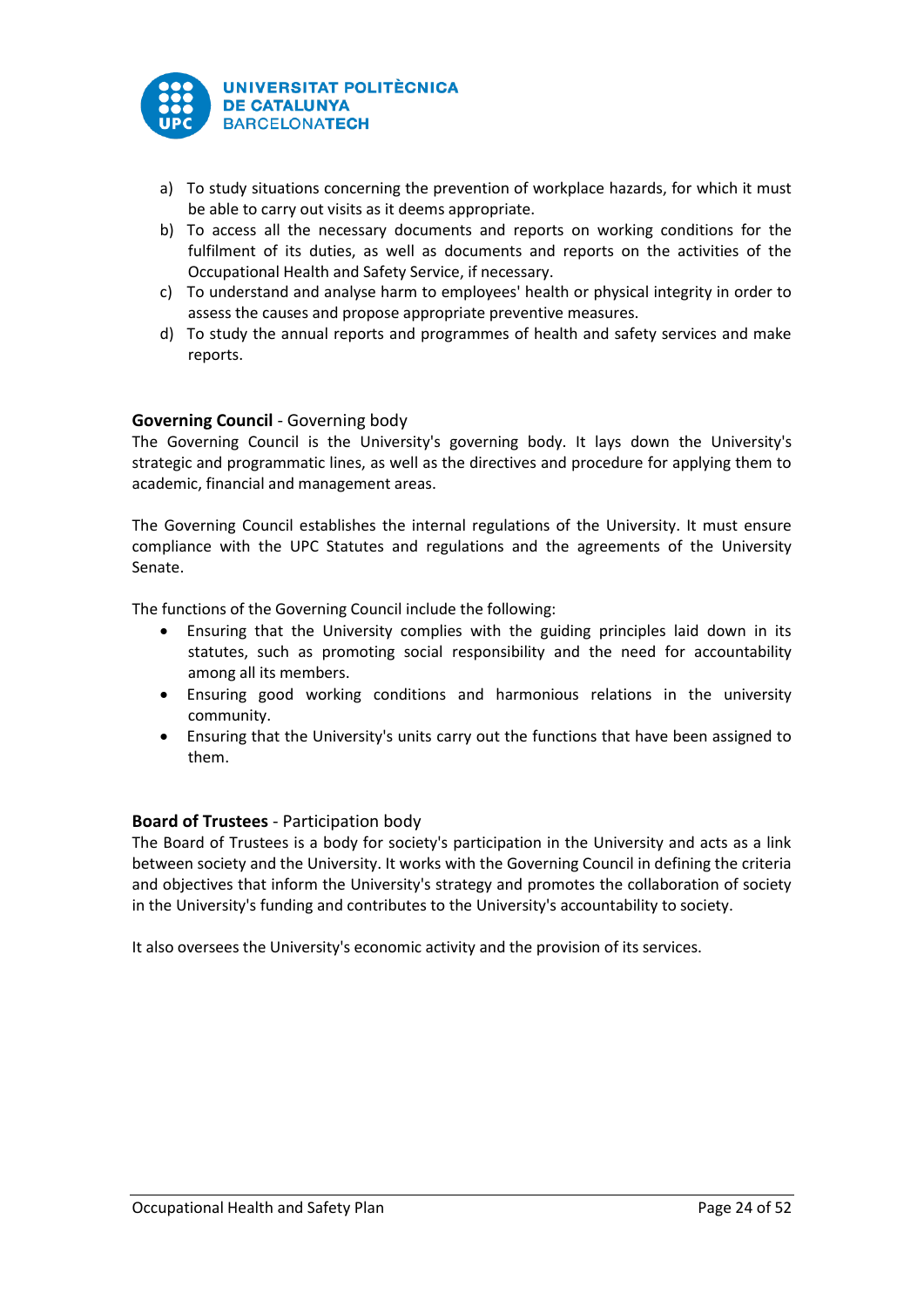

# <span id="page-25-0"></span>**6.3 Organisational responsibilities in occupational health and safety in the organisational structure**

In accordance with the provisions of Article 16 of the LPRL 31/1995 and following the directives of the secretary general for Universities, in order to integrate occupational risk prevention in the organisational structure of the UPC it is necessary to define the responsibilities that all members of the university community must be aware of and take in occupational risk prevention.

**All members of the university community** are required to do the following:

- To keep up to date on the conditions that affect their health and safety.
- To participate in training programmes provided by the UPC.
- To follow safe and healthy practices in the workplace, classrooms, laboratories, etc.
- To tell his or her superiors or supervisors of any hazards observed in the workplace, classroom, laboratory, etc.

The table below shows the responsibilities of members of the University as regards occupational risk prevention:



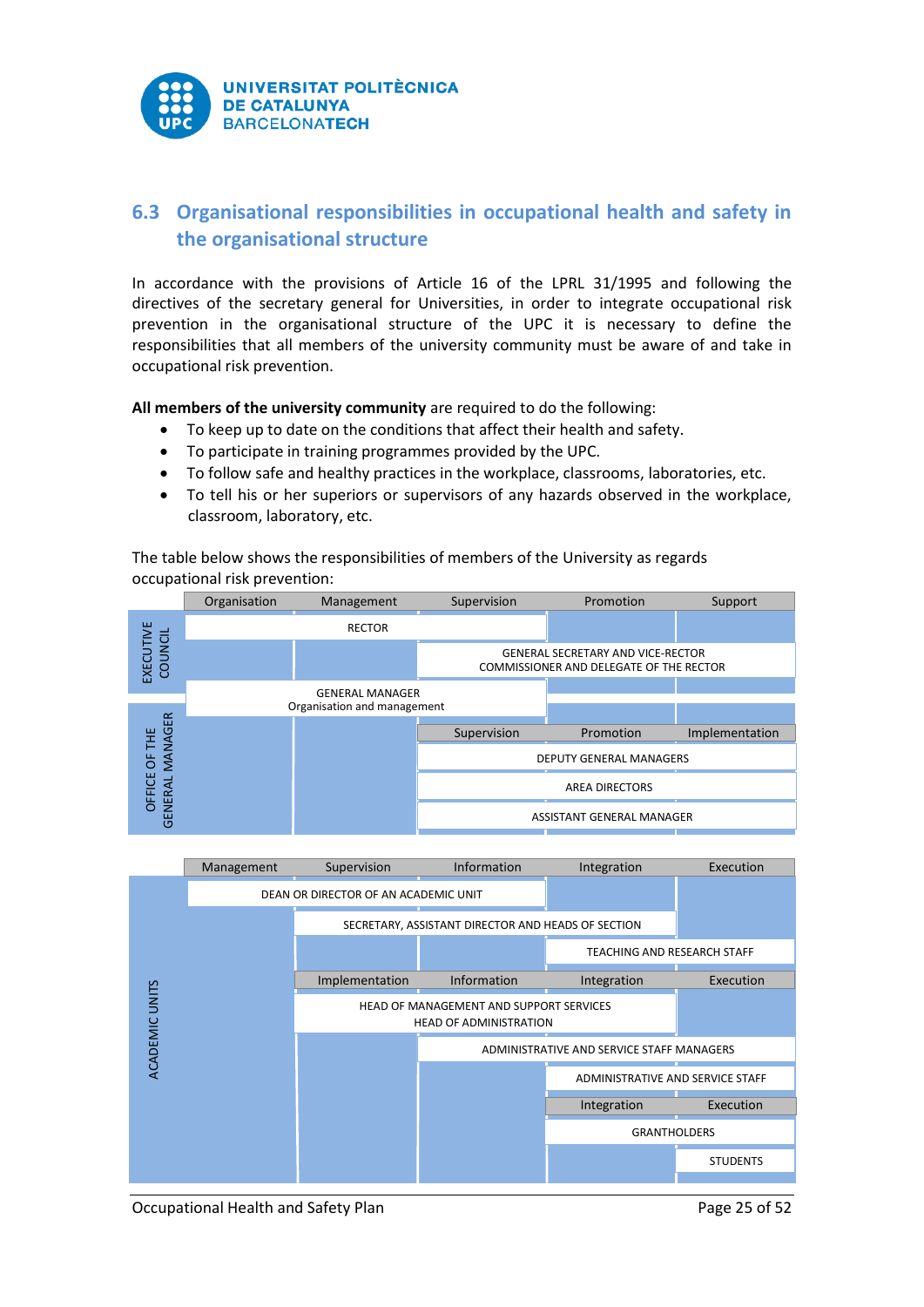





|                          | Implementation | <b>Information</b>        | Integration                      | Execution |
|--------------------------|----------------|---------------------------|----------------------------------|-----------|
| ш<br>ш                   |                | HEAD, MANAGER OR DIRECTOR |                                  |           |
| $\mathcal{L}$<br>说<br>in |                |                           | MANAGERS                         |           |
|                          |                |                           | ADMINISTRATIVE AND SERVICE STAFF |           |
|                          |                |                           |                                  |           |

Details of specific responsibilities are given below.

# **EXECUTIVE COUNCIL**

## **The rector**

To organise, direct and supervise the integration of occupational risk prevention at all levels within the UPC and to adopt the measures that are necessary for protecting and guaranteeing the health and safety of the university community in keeping with prevailing legislation. In short, to integrate risk prevention in the hierarchical structure, decisions and actions of the UPC.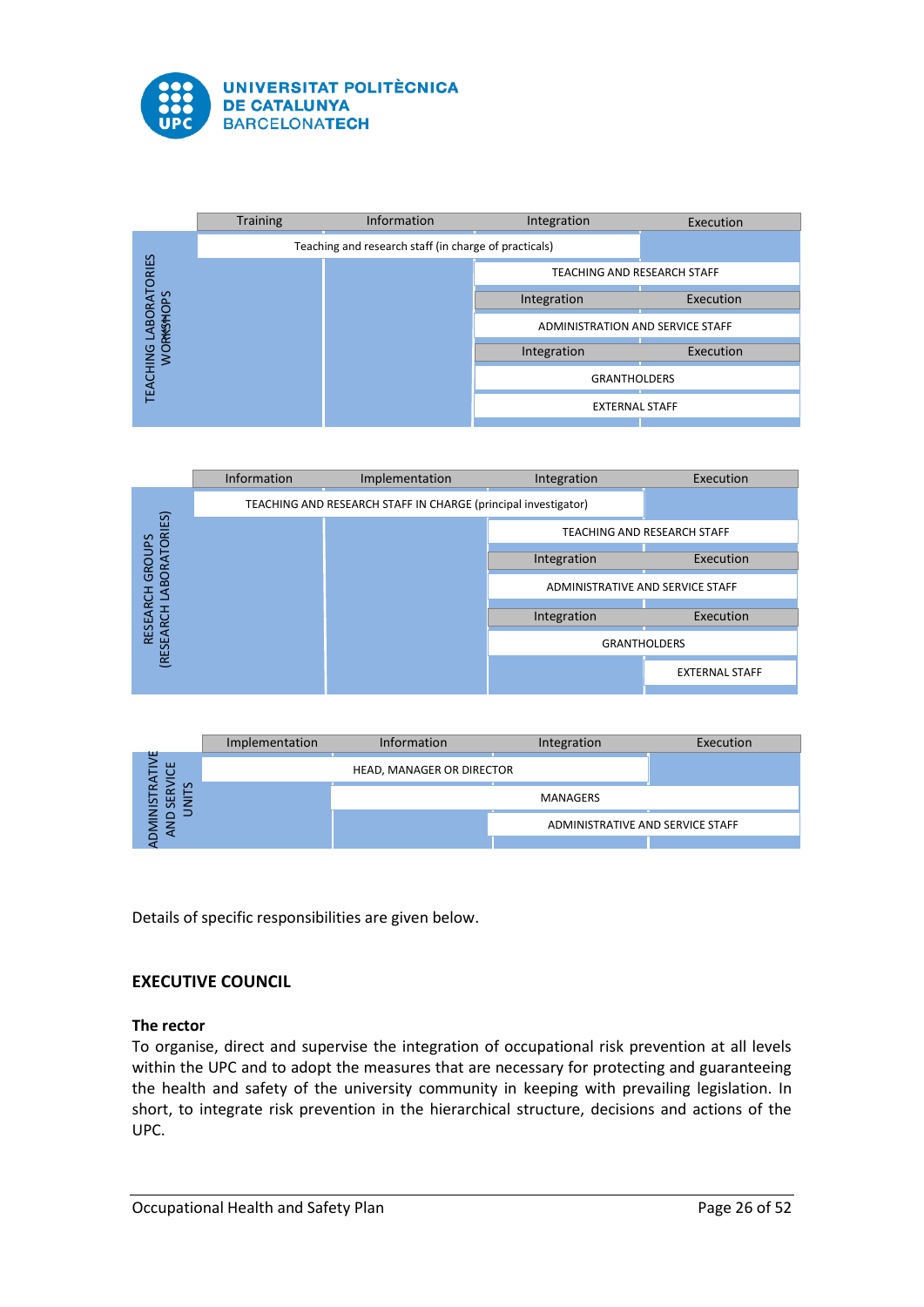

# **The general manager**

To organise, direct and supervise the integration of the UPC's processes and procedures related to occupational risk prevention and to observe and enforce the health and safety policy and the objectives of the Occupational Health and Safety Plan with the aim of ensuring that the prevailing legislation is applied and health and safety objectives are met. In short, to integrate risk prevention in the hierarchical structure, decisions and actions of the UPC in the spheres of organisation and management.

## **The general secretary, vice-rectors and commissioners**

To promote, foster and supervise the integration of the UPC's processes and procedures related to occupational risk prevention and to observe and enforce the health and safety policy and the objectives of the Occupational Health and Safety Plan with the aim of ensuring that the prevailing legislation is applied and health and safety objectives are met. In short, to integrate risk prevention in the decisions and actions of the UPC in their areas of responsibility.

## **Delegate of the rector**

To promote, foster and supervise the integration of the UPC's processes and procedures related to occupational risk prevention and to observe and enforce the health and safety policy and the objectives of the Occupational Health and Safety Plan with the aim of ensuring that the prevailing legislation is applied and health and safety objectives are met. In short, to integrate risk prevention in all decisions and actions in their areas of responsibility.

# **OFFICE OF THE GENERAL MANAGER**

# **Assistant managers, area directors and deputy general managers**

To promote, foster and supervise the integration of the UPC's processes and procedures related to occupational risk prevention and to observe and enforce the health and safety policy and the objectives of the Occupational Health and Safety Plan with the aim of ensuring that the prevailing legislation is applied and health and safety objectives are met. In short, to integrate risk prevention in all decisions and actions in their areas of responsibility.

# **ACADEMIC UNITS**

## **The dean and directors of academic units**

To promote, foster and supervise the integration of the UPC's processes and procedures related to occupational risk prevention and to observe and enforce the health and safety policy and the objectives of the Occupational Health and Safety Plan with the aim of ensuring that the prevailing legislation is applied and health and safety objectives are met. In short, to integrate risk prevention in all of the unit's decisions and actions.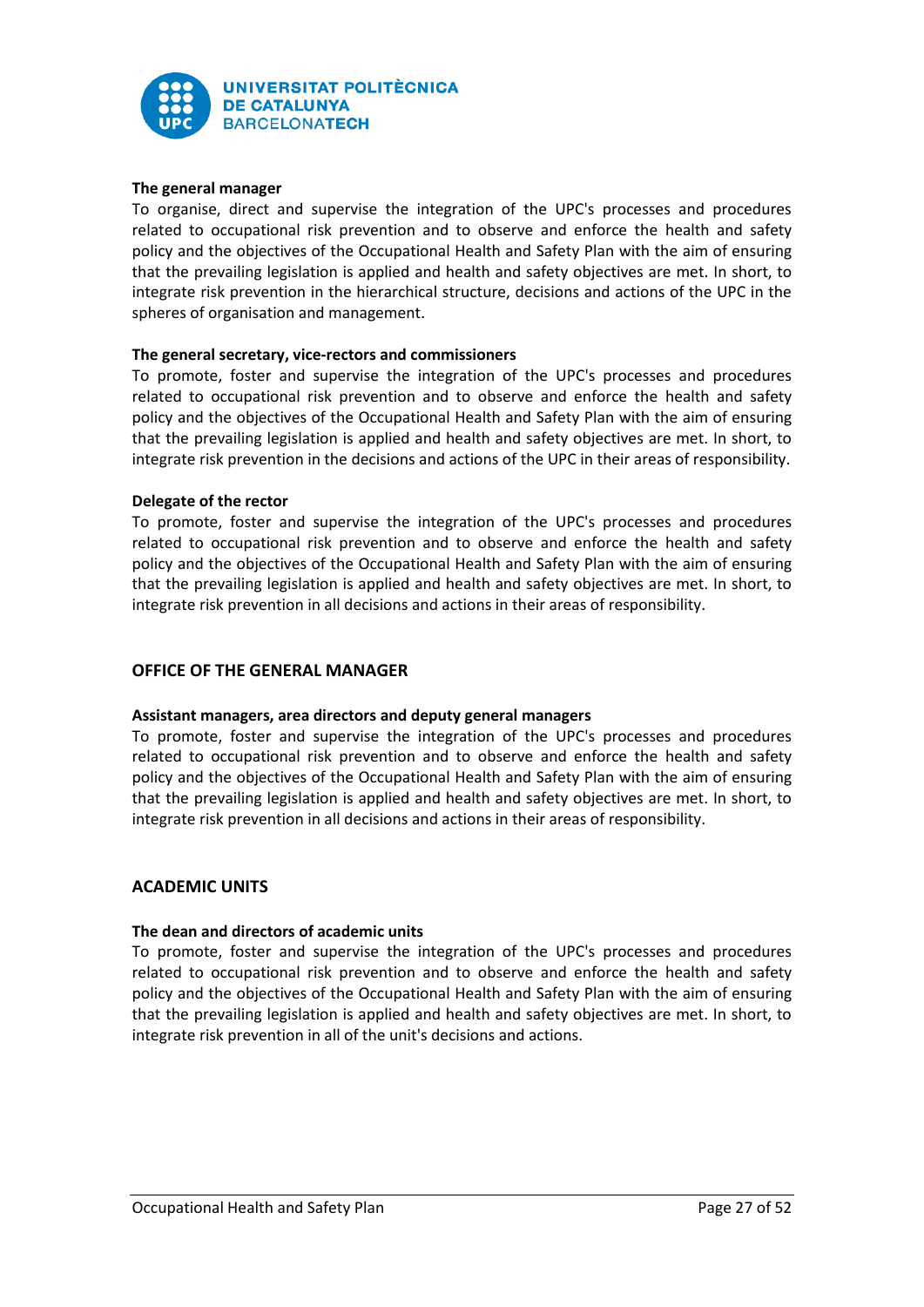

# **Secretaries of academic units, assistant directors and heads of section**

To promote, foster and supervise the UPC's processes and procedures related to occupational risk prevention and to observe and enforce the health and safety policy and the objectives of the Occupational Health and Safety Plan with the aim of ensuring that the prevailing legislation is applied and health and safety objectives are met. In short, to integrate risk prevention in all decisions and actions in their areas of responsibility.

# **Teaching and research staff**

To integrate and execute the UPC's processes and procedures related to occupational risk prevention and to observe and enforce the health and safety policy and the objectives of the Occupational Health and Safety Plan with the aim of ensuring that the prevailing legislation is applied and health and safety objectives are met. In short, to integrate risk prevention in all decisions and actions in their areas of responsibility.

## **Heads of management and support services and heads of administration in academic units**

To integrate, provide information on and implement the UPC's processes and procedures related to occupational risk prevention and to observe and enforce the health and safety policy and the objectives of the Occupational Health and Safety Plan with the aim of ensuring that the prevailing legislation is applied and health and safety objectives are met. In short, to integrate risk prevention in all decisions and actions in their areas of responsibility.

## **Administrative and service staff managers**

To integrate, provide information on and execute the UPC's processes and procedures related to occupational risk prevention and to observe and enforce the health and safety policy and the objectives of the Occupational Health and Safety Plan with the aim of ensuring that the prevailing legislation is applied and health and safety objectives are met. In short, to integrate risk prevention in all decisions and actions in their areas of responsibility.

## **Administrative and service staff**

To integrate and execute the UPC's processes and procedures related to occupational risk prevention and to observe and enforce the health and safety policy and the objectives of the Occupational Health and Safety Plan with the aim of ensuring that the prevailing legislation is applied and health and safety objectives are met. In short, to integrate risk prevention in all decisions and actions in their areas of responsibility.

## **Grantholders**

To integrate and execute the UPC's processes and procedures related to occupational risk prevention and to observe and comply with the health and safety policy and the objectives of the Occupational Health and Safety Plan with the aim of ensuring that the prevailing legislation is applied and health and safety objectives are met. In short, to integrate risk prevention in all decisions and actions in their areas of responsibility.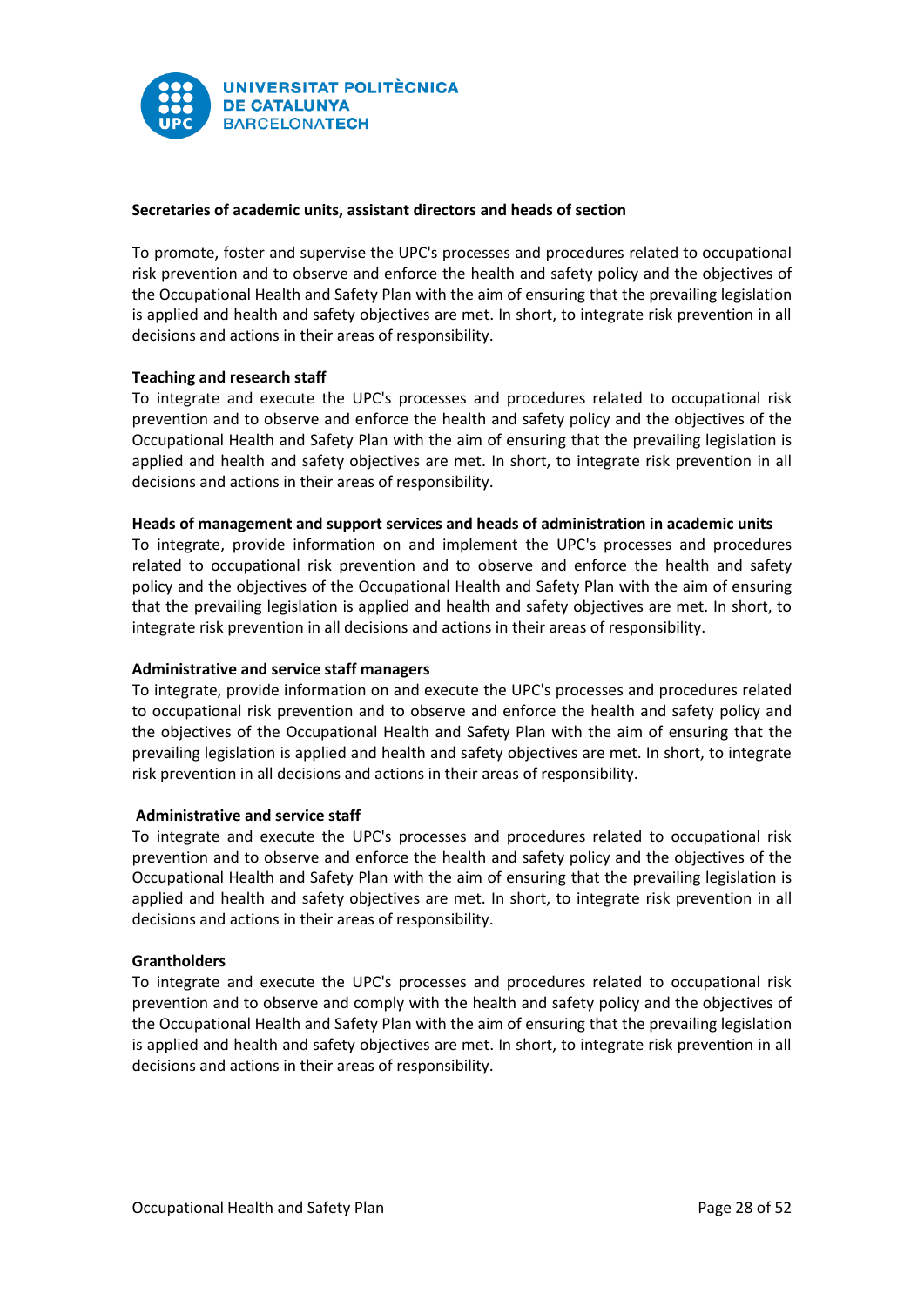

# **Students**

To observe and execute the UPC's processes and procedures related to occupational risk prevention and to observe and comply with the health and safety policy and the objectives of the Occupational Health and Safety Plan with the aim of ensuring their own health and safety and that of others.

# **TEACHING LABORATORIES AND WORKSHOPS**

## **Teaching and research staff (in charge of practicals)**

To integrate and provide training and information on the processes and procedures related to occupational risk prevention by adopting the necessary measures to protect the health and safety of students and to observe and enforce the health and safety policy and the objectives of the Occupational Health and Safety Plan with the aim of ensuring students' health and safety in all their teaching practices.

## **Teaching and research staff**

To integrate and execute the UPC's processes and procedures related to occupational risk prevention and to observe and enforce the health and safety policy and the objectives of the Occupational Health and Safety Plan with the aim of ensuring that the prevailing legislation is applied and health and safety objectives are met. In short, to integrate risk prevention in all decisions and actions in their areas of responsibility.

## **Administrative and service staff**

To integrate and execute the UPC's processes and procedures related to occupational risk prevention and to observe and enforce the health and safety policy and the objectives of the Occupational Health and Safety Plan with the aim of ensuring that the prevailing legislation is applied and health and safety objectives are met. In short, to integrate risk prevention in all decisions and actions in their areas of responsibility.

## **Students**

To observe and execute the UPC's processes and procedures related to occupational risk prevention and to observe and comply with the health and safety policy and the objectives of the Occupational Health and Safety Plan with the aim of ensuring their own health and safety and that of others.

# **RESEARCH GROUPS (RESEARCH LABORATORIES)**

## **Teaching and research staff in charge (principal investigators)**

To integrate, provide information on and implement the UPC's processes and procedures related to occupational risk prevention and to observe and enforce the health and safety policy and the objectives of the Occupational Health and Safety Plan with the aim of ensuring that the prevailing legislation is applied and health and safety objectives are met. In short, to integrate risk prevention in all decisions and actions in their areas of responsibility.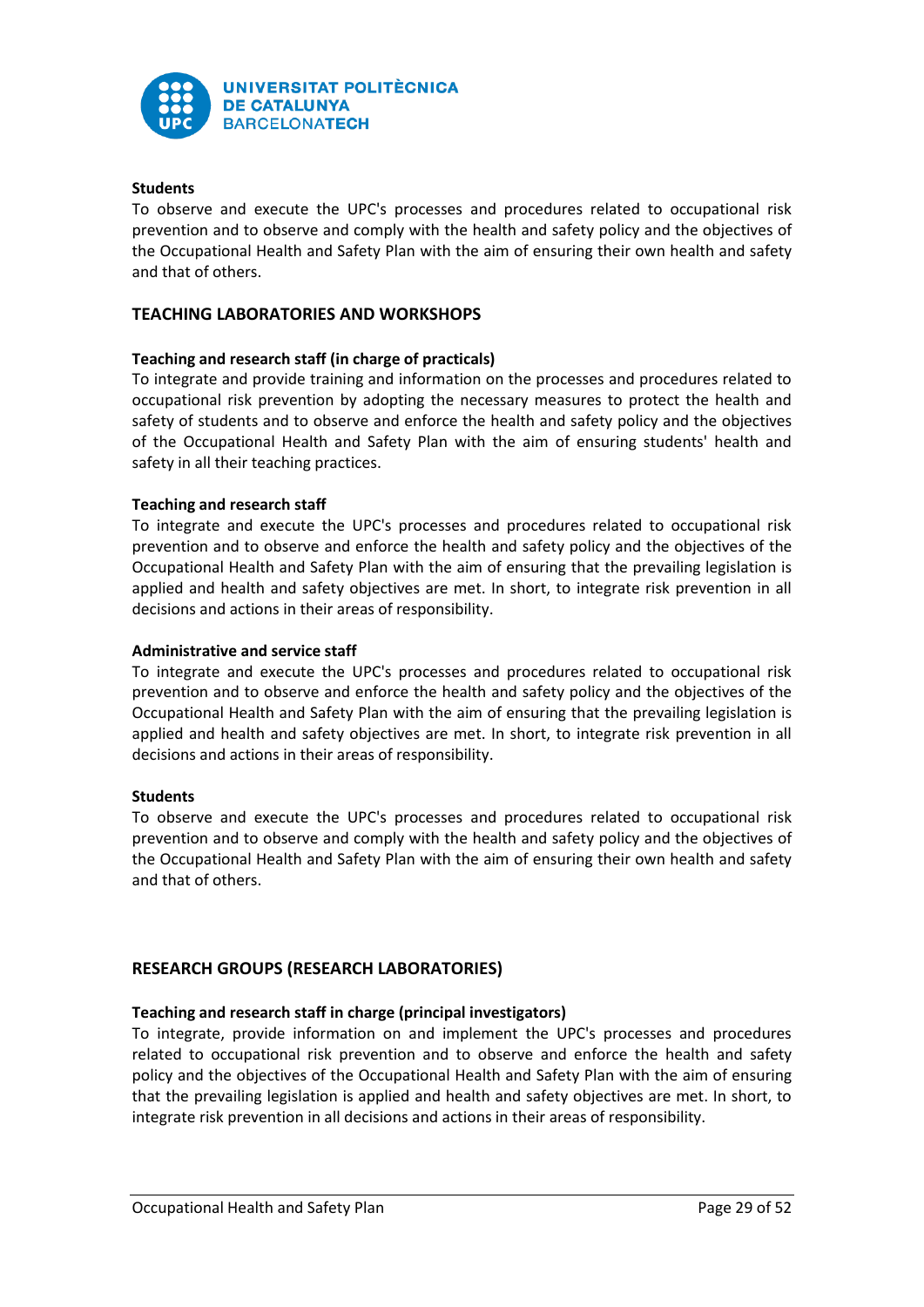

# **Teaching and research staff**

To integrate and execute the UPC's processes and procedures related to occupational risk prevention and to observe and enforce the health and safety policy and the objectives of the Occupational Health and Safety Plan with the aim of ensuring that the prevailing legislation is applied and health and safety objectives are met. In short, to integrate risk prevention in all decisions and actions in their areas of responsibility.

## **Administrative and service staff**

To integrate and execute the UPC's processes and procedures related to occupational risk prevention and to observe and enforce the health and safety policy and the objectives of the Occupational Health and Safety Plan with the aim of ensuring that the prevailing legislation is applied and health and safety objectives are met. In short, to integrate risk prevention in all decisions and actions in their areas of responsibility.

#### **Grantholders**

To integrate and execute the UPC's processes and procedures related to occupational risk prevention and to observe the health and safety policy and the objectives of the Occupational Health and Safety Plan with the aim of ensuring that the prevailing legislation is applied and health and safety objectives are met. In short, to integrate risk prevention in all the decisions and actions in their areas of responsibility.

#### **External staff**

To observe and execute the UPC's processes and procedures related to occupational risk prevention and to observe and comply with the health and safety policy and the objectives of the Occupational Health and Safety Plan with the aim of ensuring their own health and safety and that of others.

## **ADMINISTRATION AND SERVICE UNITS**

## **Heads, managers and directors of administrative and service units**

To integrate, provide information on and implement the UPC's processes and procedures related to occupational risk prevention and to observe and enforce the health and safety policy and the objectives of the Occupational Health and Safety Plan with the aim of ensuring that the prevailing legislation is applied and health and safety objectives are met. In short, to integrate risk prevention in all decisions and actions in their areas of responsibility.

## **Administrative and service staff managers**

To integrate, provide information on and execute the UPC's processes and procedures related to occupational risk prevention and to observe and enforce the health and safety policy and the objectives of the Occupational Health and Safety Plan with the aim of ensuring that the prevailing legislation is applied and health and safety objectives are met. In short, to integrate risk prevention in all decisions and actions in their areas of responsibility.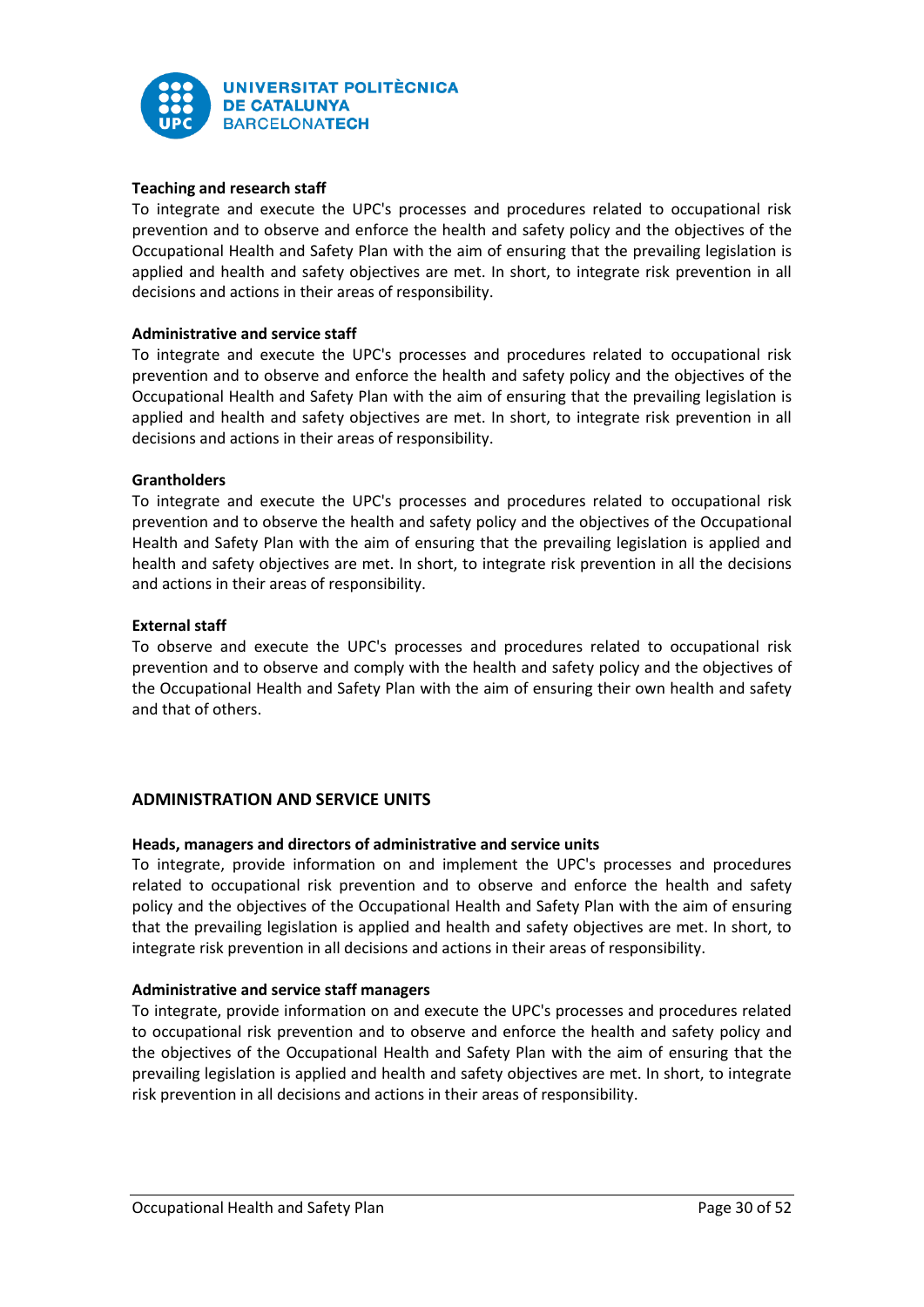

# **Administrative and service staff**

To integrate and execute the UPC's processes and procedures related to occupational risk prevention and to observe and enforce the health and safety policy and the objectives of the Occupational Health and Safety Plan with the aim of ensuring that the prevailing legislation is applied and health and safety objectives are met. In short, to integrate risk prevention in all decisions and actions in their areas of responsibility.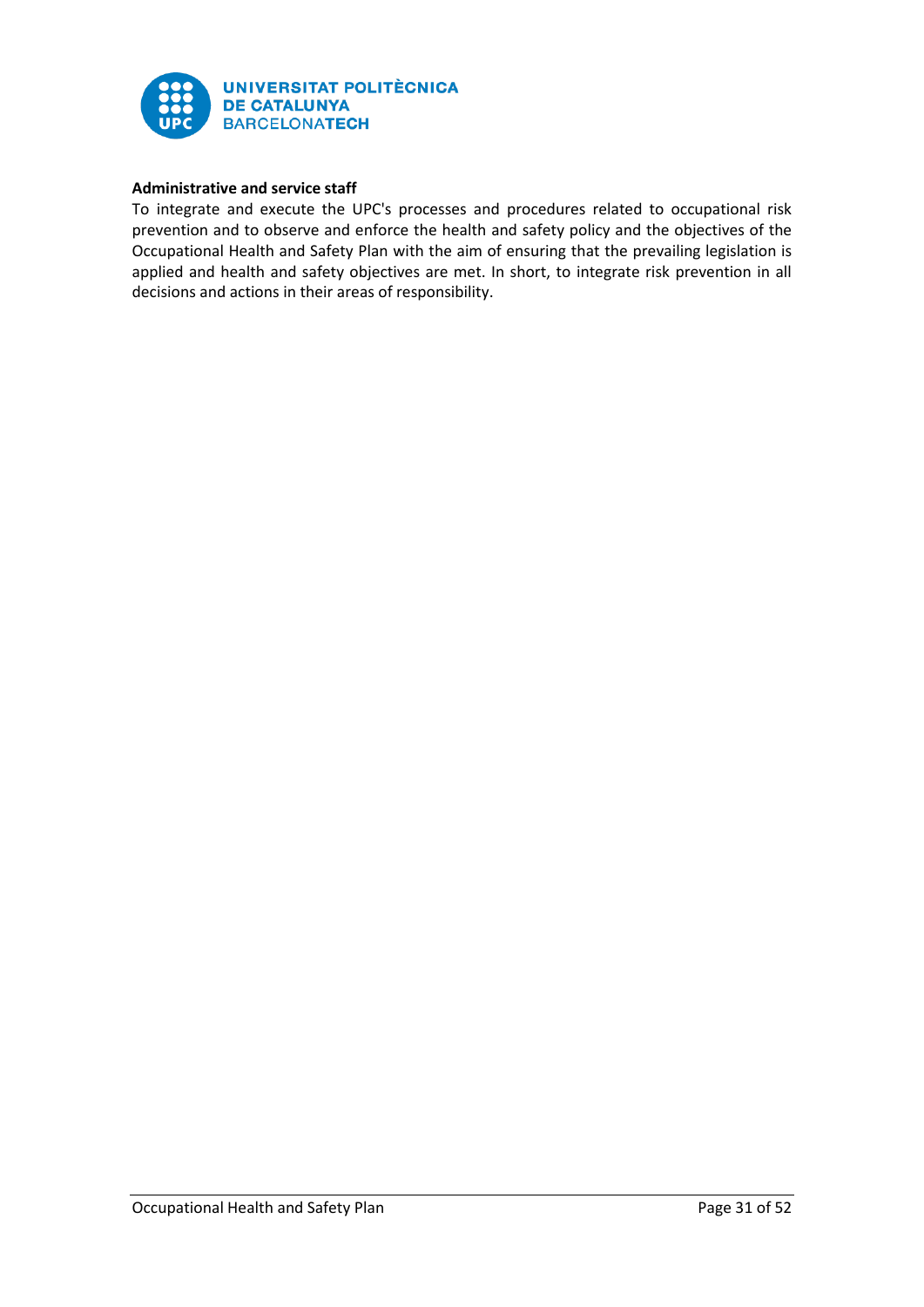

# <span id="page-32-0"></span>**6.4 Specific organisation of occupational risk prevention**

In accordance with prevailing legislation, the UPC has a specific body specialised in the prevention of occupational risk **to respond** to needs in this area and **to advise** individuals and the governing, representation, consultation and participation bodies of the UPC.

# <span id="page-32-1"></span>**6.4.1 Occupational Health and Safety Service (SPRL)**

Article 31 of the LPRL 31/1995 defines a prevention service as "the set of human and material resources necessary for prevention activities that ensure adequate protection of workers' health and safety to be carried out. The service advises and assists employers, employees and their representatives, and specialised representation bodies. For the service to be able to exercise its functions, the employer must provide it with access to the information and documentation that it needs".

Article 31.3 states that prevention services should be able to provide the employer with the advice and support it needs to counter different types of risk, in connection with the following:

- a) The design, implementation and application of a risk prevention plan that allows prevention to be integrated in the functioning of the company.
- b) Risk assessment of hazards that may affect the health and safety of employees under the terms laid down in Article 16 of the aforementioned law.
- c) The planning of prevention activities and the setting of priorities in adopting preventive measures and monitoring their effectiveness.
- d) Information and training for employees, under the terms laid down in Articles 18 and 19 of the law.
- e) The provision of first aid and emergency plans.
- f) Employee health surveillance in relation to occupational hazards.

According to Article 15 of Royal Decree 39/1997 of 17 January, which approves the regulations of prevention services, as amended by Royal Decree 337/2010, of 19 March, a prevention service must be a specific organisational unit and its members must dedicate themselves exclusively to the aims of the service.

The occupational risk prevention service must include at least two of the specialities or disciplines foreseen in Article 34 of this provision, carried out by qualified experts in accordance with the provisions of Chapter VI. These experts must act in a coordinated fashion, particularly in relation to the health and safety design of workplaces, risk identification and assessment, prevention plans and employee training plans.

The UPC, via the Occupational Risk Prevention Service, covers the disciplines of occupational safety, industrial hygiene, ergonomics and applied social psychology with its own resources and enlists the services of a company specialising in occupational medicine, which is considered an external prevention service.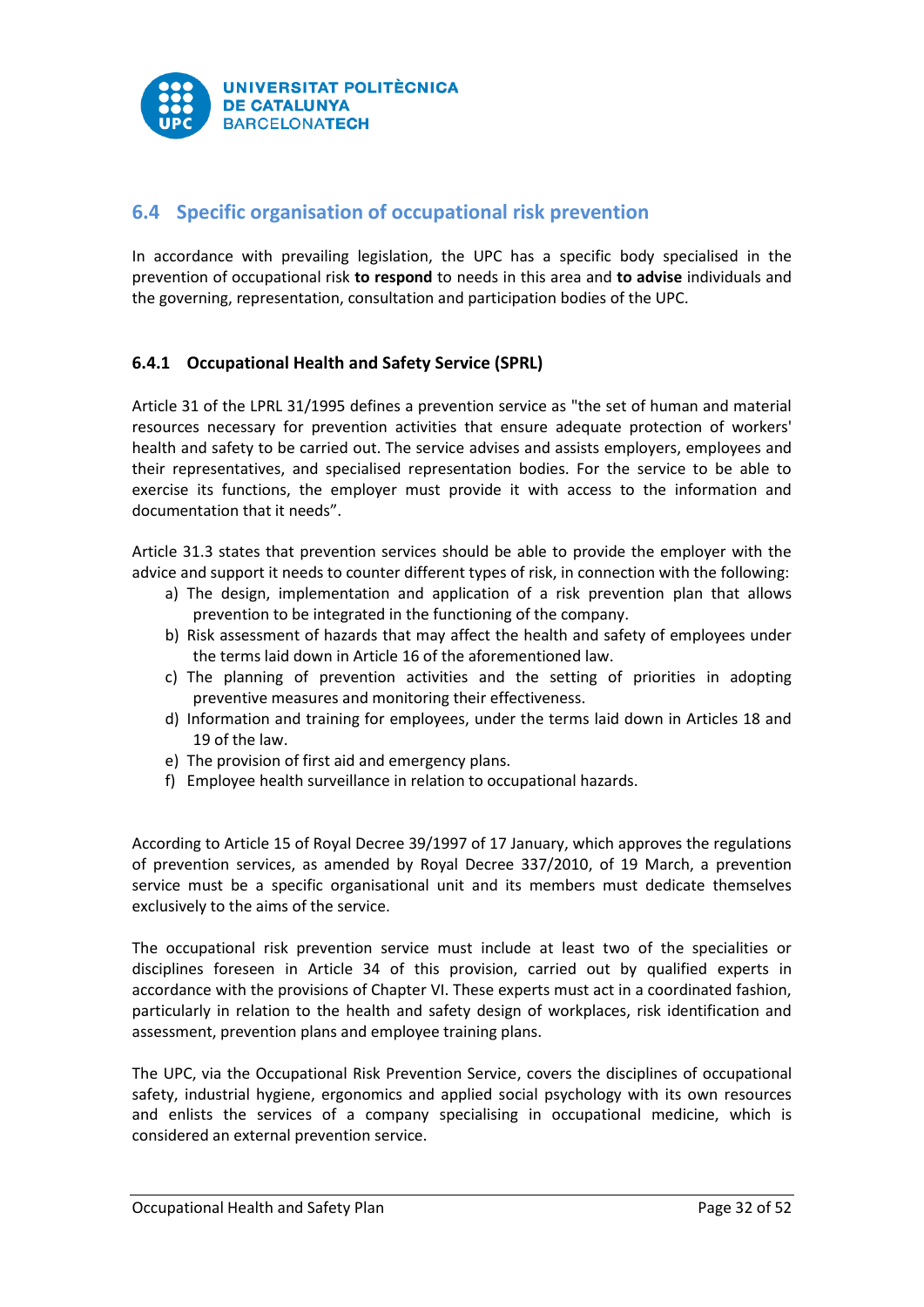

# <span id="page-33-0"></span>**6.4.2 Health and safety representatives**

Health and safety representatives represent employees and have specific functions in occupational risk prevention. These representatives are chosen from among staff representatives by the staff representatives themselves.

Health and safety representatives have the following responsibilities:

- To collaborate with the UPC to improve preventive action.
- To promote and encourage employee cooperation in the implementation of the occupational risk prevention regulations.
- To be consulted by the UPC on the decisions referred to in the LPRL 31/1995 before these decisions are taken.
- To monitor and control compliance with occupational risk prevention regulations.

# <span id="page-33-1"></span>**6.4.3 Health and safety resources**

A health and safety resource is an individual or group of individuals appointed by the employee who are trained in occupational risk prevention and have the means and know-how needed to monitor compliance with preventive measures. Their number should be sufficient to enable them to monitor this compliance.

According to the provisions of Article 32 bis of the LPRL 31/1995, regardless of how these resources are organised their presence in the workplace is necessary in the following cases:

- a. When risks may be aggravated or modified in the carrying out of a process or activity because operations requiring the proper application of working methods to be monitored occur in succession or simultaneously.
- b. When processes or activities that in the regulations are considered to be especially hazardous or involving special risks are carried out.
- c. When their presence is stipulated by the Inspectorate of Employment and Social Security, if the particular circumstances call for it, given the working conditions detected.

The rector appoints these resources as the activities that require them are identified.

# <span id="page-33-2"></span>**6.4.4 Radiological Protection Service**

The UPC has a specific radiological protection service because of its radioactive facilities and the special risks that they pose.

The mission of the UPC's Radiological Protection Service is to advise the UPC's radioactive facilities on radiological protection. This service is affiliated with the UPC's Institute of Energy Technologies.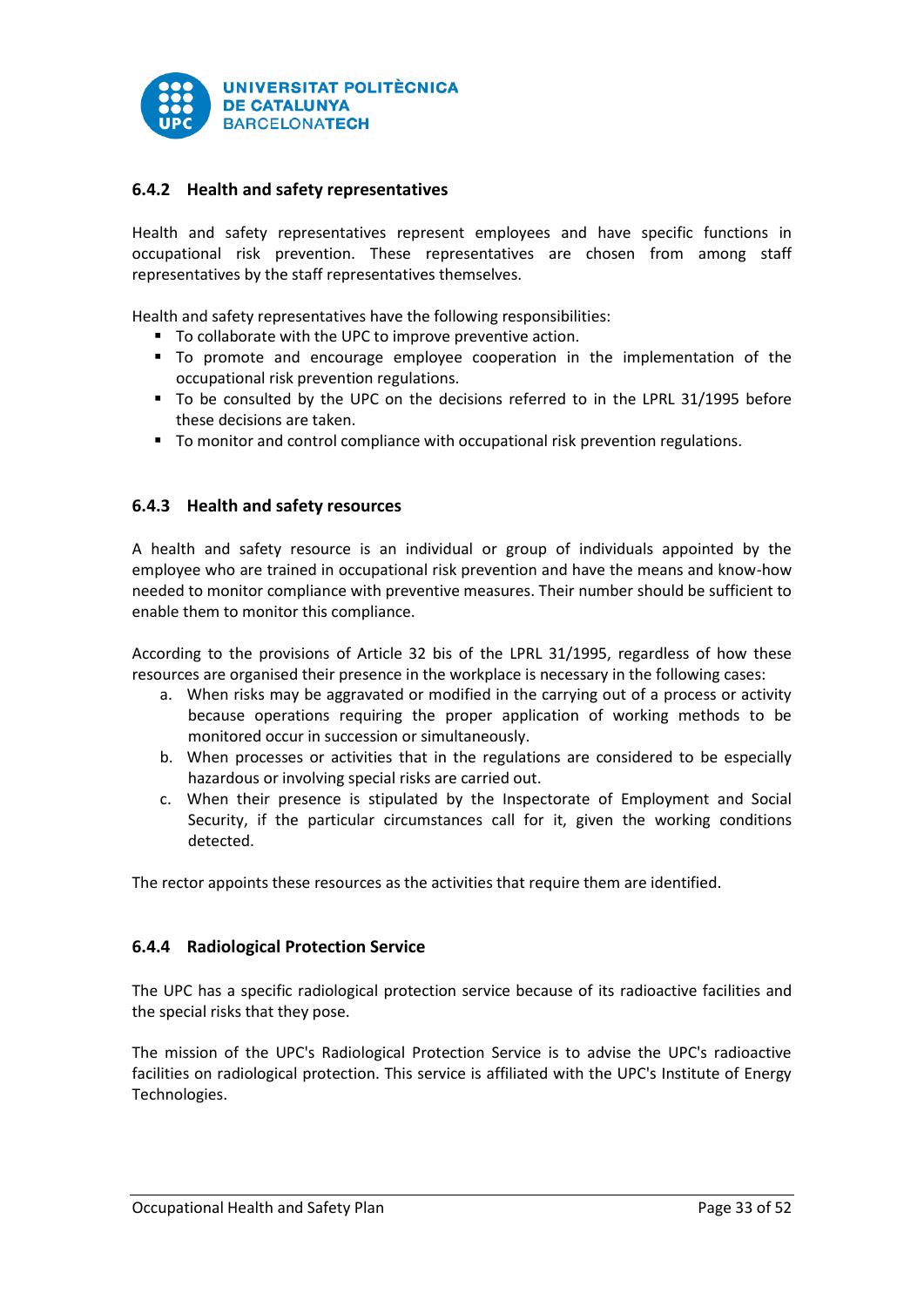

Under current law, the Radiological Protection Service must be organised and operate independently to other units. The head of the Radiological Protection Service must depend directly on the owner or his or her delegate.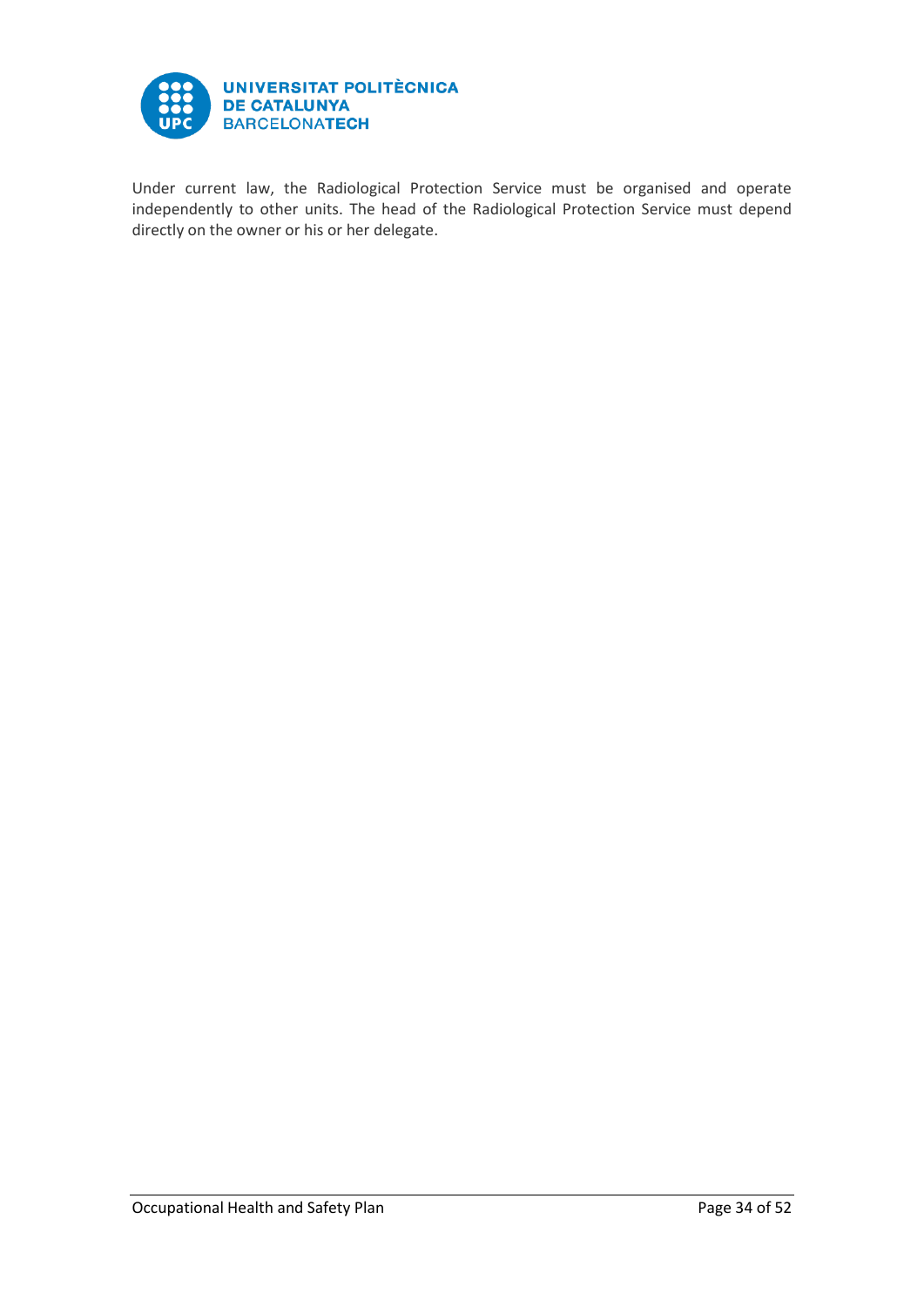

# <span id="page-35-0"></span>**6.5 Communication circuits and channels**

Two general circuits have been established to ensure the smooth and effective flow of information, communication and documentation on occupational risk prevention amongst unit directors, their subordinates, the SPRL and the university community in general. These circuits differ depending on the sender, as outlined below.

- A. **Personal advice circuits**: these circuits are designed for employees seeking information, documents or advice on health and safety.
- B. **Personal communication circuits**: these circuits are designed for communication and information on occupational risk prevention between the UPC—through the SPRL and its employees. There are also channels for communication and information on hazards in the workplace or in facilities and activities outside the workplace.

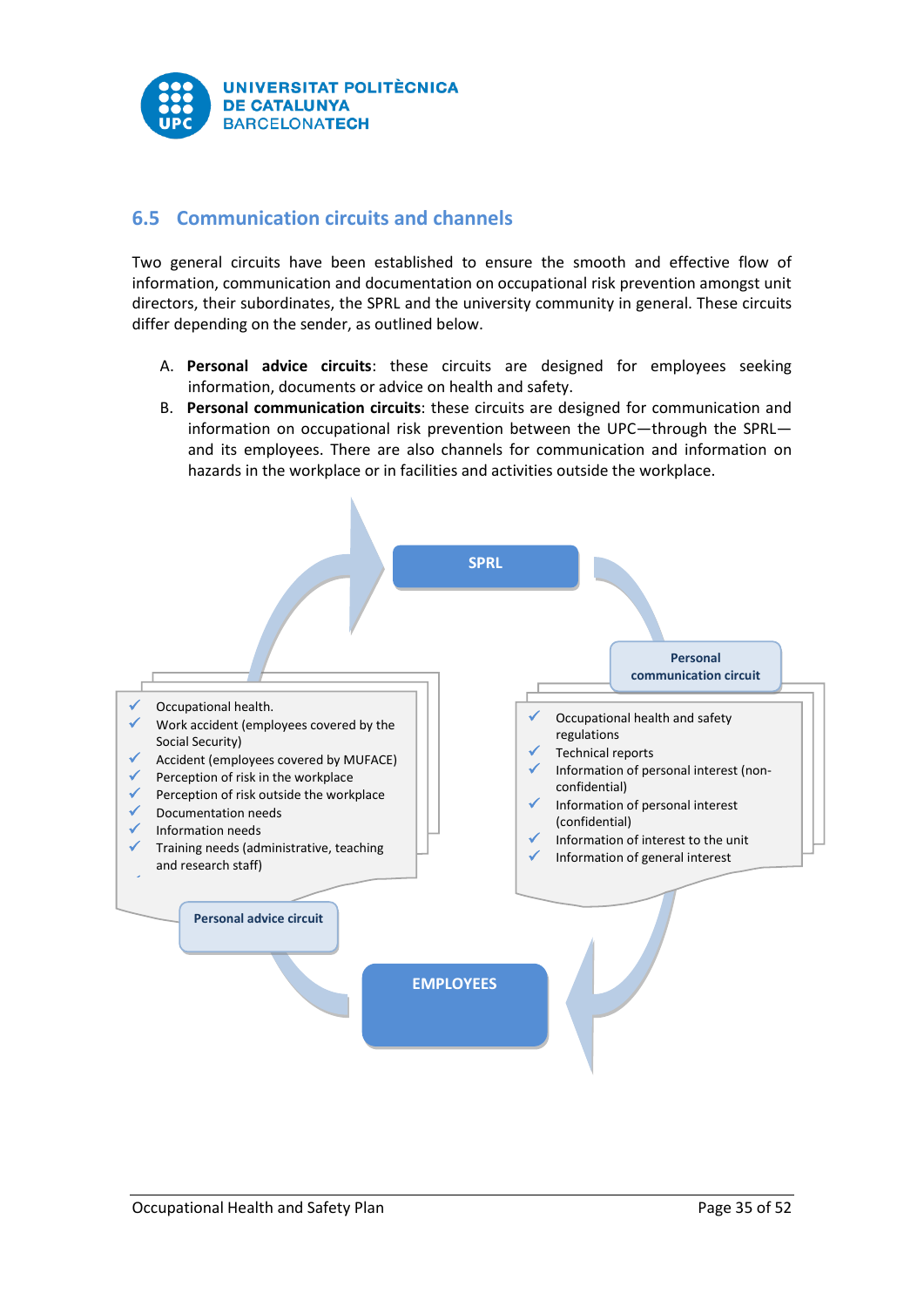

# **The standard channels of communication and information are the following:**

- **Communication** 
	- @ E-mail address[: servei.prevencio@upc.edu](mailto:servei.prevencio@upc.edu)
	- Telephone number: 934 017 450
	- $\boxtimes$  Internal postal service address: Occupational Health and Safety Service (SPRL) Vèrtex (VX) building Second floor – Office 201 North Campus
	- $\Box$  Online tool for requesting healthcare services
- **Information** 
	- <sup>n</sup> Occupational Health and Safety website[: http://www.upc.edu/prevencio](http://www.upc.edu/prevencio)

Specifically, the **manual for managing prevention activities** provides information on the processes in which the information and communication channels play a part, including the agents involved in them, such as heads of units or activities, employees and health and safety delegates.

The SPRL holds all of the original documents that it issues.

# <span id="page-36-0"></span>**6.5.1 Personal advice circuits**

The following circuits must be followed when a person needs information, advice on health and safety matters or healthcare.

## **Occupational health**

Employees should use the online tool for requesting healthcare services to book an appointment with the ViPS centre of their choice or a clinic in the prevention society network.

## **Work accident (employees covered by the Social Security)**

The injured person must report the accident to the administrative head of the unit in which he or she works. The administrative head of the unit then issues the corresponding referral note. If the unit does not have an administrative head the accident must be reported to the person in charge of teaching in the unit.

## **Work accident (employees covered by MUFACE)**

The injured person must report the accident to the administrative head of the unit for which he or she works to all corresponding effects. If the unit does not have an administrative head the accident must be reported to the person in charge of teaching in the unit.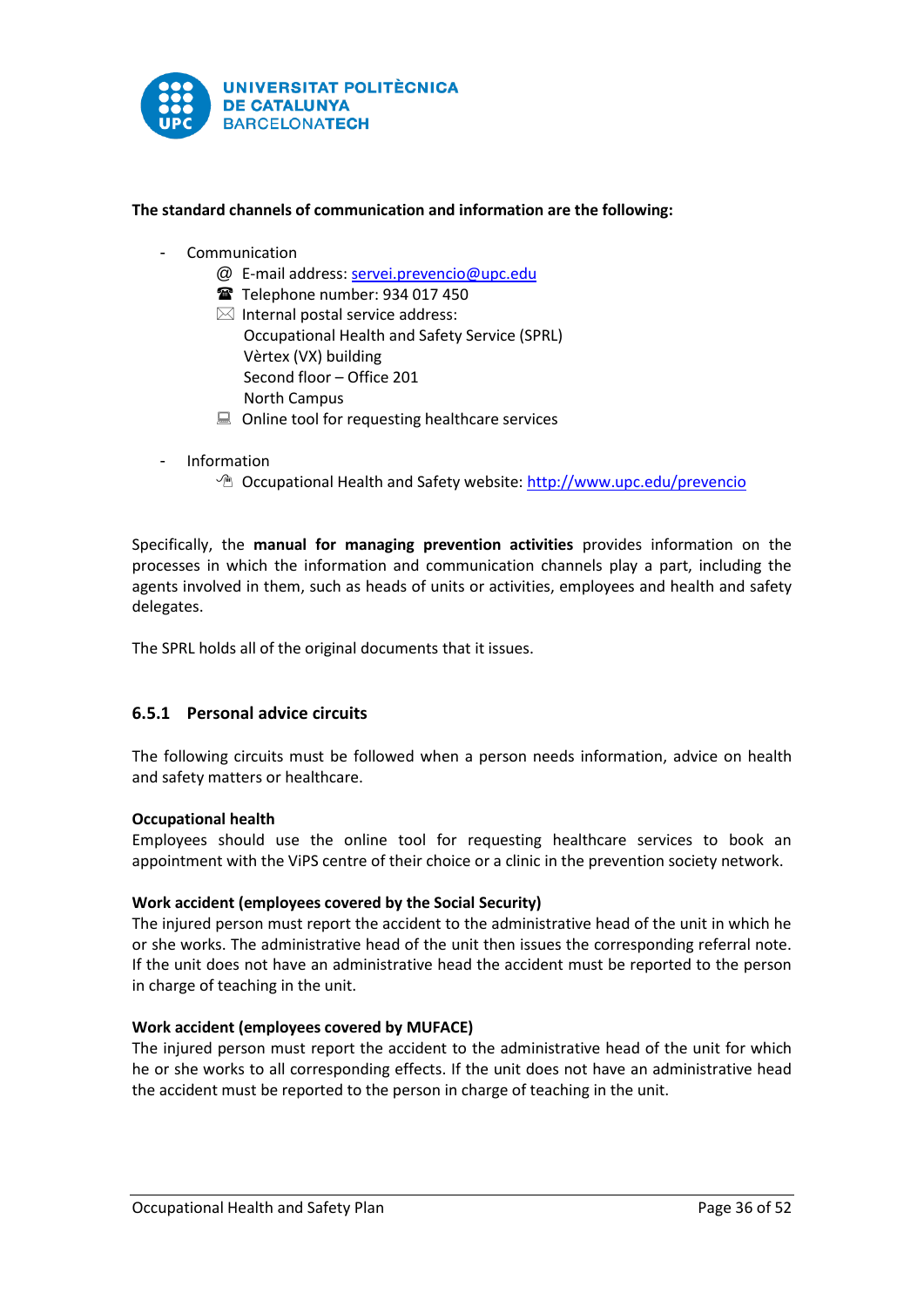

# **Perception of risk in the workplace**

Employees must notify the person in charge of an activity of any risk that they have observed. If the person in charge is aware of and knows how to apply the corrective or preventive measure, it must be applied. If the person in charge is not aware of such a measure, he or she must inform the SPRL of the situation in writing. The SPRL will reply in writing to the person in charge of the activity and the head of the unit, if they are not the same person. They must inform the employee who observed the risk of the response.

# **Perception of risk at the UPC, outside an employee's own workplace**

The employee must notify the SPRL of the situation observed in writing. The SPRL contacts the corresponding person so that he or she deals with the situation, issues a resolution and ensures that it is properly resolved. He or she must inform the person who reported the situation.

# **Technical and preventive documentation needs**

The interested party can access the UPC's Occupational Health and Safety website. In the case of administrative, teaching or research staff they can access the intranet and view or download documents. In other cases the documents that are available to the public can be viewed and downloaded. If you cannot find the documents you need, contact the SPRL in writing.

# **Technical and preventive information needs**

The interested party can access the UPC's Occupational Health and Safety website. In the case of administrative, teaching or research staff they can access the intranet and view or download documents. In other cases the information that is available to the public can be viewed. If you cannot find the information that you are interested in, contact the SPRL in writing.

## **Occupational risk prevention training needs (teaching and research staff)**

Employees should contact the Institute of Education Sciences (ICE), who will handle their requests. If technical advice is required, the ICE will contact the SPRL.

## **Occupational risk prevention training needs (administrative and service staff)**

Employees should talk to their managers, who will relay their request to the Professional Development Service (SDP). If technical advice is required, the SDP will contact the SPRL.

## **Need for specific advice on occupational risk prevention**

The employee must notify the SPRL of the situation observed in writing. He or she must give details of the query and copy the head of the unit or the person in charge of the activity into the e-mail. The SPRL assigns one or more specialists to advise the person concerned, takes measures to ensure that the case is resolved and informs the person and copies his or her manager into the e-mail.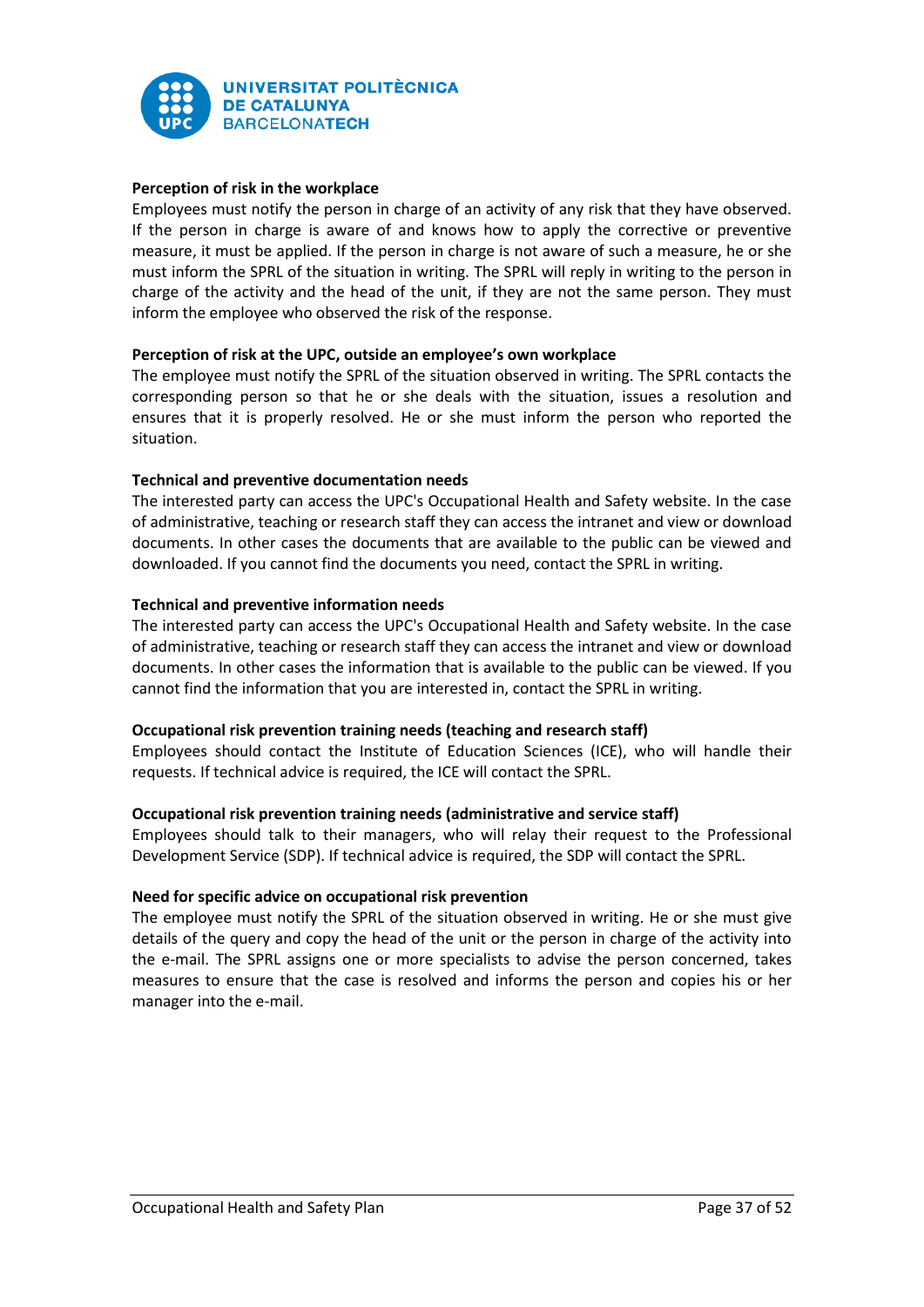

# **Need for personal protection equipment**

Certain activities require the use of individual protection equipment that must be provided by the person in charge of the activity.

If this equipment is not available, the interested party must request it from the person in charge. If the person in charge of the activity needs advice, he or she should write to the SPRL, which must respond in writing to the person in charge of the activity and the head of the unit, if they are different people. The SPRL must inform the interested party of the response and if necessary provide the necessary equipment.

# <span id="page-38-0"></span>**6.5.2 Personal communication circuits**

When the UPC, through the SPRL, needs to contact people it uses the communication circuits detailed below.

## **Regulations**

The SPRL must inform the heads of units in writing of the regulations that must be complied with or how these regulations can be accessed. They must in turn inform their subordinates of these regulations and ensure they are complied with.

## **Technical reports and results of risk assessment**

The SPRL must notify the head of the unit in writing of the purpose of the report or assessment and provide all the necessary documents or instructions on how to access them so that he or she can revise and review them and transfer them to his or her subordinates. The advice of the SPRL may be sought whenever necessary.

## **Information of personal interest (non-confidential)**

The SPRL must provide the person concerned with the relevant (non-confidential) information in writing and send a copy to the head of the unit, to whom it must submit all the necessary documents a instructions on how to access them.

## **Information of personal interest (confidential)**

The SPRL must provide the person concerned with the relevant information in writing and respect the confidential nature of the information.

## **Information of interest to the unit**

The SPRL must provide the head of the unit with the relevant information in writing and all the necessary documents or instructions on how to access them so that he or she can revise and review them and transfer them to his or her subordinates.

## **Information of general interest**

The SPRL must provide all teaching, research and administrative staff with information of general interest in writing and all necessary documents or instructions on how to access them so that they are aware of this information to all corresponding effects.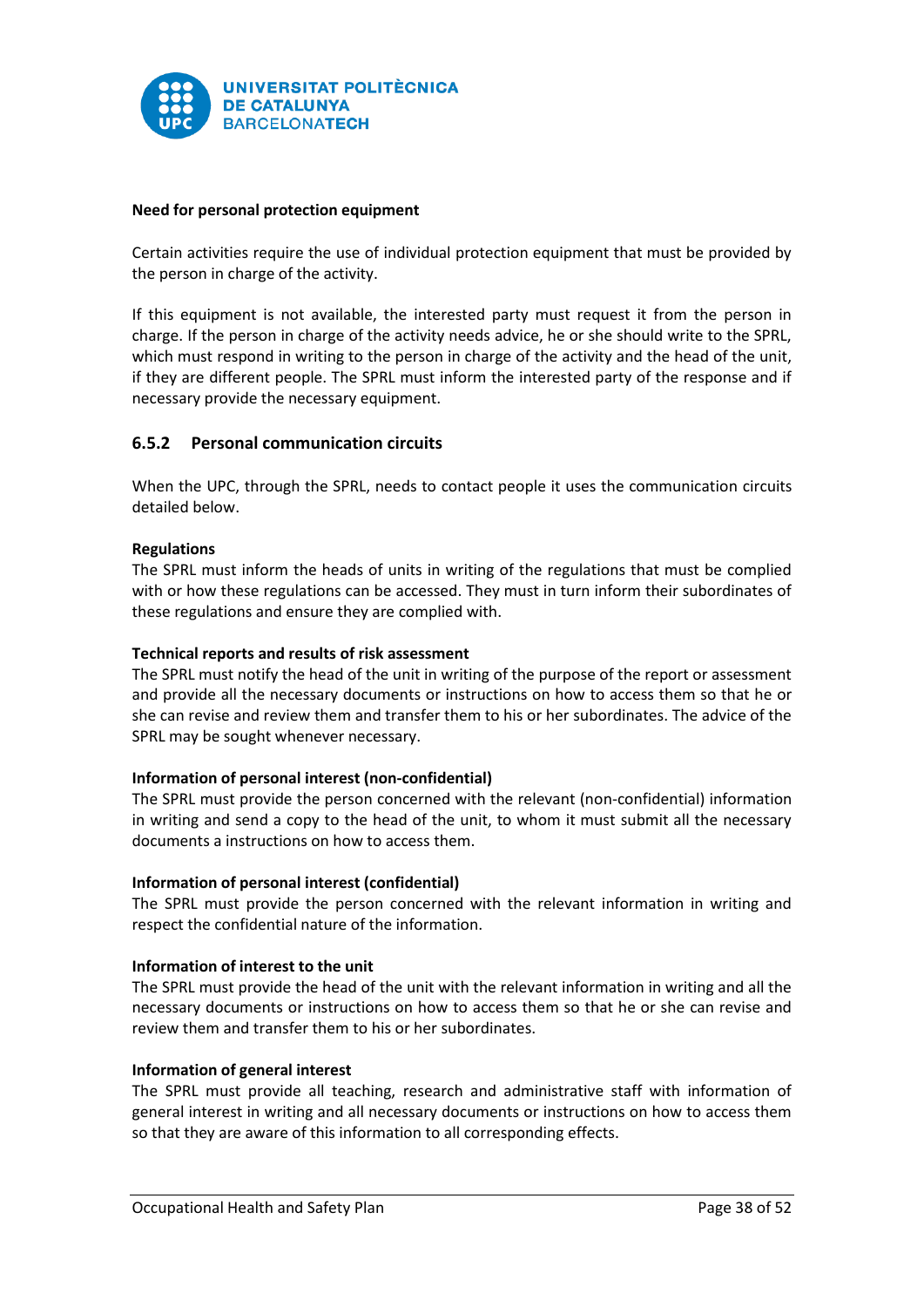

# **Investigation of work accidents**

The SPRL must inform the head of administration of the unit where the person has come to harm in writing and provide all necessary documents or instructions on how to access them so that he or she can fill them in. If the unit does not have an administrative head the accident must be reported to the person in charge of teaching in the unit.

# **Risks inherent to the post**

The person in charge of the activity and/or unit must inform the person occupying the post of the hazards to which he or she may be exposed. To fulfil this obligation, the SPRL must inform the person in charge of the activity and/or unit of the known hazards of the post so that he or she can inform the people involved. If the person in charge is in need of advice, he or she must request it in writing from the SPRL, which will reply as soon as possible. The SPRL is always available to those seeking advice.

# **Risks of an activity, space or situation extrinsic to the workplace**

The person in charge of the activity and/or unit must inform the person external to the UPC of the hazards to which he or she may be exposed in the activity, space or situation. To fulfil this obligation, the SPRL must inform the person in charge of the activity and/or unit of the known hazards of the activity, space or situation so that he or she can inform the people involved. If he or she is in need of advice, he or she must request it in writing from the SPRL, which will reply as soon as possible. The SPRL is always available to those seeking advice.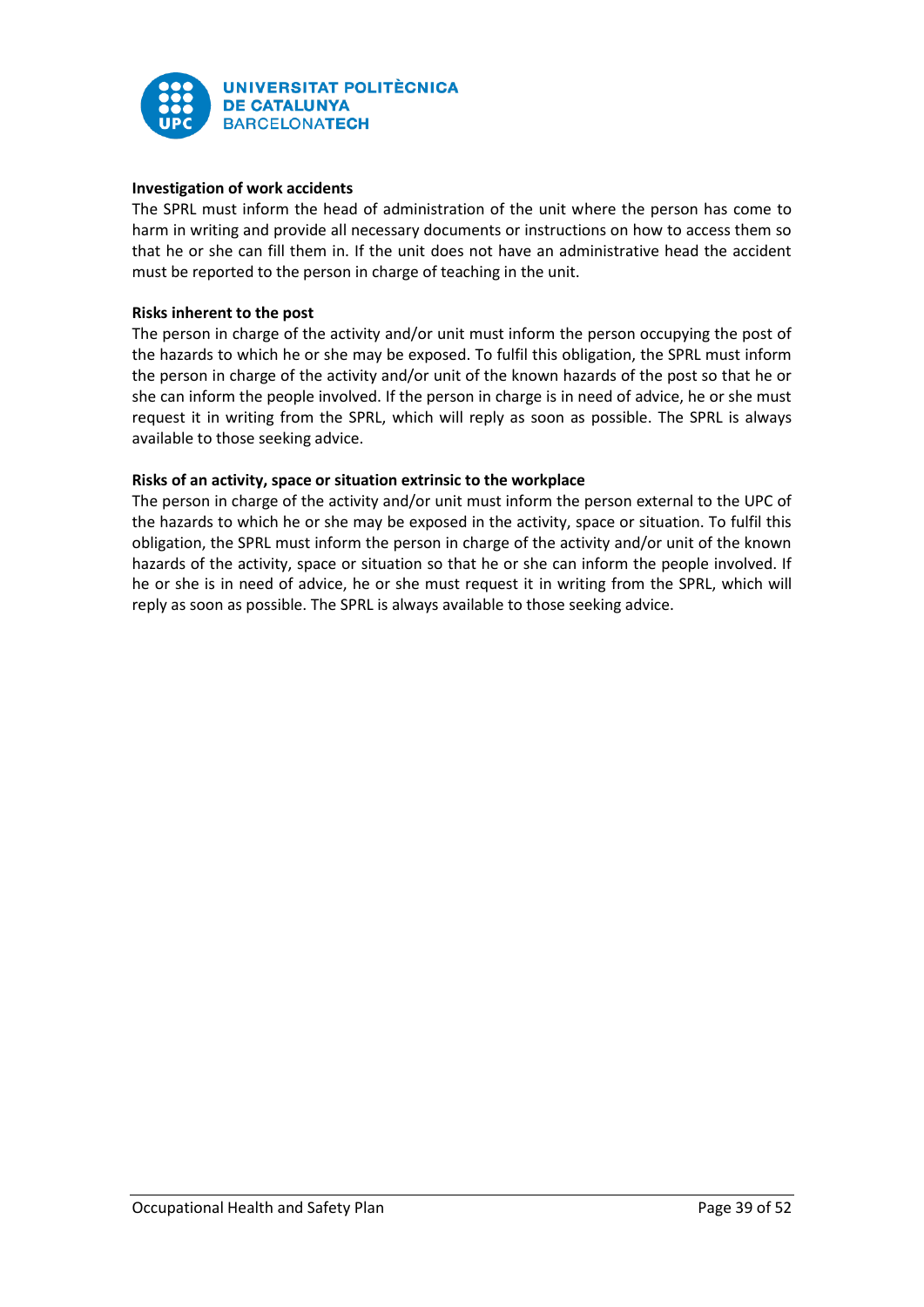

# <span id="page-40-0"></span>**6.6 Risk assessment and planning of prevention activities**

The essential tools for managing and implementing the Occupational Health and Safety Plan are risk assessment and the planning of prevention activities.

Risk assessment is conducted to estimate the magnitude of unavoidable hazards. The information obtained on the hazard is used to take an appropriate decision regarding the need for preventive measures and what these measures should be.

The assessment of risks to safety, hygiene and ergonomics is programmed and carried out, wherever possible, by groups that perform a similar activity and are as a result exposed to the same or similar hazards.

- Teaching
- Laboratories and workshops
- Maintenance
- Administration
- ICTs
- Libraries
- Reception

Risks to safety, hygiene and ergonomics in research and knowledge transfer are assessed when an activity is generated, at which moment the SPRL must be informed so that it can assess these risks.

The assessment of psychosocial hazards is programmed and performed by the units.

A risk assessment report must define, at the very least, the posts covered by the assessment and give details of the preventive measures, emergency measures, health surveillance, training and information that are required.

When the results of the risk assessment reveal hazardous situations appropriate preventive action is planned with the aim of eliminating or controlling and reducing the hazards. Priorities are established according to the magnitude of the risk and the number of workers affected.

The planning of prevention activities includes the human, material and financial resources needed to meet the objectives and the programme, stages and priorities.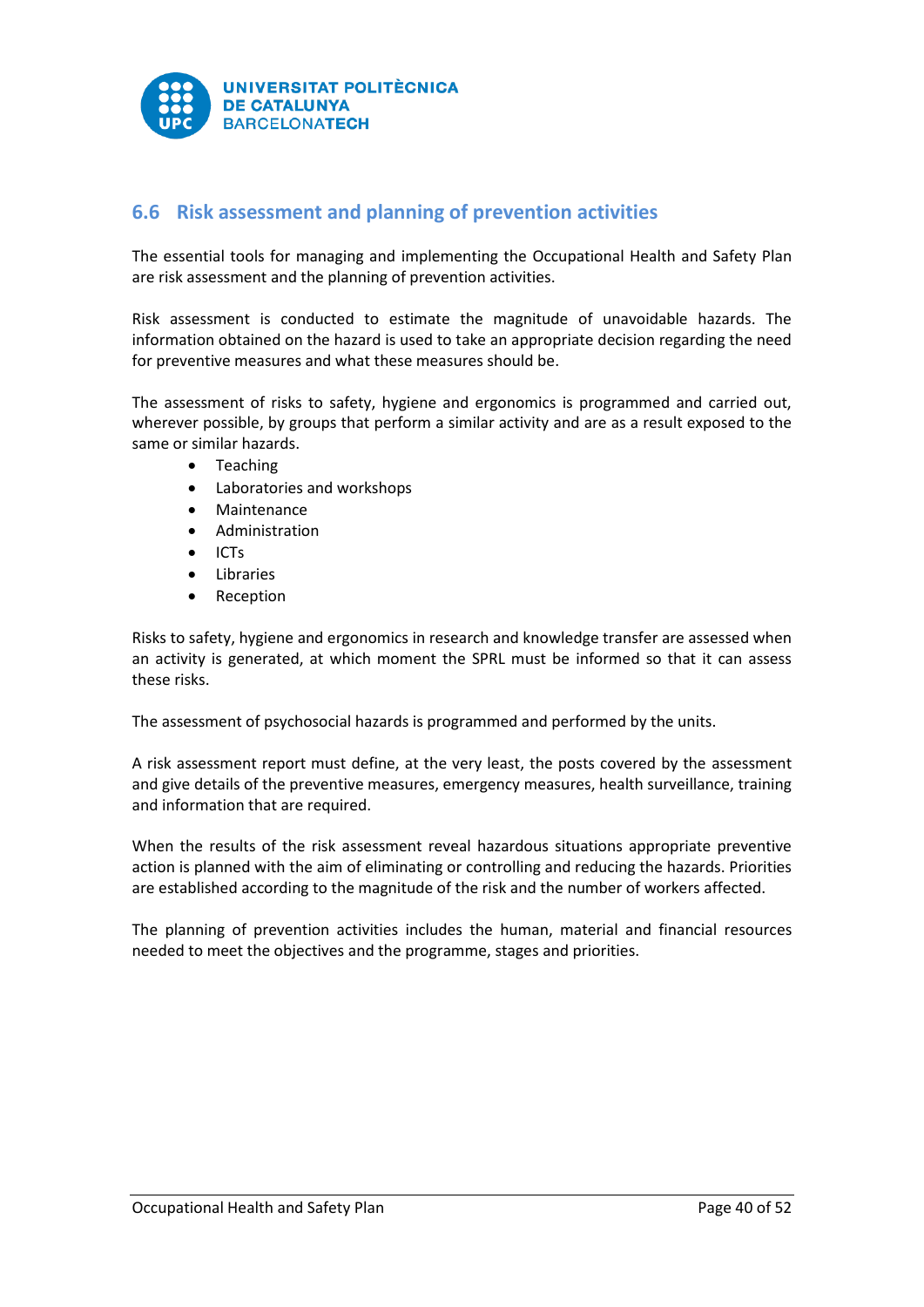

# <span id="page-41-0"></span>**6.7 Manual for managing prevention activities: procedures and processes**

Occupational risk prevention should be integrated into the University's **management system**.

A **system** is a set of resources that act and interact to achieve a goal. **Managing** an activity properly means planning it, organising it and controlling its execution to achieve the goal using available resources efficiently.

By a **procedure** (written or otherwise) we mean the way in which an activity must be carried out. It should include at least what must be done and how it must be done (method of execution). It should also specify the activity's aim, plan (when it must be done) and organisation (who should do it). If necessary, it can include data on the activity and its results.

To make management easier, the many activities that make up a complex activity can be grouped into **processes**.

Procedures detailing how a given task or job must be carried out are usually referred to as work *instructions* or *rules*.

The **manual for managing prevention activities** contains the procedures and processes for carrying out prevention activities with the aim of integrating occupational risk prevention in the UPC's management system.

It is divided into 10 areas of activity or activities:

- Risk analysis and assessment
- Emergency plans
- Information and education
- Procedures, instructions and recommendations on working safely
- Health surveillance and promotion
- Infrastructure and maintenance
- Specific supplies for health and safety
- Coordination of business activities for occupational risk prevention
- Management of deviations
- Accountability

The manual indicates the processes and/or procedures that must be implemented at the UPC in each area of activity.

It should be noted that the list of processes and procedures included in this manual is not definitive, since managing prevention activities must be part of a continuous improvement process.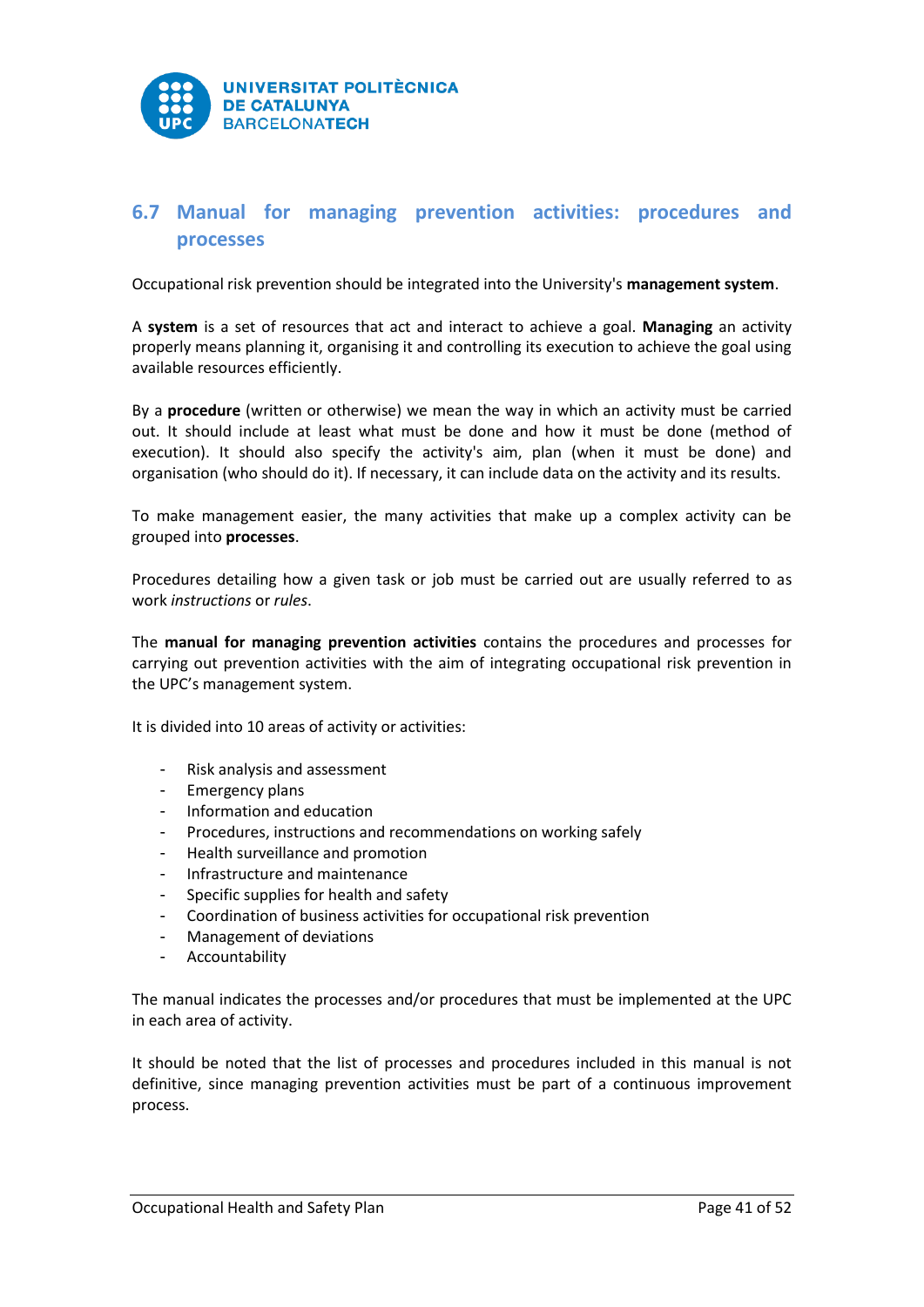

These procedures and/or processes are developed to address the integration of occupational risk prevention according to the specific characteristics of the UPC (described in Section 5 of this document):

- People: a dimension of the organisational structure (staff and students)
- The infrastructure of the University
- The activity that takes place
- Contracted university services
- UPC Group

The following diagram identifies procedures and/or processes according to these characteristics:

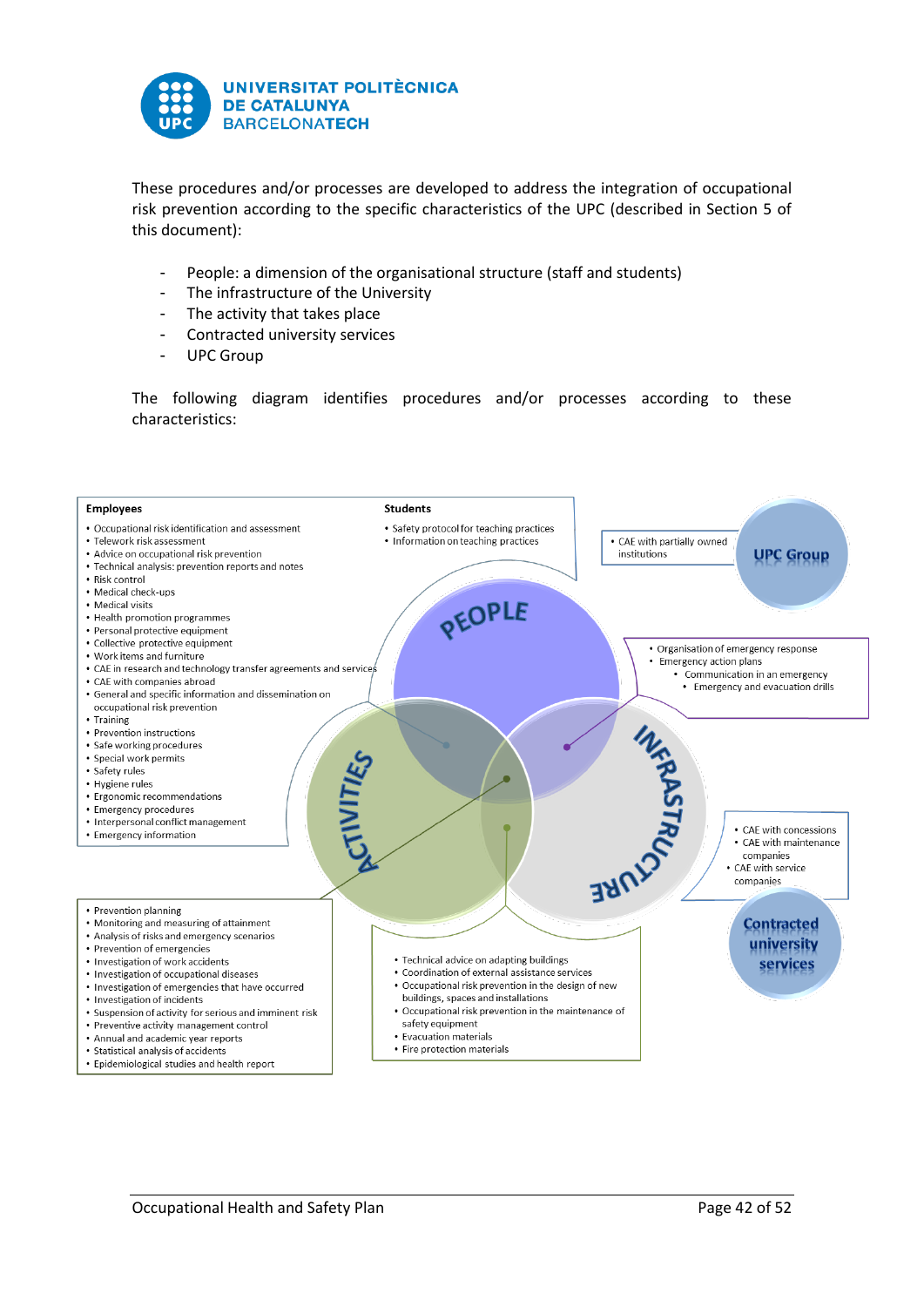

The procedures and processes are the following:

- **Risk analysis and assessment** 
	- $\Box$  Identification and assessment of safety risks
	- $\Box$  Identification and assessment of hygiene risks
	- $\Box$  Identification and assessment of ergonomic risks
	- $\Box$  Identification and assessment of psychosocial risks
	- $\Box$  Self-identification of teleworking risks
	- $\Box$  Prevention planning
	- **Advice on occupational risk prevention**
	- **TE** Technical analyses: prevention reports and notes
	- $\Box$  Monitoring and measuring of attainment
	- $\Box$  Risk control

# **Emergency and evacuation plans**

- $\Box$  Analysis of risks and emergency scenarios
- Prevention of emergencies
- **Technical advice on adapting buildings**
- **D** Organisation of emergency response
- $\equiv$  Emergency plans
- $\Box$  Coordination with external support services
- $\Box$  Communication in an emergency
- $\equiv$  Emergency and evacuation drills

# **Information and education**

- $\equiv$  General information and dissemination on occupational risk prevention
- $\exists$  Specific information and dissemination on occupational risk prevention
- $\equiv$  Emergency information
- **Information on safe teaching practices**
- **B** Basic training in occupational risk prevention
- $\Box$  Specific training for the post
- $-\equiv$  Emergency training
- $\Box$  Training on preventive resources
- $\Box$  Emergency procedures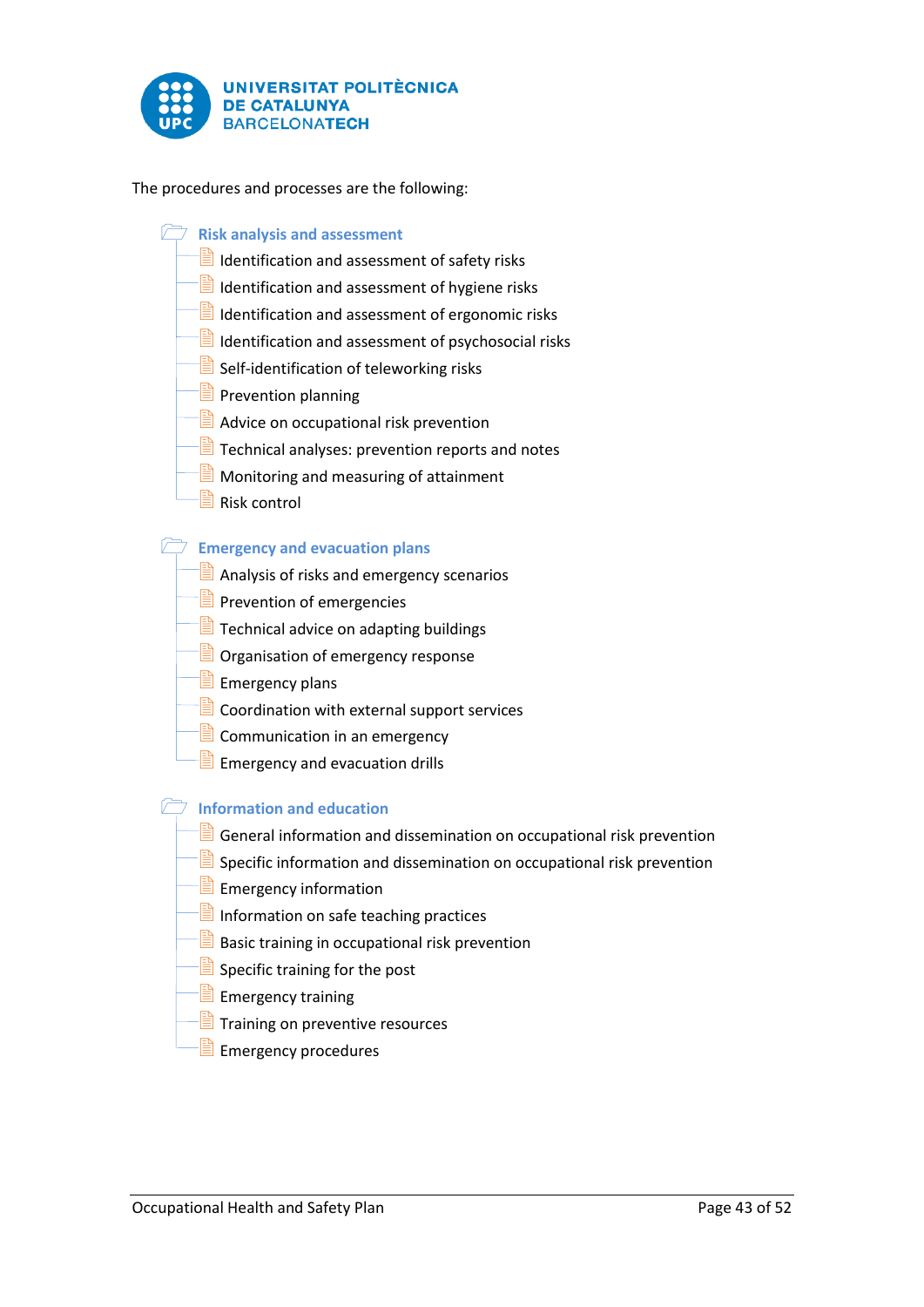

**Procedures, instructions and recommendations on working safely** 

- $\Box$  Instructions on prevention
- $\Box$  Safe working procedures
- $\Box$  Special work permits
- $\Box$  Safety rules
- $\exists$  Hygiene rules
- $E$  Ergonomic recommendations
- Safety procedures for teaching

# **Health surveillance and promotion**

- $\Box$  Medical check-ups (initial and periodic)
- **Return to work after a long absence**
- **Pregnancy and lactation protection**
- **Protection of especially sensitive staff**
- $\Box$  Medical visits for health reasons
- $\equiv$  Health promotion programmes

# **Infrastructure and maintenance**

- $\Box$  Occupational risk prevention in the design of new buildings
- $\Box$  Occupational risk prevention in the design of new spaces
- $\exists$  Occupational risk prevention in the design of new installations
- $\Box$  Occupational risk prevention in the maintenance of safety equipment

## **Specific supplies**

- **Personal protective equipment**
- $\Box$  Collective protective equipment
- $\Box$  Work items and furniture
- $\Box$  Evacuation materials
- **E** Fire protection materials

# **Coordination of business activities (CAE)**

- $\Box$  CAE in research and technology transfer agreements and services
- $\Box$  CAE with partially owned institutions
- $\Box$  CAE with maintenance companies
- $\Box$  CAE with concessions
- $\Box$  CAE with service companies
- $\Box$  CAE with companies abroad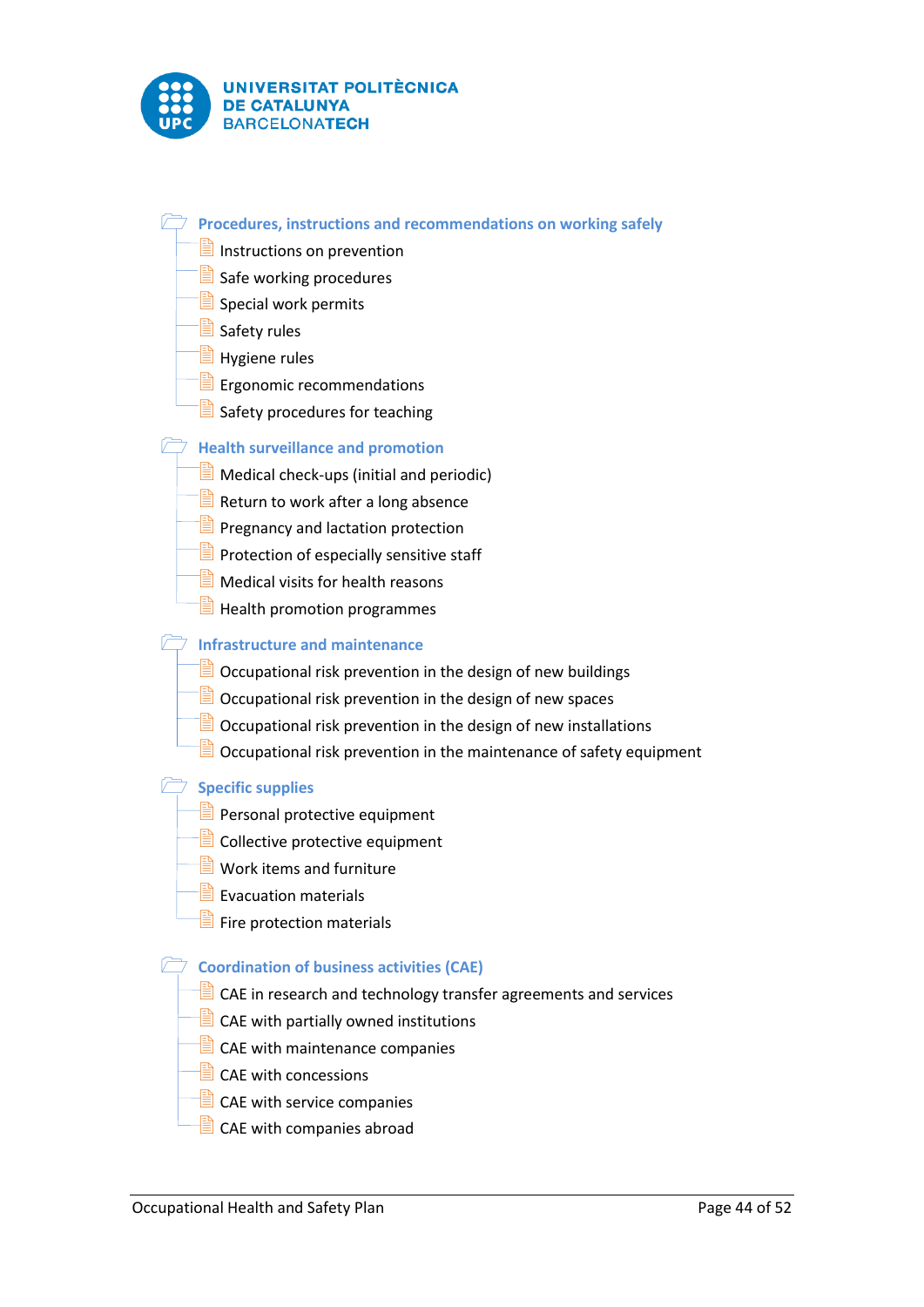

| <b>Management of deviations</b>                         |
|---------------------------------------------------------|
| Investigation of work accidents<br>Ħ                    |
| Ë<br>Investigation of occupational diseases             |
| e)<br>Interpersonal conflict management                 |
| e)<br>Investigation of emergencies that have occurred   |
| 閆<br>Investigation of incidents                         |
| Suspension of activity due to serious and imminent risk |
| Prevention activity management control                  |
|                                                         |
| <b>Accountability</b>                                   |
| e)<br>Annual report                                     |
| Academic year report                                    |
| Statistical analysis of accidents                       |
| Epidemiological studies and health report               |

The structure of **processes** should follow, wherever possible, the model and the criteria established by the UPC in "Guidelines for process design and documentation", a resource by the Organisational Development Service.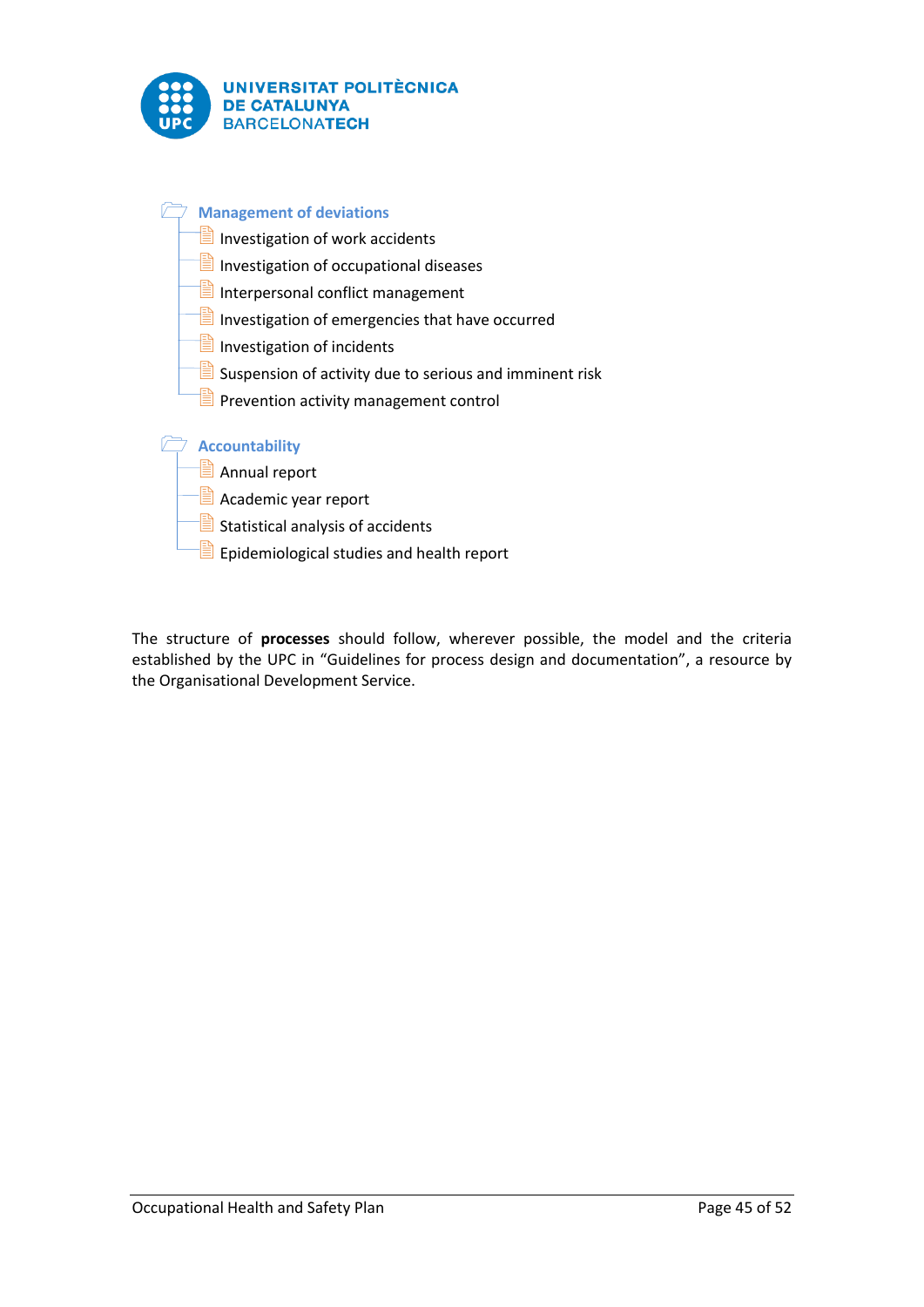

# <span id="page-46-0"></span>**7 Essential resources**

In order to integrate occupational risk prevention at the UPC, develop the procedures and processes mentioned in the previous section and comply with current legislation, the University must make resources available to the university community.

These resources are the following:

#### **A. Human resources**

- **Specialised human resources (SPRL)**

**The UPC provides its own resources for occupational safety, industrial hygiene, ergonomics and applied social psychology.**

SPRL staff must be qualified, they must have the time and resources they require, and there must be enough of them considering (as established in Article 31 of the LPRL 31/1995):

- The size of the company
- The types of hazards to which workers may be exposed
- **The distribution of risks**

To meet the needs of the UPC in accordance with its characteristics and activities, the SPRL is divided into three areas:

- Workplace safety and industrial hygiene
- Emergency plans and coordination of business activities
- Ergonomics and applied social psychology

In order to meet information, communication and administration needs, the SPRL has a Communication, Information and Administration area.

Listed below are the human means that the UPC and its structure must have. 1 head of service, with a higher qualification in occupational health and safety 3 heads of technical areas, with a higher qualification in occupational health and safety

6 specialists, with a higher qualification in occupational health and safety 1 administrative officer, with a basic qualification in occupational health and safety 1 information and communication officer, with a basic qualification in occupational health and safety

The head of the SPRL manages, coordinates and represents the Service. The head is responsible for the design, implementation and application of the Occupational Health and Safety Plan, the planning of prevention activities and the setting of priorities in adopting preventive measures.

Each technical area is coordinated by a supervisor. The main responsibilities of the heads of an area are designing and validating processes, procedures, instructions and internal regulations related to their area. They design and validate training content,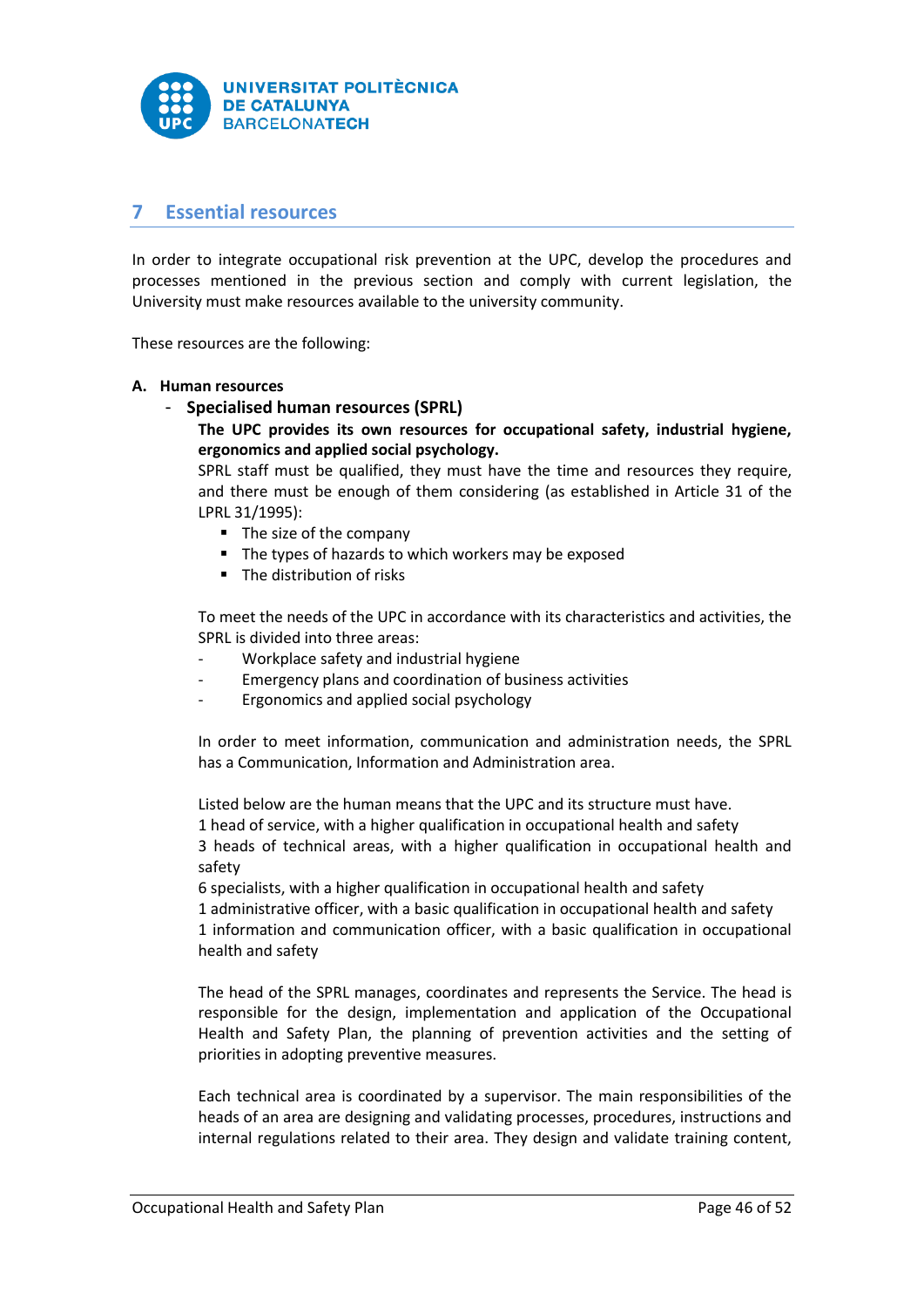

supervise risk assessments and reach conclusions on these assessments in collaboration with the specialists. They supervise and coordinate the technical work of their team.

Each post occupied by a specialist in occupational health and safety has specific responsibilities in accordance with their expertise that respond to the UPC's technical and legal needs in occupational risk prevention. Each post has a specific function. The functions of each specialist are as follows: occupational safety, industrial hygiene, ergonomics, applied social psychology, emergency planning and coordination of business activities. Their main responsibilities include identifying and assessing risk in their area of expertise, proposing prevention measures and designing these measures.

The administrative officer designs, develops, controls and supervises processes related to document management, communication circuits and information and advice for the university community in all aspects of health and safety management.

The information and communication specialist designs the information and communication system for health and safety and implements and configures computer and communication systems for this purpose.



## - **Health resources (occupational medicine)**

**The UPC has an agreement with a company specialising in occupational medicine**. The following resources are needed for the purposes of health surveillance and promotion among UPC staff:

- 1 health surveillance and promotion centre (ViPS centre) equipped with a basic, stable health unit serving the North Campus and covered by healthcare staff with proven expertise, training and skills who are specialists in occupational medicine.
- 4 health surveillance and promotion centres with a basic mobile health unit serving the South, Terrassa, Baix Llobregat and Vilanova campuses and covered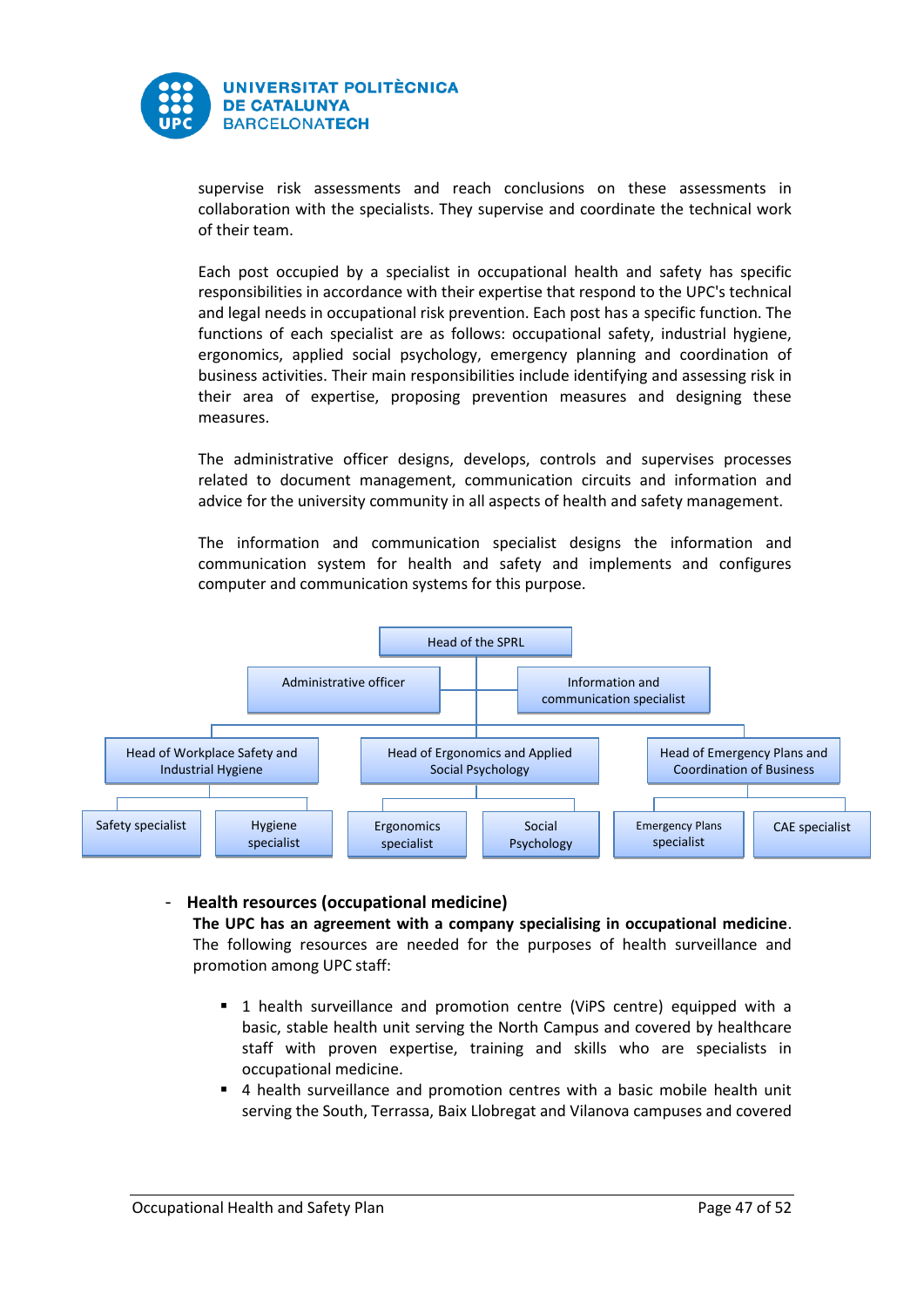

by healthcare staff with proven expertise, training and skills who are specialists in occupational medicine.

 Centres belonging to the external health and safety service that are close to the UPC's facilities.

# - **Health and safety resources**

As noted in the chapter on the specific organisation of occupational risk prevention, the UPC must ensure that preventive resources are present in given activities that involve a risk.

Prevention resources are appointed by the rector upon the recommendation of the SPRL when activities that involve a risk are detected or when the coordination of business activities in the field of risk prevention is requested by companies with which agreements are established.

# **B. Material resources**

- **Resources of ViPS (occupational medicine) centres:**
	- **The VIPS centres must have the following minimum provision of furniture and** equipment:
		- Office furniture
		- Tables
		- Chairs
		- Cabinets
		- Computers with an internet connection
	- **•** Devices for employee health surveillance:
		- Electrocardiograph with interpreter
		- Spirometer
		- Audiometer and test booth
		- Vision control and automatic non-contact tonometer
		- Other equipment
		- Scales
		- Stadiometer
		- Lightbox
		- Otoscope/ophthalmoscope
		- Rhinoscope
		- 50-ml metal syringe
		- Thermometer
		- Manual and wall blood pressure meters
		- Stethoscope
		- **Refrigerator**
		- CO-oximeter
		- Blood drawing chairs
		- Trolley bed
	- $\blacksquare$  First-aid kit:
		- Medication and materials that are essential for emergency care and first aid
		- Reanimation kit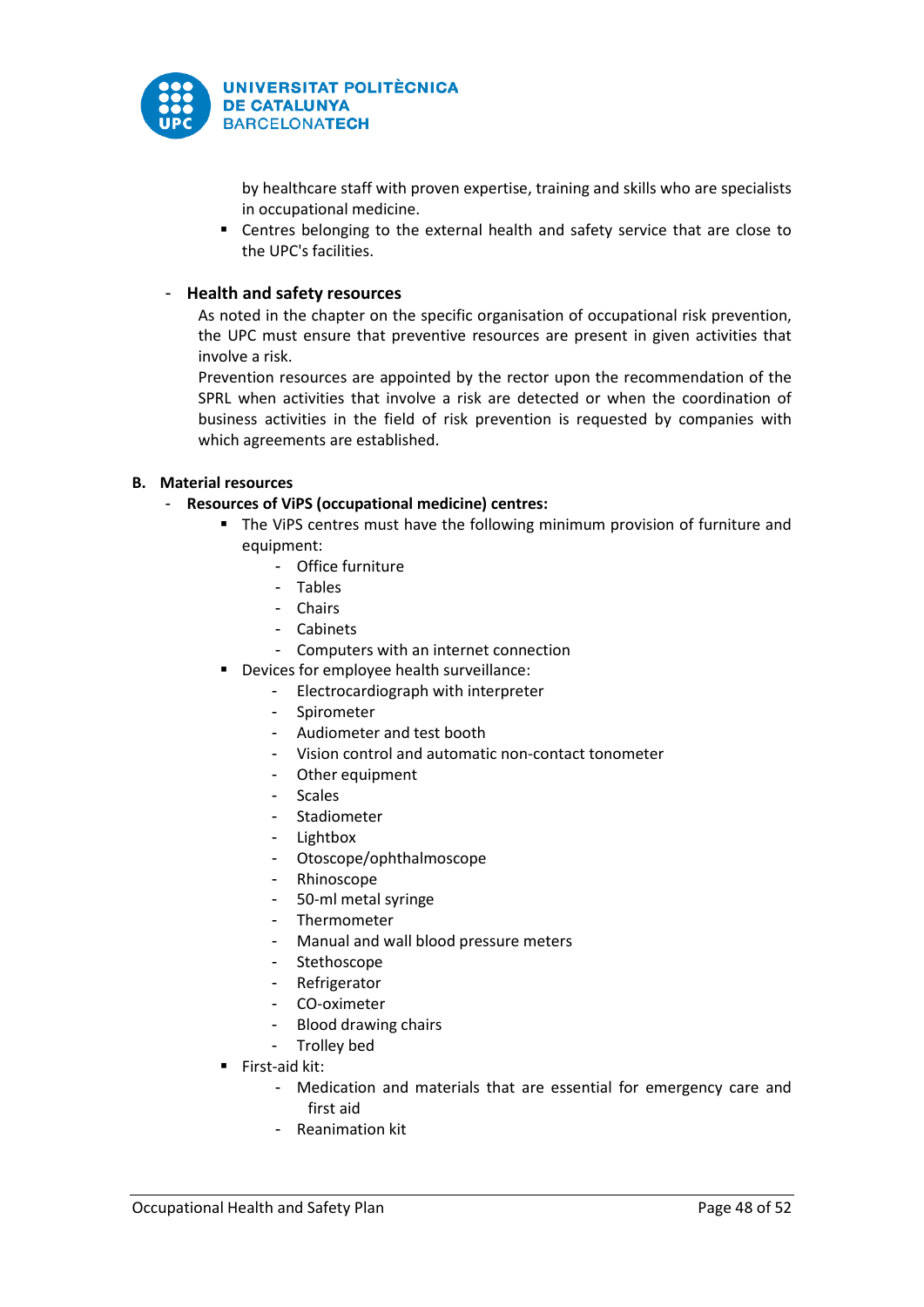

- Defibrillator
- Other:
	- Wheelchair
	- Installation of data lines (telephone and Internet)

# - **Measuring and maintenance devices**

To carry out technical tasks in occupational risk prevention and, in particular, hygienic and ergonomic assessments, the SPRL must have the following measuring devices that must be maintained in accordance with the prevailing regulations:

- **Light meter**
- Sound level meter averaging meter and acoustic calibrator
- **Thermohygrometer, a multifunction measuring instrument with probes:** 
	- Probe with 3 functions to measure humidity, temperature and air velocity simultaneously
	- $CO<sub>2</sub>$  probe
	- High-precision hot-wire telescopic probe for measuring laminar flows
- **Humidity and temperature recorder**
- Heat stress monitor
- High- and low-flow sampling pump (personal air sampler) with a flow range from 5 ml/min to 4.5 l/min to sample chemicals in the environment (dust, gases and steam, etc.)
- Adapters for low-flow sampling
- Calibrator for high- and low-flow sampling pumps (primary standard calibration) to check flows and software to transfer the measurements to a computer
- Sampling materials: absorbent tubes, tube holders, tapes, filters, etc.

## **C. Technological resources for management, communication and information**

In order to perform occupational risk prevention properly, information, communication and management systems must be in place that allow staff and the SPRL to communicate fluently. Staff should have access to information on the hazards of their workplace and how to prevent them and protect themselves. They should be able to access this information quickly and conveniently.

The resources required, which are maintained accordingly, are as follows:

- Online tool for requesting healthcare services
- Information and risk management system
- Web portal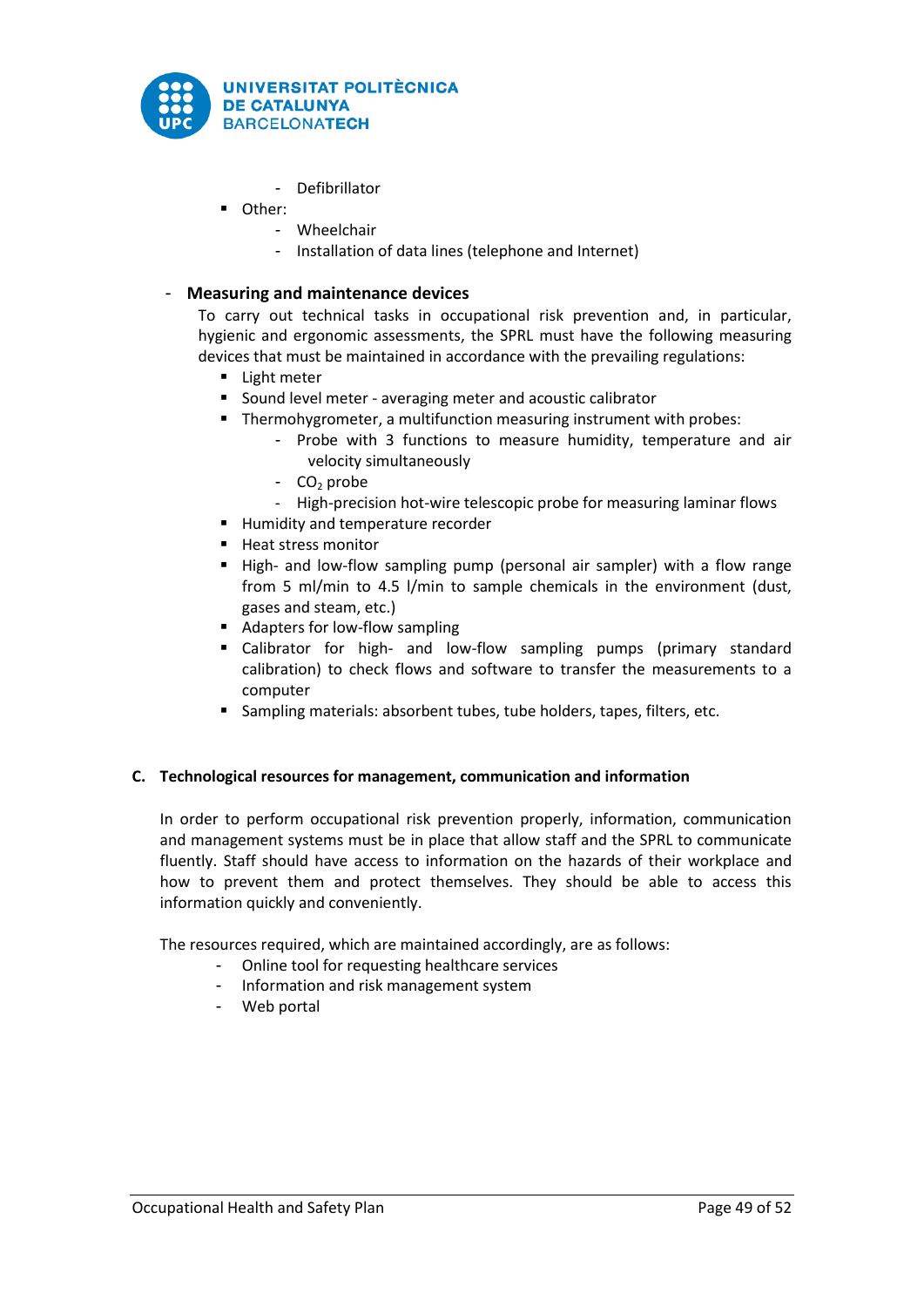

## **D. Documentary resources**

The UPC shall make available to staff the necessary documents for them to prevent, and protect themselves from, risks in their work. These documents must always be available on the SPRL website or the occupational risk prevention management system.

The minimum documentary resources that must be available to staff are the following:

- Occupational Health and Safety Plan
- Risk assessment of the workplace
- Prevention planning
- Manual for managing prevention activities
- Emergency procedures
- Standards, practices, processes, procedures and recommendations related to the workplace or workspace
- Occupational health and safety handbook
- Technical document library

For students:

- Occupational health and safety handbook

## **E. Educational resources**

One of the most important actions in occupational risk prevention is education and training in aspects of work that may pose a risk.

Education in occupational risk prevention is compulsory and has four lines of action:

- To enable **teaching, research and administrative staff** to **acquire skills** pertaining to their post within the organisation.
- To train **teaching, research and administrative staff** in **protection from the occupational hazards of their post.**
- To train **teaching, research and administrative staff** in **emergencies and evacuation.**
- **To train teaching, research and administrative staff as prevention officers** if the risk activities that they have to monitor and control call for it.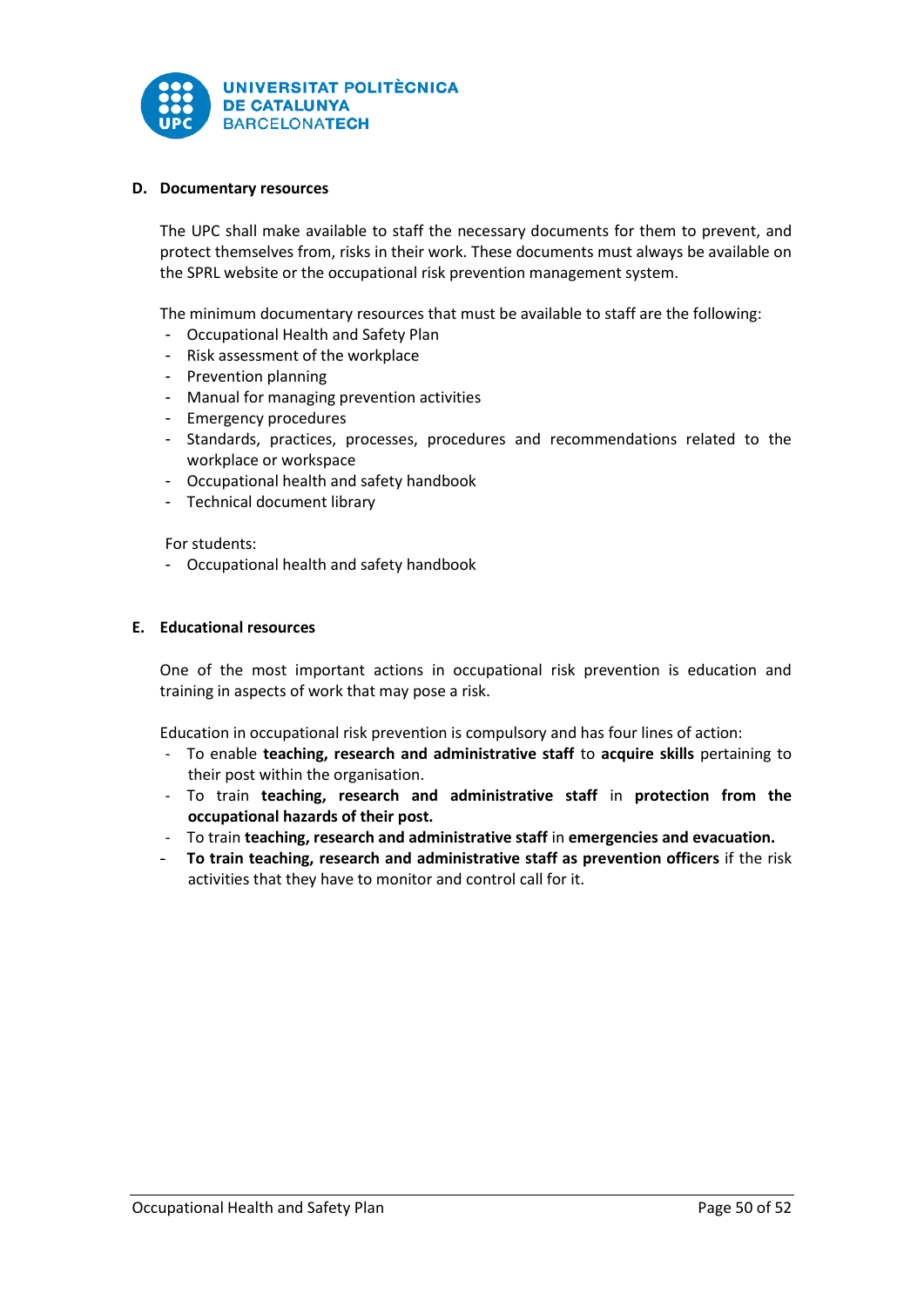

# <span id="page-51-0"></span>**8 Budget**

# **Annual operating budget**

The annual operating budget for the Occupational Health and Safety Plan, without taking into account the human resources (Chapter I) that are reflected in the UPC's annual budget, includes the following items:

| <b>Item</b>                                                                                        | Quantity $(\epsilon)$ |
|----------------------------------------------------------------------------------------------------|-----------------------|
| Health resources - occupational medicine (including maintenance of<br>defibrillators and training) | 235,320               |
| Maintenance of measuring equipment                                                                 | 1.200                 |
| Technical reports and specific measures                                                            | 8.000                 |
| Maintenance of the management computer system                                                      | 15,000                |
| Acquisition and availability of standards, technical library, etc.                                 | 1.500                 |
| Travel expenses for specialists                                                                    | 3.500                 |
| Annual total $(\epsilon)$                                                                          | 26452                 |

# **Budget for eliminating, minimising and controlling risk**

As a result of risk assessment, budgetary needs may arise to cover the elimination, minimisation or control of the risk.

The UPC must allocate a specific budget to cover these needs, which must be integrated into the budgets of the units taking the necessary actions.

Every year, the Health and Safety Committee must be informed and consulted on this budget, which has to be approved by the UPC's Governing Council and Board of Trustees.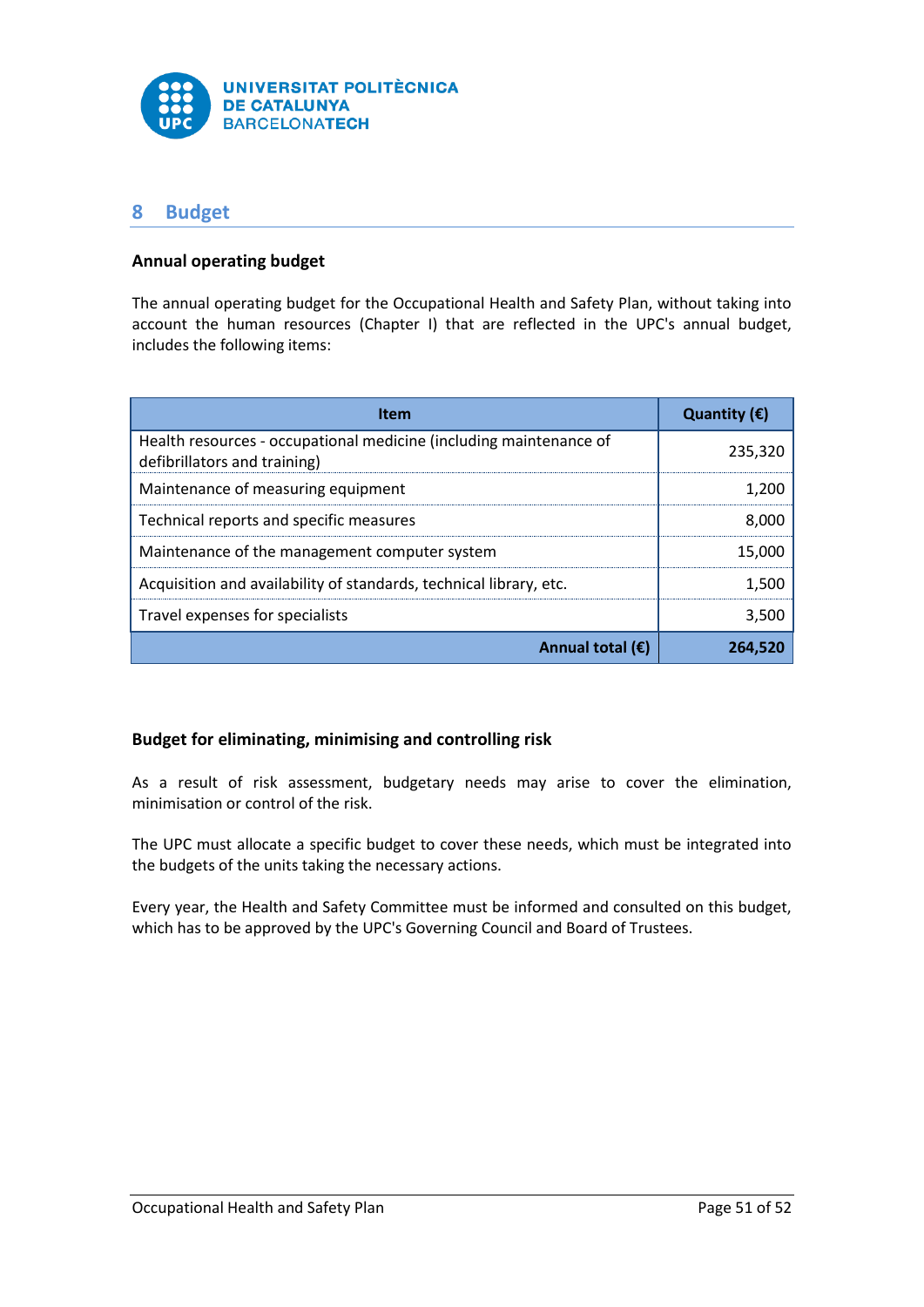

# <span id="page-52-0"></span>**9 Approval, maintenance and revision of the Occupational Health and Safety Plan**

This plan must be approved by the UPC's Governing Council, after consulting the Health and Safety Committee.

The Plan must be comprehensively reviewed and updated every five years, with the option to request an audit of the UPC's prevention management system, as indicated by the Universities Council Agreement of 7 November 2011.

The Governing Council must be informed of and approve any modification of the content of the Plan, and the Health and Safety Committee must be consulted.